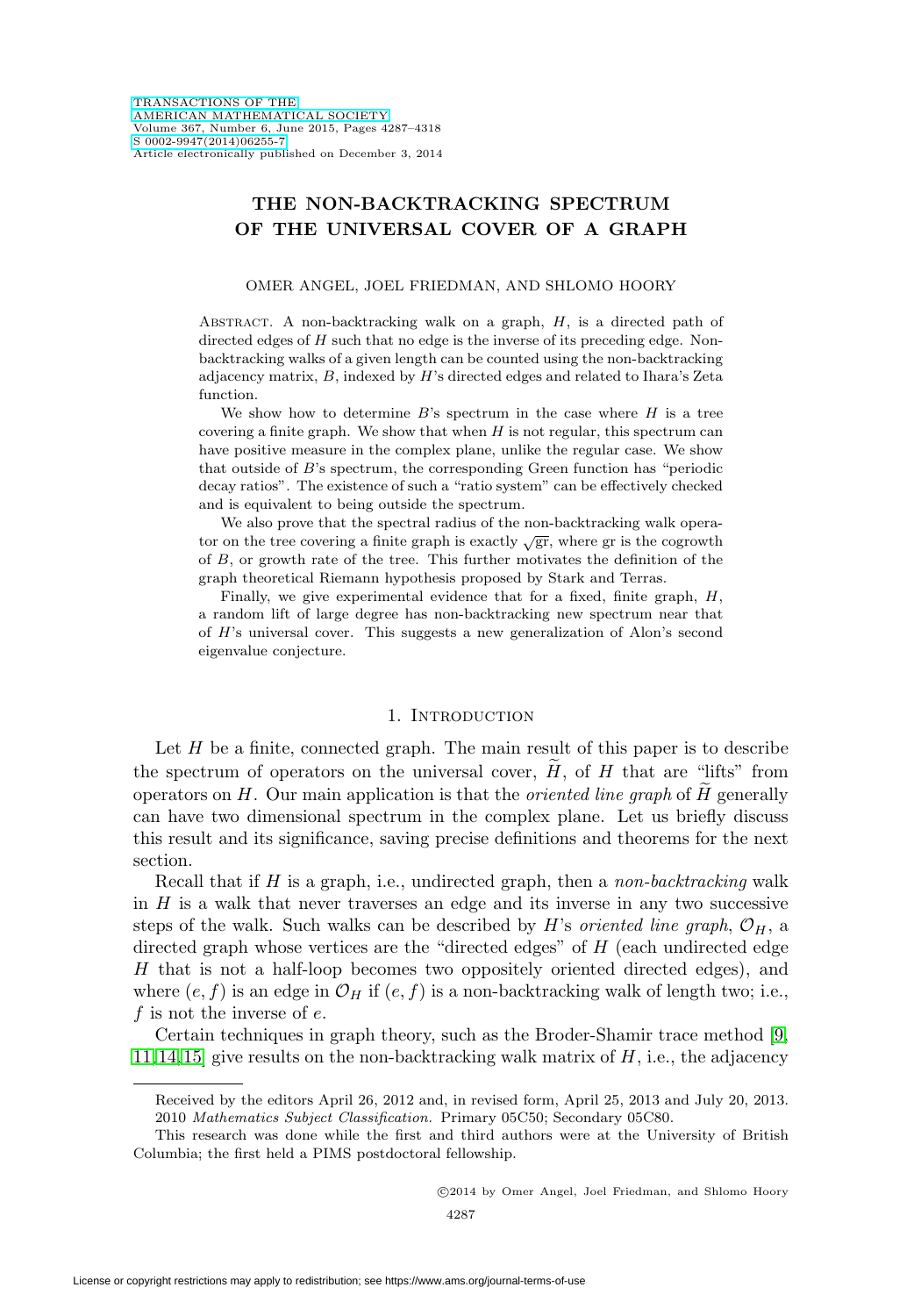matrix,  $B = B_H$ , of the oriented line graph of H, where H is chosen from special classes of random graphs of particular interest. There is great interest in translating spectral results on  $B = B_H$  to the adjacency matrix,  $A = A_H$ , of H for any fixed H, and vice versa. Unfortunately little is known about this, except in special cases, such as when  $H$  is d-regular.

Recall that if  $H$  is a finite graph with no half-loops, then one knows

<span id="page-1-0"></span>(1) 
$$
\frac{1}{\zeta_H(t)} = \det(I - tB_H) = \det(I - tA_H + t^2 Q_H)(1 - t^2)^{-\chi(H)},
$$

where (1)  $A_H$ ,  $B_H$  are as above, (2)  $\zeta_H(t)$  is the Ihara-Bass zeta function of H, (3)  $Q_H$  is the (diagonal) "degree minus one" matrix of H, and (4) I abusively stands for an identity matrix of varying dimension, appropriate to the other matrices (i.e., first of dimension equal to the number of directed edges of  $H$ , then the number of vertices of  $H$ ). A similar formula holds for  $H$  with half-loops, provided that one modifies the powers of  $(1-t)$  and  $(1+t)$  appearing on the right-hand side of [\(1\)](#page-1-0), implicit in the  $(1-t^2)$  power (see [\[14\]](#page-30-2)). When H is d-regular, then  $Q_H$  is just  $(d-1)I$ , so  $Q_H$  and  $A_H$  commute, and there is a simple translation between  $A_H$ 's eigenvectors and eigenvalues and those of  $B_H$ . Specifically each  $A_H$  eigenvalue,  $\lambda$ , eigenvectors and eigenvalues and those of  $D_H$ . Specifically each  $A_H$  eigenvalue,  $\lambda$ , corresponds to two  $B_H$  eigenvalues; furthermore, a  $\lambda$  with  $|\lambda| \leq 2\sqrt{d-1}$  corresponds to two (complex)  $B_H$  eigenvalues, each of absolute value  $\sqrt{d-1}$ , and a  $\lambda$ sponds to two (complex)  $D_H$  eigenvalues, each of absolute value  $\sqrt{a-1}$ , and a  $\lambda$  with  $|\lambda| \geq 2\sqrt{d-1}$  corresponds to two real eigenvalues. This translation allows one to, for example, prove Alon's second eigenvalue conjecture ([\[14\]](#page-30-2)), regarding the adjacency eigenvalues, from information on the non-backtracking walk matrix. No such translation is known for general  $H$ ; we know only of such translations for special types of H, and not for a single H for which  $A_H$  and  $Q_H$  do not commute.

To develop a translation between  $A_H$  and  $B_H$ , the first step seems to be un-No such translation is known for general  $H$ ; we know only of such translations for special types of  $H$ , and not for a single  $H$  for which  $A_H$  and  $Q_H$  do not commute. To develop a translation between  $A_H$  and  $B_H$ , th in the previous paragraph, regarding, respectively,  $A_H$  and  $B_H$  eigenvalues for dregular H, turn out to be precisely the respective spectral radii of  $A_{\widetilde{H}}$  and  $B_{\widetilde{H}}$  (for derstanding  $A_{\tilde{H}}$  and  $B_{\tilde{H}}$  and now they relate. Indeed, the  $2\sqrt{a}-1$  and  $\sqrt{a}-1$ <br>in the previous paragraph, regarding, respectively,  $A_H$  and  $B_H$  eigenvalues for d-<br>regular H, turn out to be precisely the re spectral properties of  $A_H$  and  $B_H$  for certain graphs, H. For example, if H is a large degree random covering graph (also known as a *lift*) of a fixed graph,  $H_0$ , then conjecturally the new adjacency eigenvalues in the covering map relate to those of  $A_H$ . On the other hand, the Broder-Shamir method gives direct information on large degree random covering graple<br>
conjecturally the new adjacency either<br>  $A_H$ . On the other hand, the Bro<br>  $B_H$  versus  $B_{\widetilde{H}}$ , not  $A_H$  versus  $A_{\widetilde{H}}$  $_{\widetilde{H}}$  (see [\[14,](#page-30-2) [15\]](#page-30-3)).

This article achieves a first step in the above, which is to give a method of com- $A_H$ . On the other hand,  $B_H$  versus  $B_{\tilde{H}}$ , not  $A_H$  ver<br>This article achieves a fi<br>puting the spectrum of  $B_{\tilde{H}}$ puting the spectrum of  $B_{\tilde{H}}$  for general H; we perform a computation in particular for an example where  $A_H$  and  $Q_H$  do not commute, where we prove the spectrum has positive measure in the complex plane. This may help develop an intuition puting the spectrum of  $B_{\tilde{H}}$  for general  $H$ ; we performance for an example where  $A_H$  and  $Q_H$  do not commut has positive measure in the complex plane. This for general properties of  $B_{\tilde{H}}$ . Note that since  $A_{\$ for general properties of  $B_{\tilde{H}}$ . Note that since  $A_{\tilde{H}}$  is self-adjoint, one has a lot of for an example where  $A_H$  and  $Q_H$  do not commute, where we prove the spectrum<br>has positive measure in the complex plane. This may help develop an intuition<br>for general properties of  $B_{\tilde{H}}$ . Note that since  $A_{\tilde{H}}$ for general properties of  $B_{\tilde{H}}$ . Note that since  $A_{\tilde{H}}$  is self-adjoint, one has a information on  $A_{\tilde{H}}$ ; for example, its spectral radius is just the *growth rate* of for example, [\[28\]](#page-31-0). We emphasize that the for example, [28]. We emphasize that the non-backtracking edge matrix,  $B_{\tilde{H}}$ , is not self-adjoint or even normal, since  $H$  is a tree. In fact there can be at most one path from vertices e to f of the oriented line graph of H (i.e.,  $e, f$  are directed edges of  $(H)$ , and if so, then there is no path from  $f$  to  $e$ . Hence the usual construction of Green's function via analytic continuation of an operator, B, via

$$
f(t) = (I - tB)^{-1} = I + tB + t^2B^2 + \cdots
$$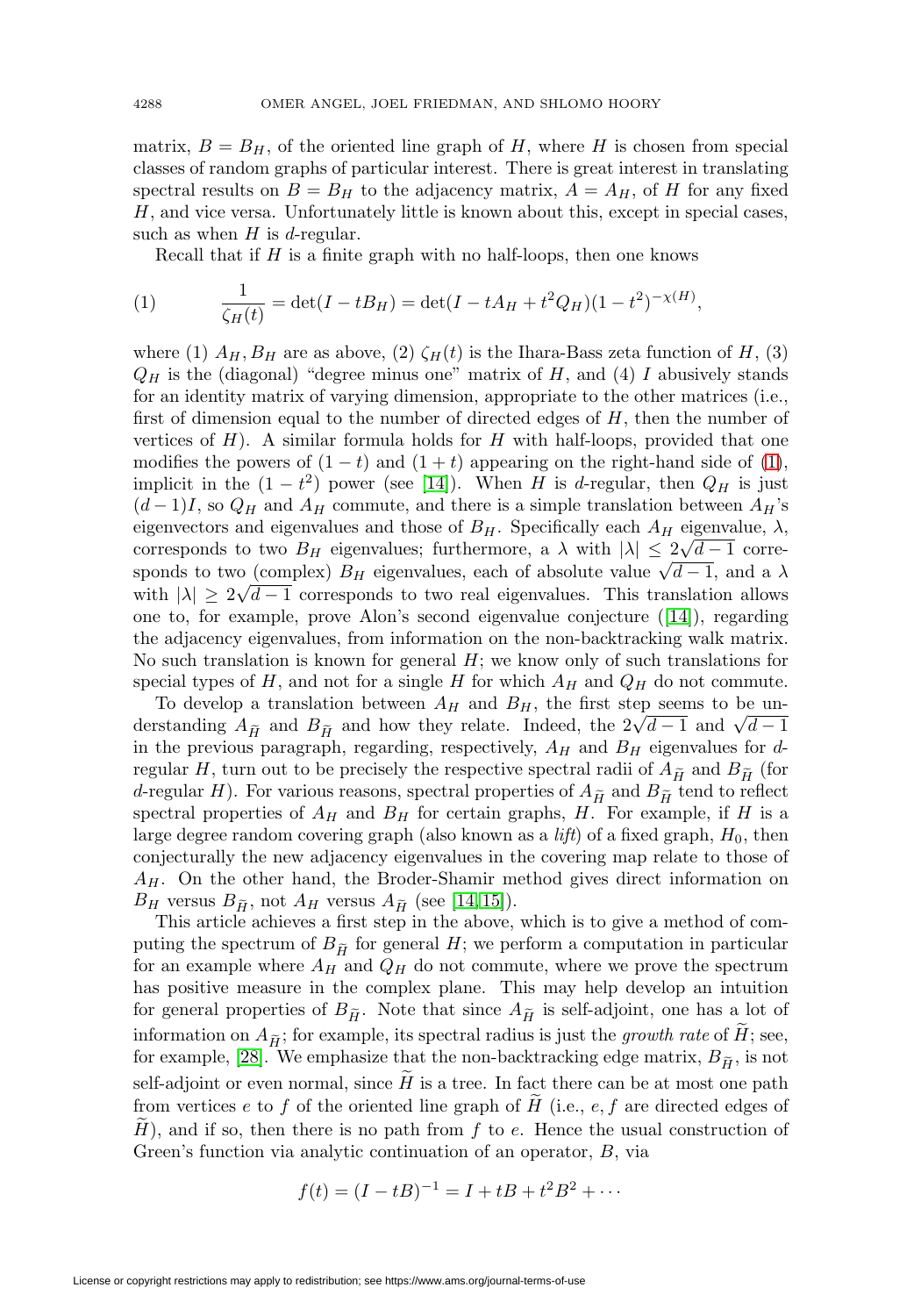fails. Indeed, if  $e, f$  are directed edges of  $\tilde{H}$ , then  $B_{\tilde{H}}^k(e, f) = 0$  for all but at most  $\frac{k}{\widetilde{H}}$ one value of k, and so  $f(t)(e, f)$  is either zero or  $t^k$  for some non-negative integer,<br>
k.<br>
The method we use to study  $B_{\tilde{H}}$  is to relate it to the operators k.

 $\tilde{q}$  is to relate it to the operators

o study 
$$
B_{\tilde{H}}
$$
 is to relate it to the o  
 $Q_{\lambda} = Q_{\lambda,H} = \lambda I - A_{\tilde{H}} + \lambda^{-1} Q_{\tilde{H}},$ 

and to determine when  $Q_{\lambda}$  has an inverse or not. For  $\lambda$  outside the spectrum, we  $Q_{\lambda} = Q_{\lambda,H} = \lambda I - A_{\widetilde{H}} + \lambda^{-1} Q_{\widetilde{H}},$ <br>and to determine when  $Q_{\lambda}$  has an inverse or not. For  $\lambda$  outside the construct a Green's function for  $Q_{\lambda}$  and use this to argue that  $\lambda - B_{\widetilde{H}}$ construct a Green's function for  $Q_{\lambda}$  and use this to argue that  $\lambda - B_{\tilde{H}}$  is invertible; and to determine when  $Q_{\lambda}$  has an inverse or not. For  $\lambda$  outside t construct a Green's function for  $Q_{\lambda}$  and use this to argue that  $\lambda$  – otherwise, we construct an "approximate eigenfunction" for  $\lambda - B_{\widetilde{H}}$ otherwise, we construct an "approximate eigenfunction" for  $\lambda - B_{\tilde{H}}$ . In part we take facts known about  $B_H$ ,  $A_H$ ,  $Q_H$  for finite H and give an appropriate generalization construct a Green's function for  $Q_{\lambda}$  and use this to argue that  $\lambda - B_{\widetilde{H}}$  is invertible;<br>otherwise, we construct an "approximate eigenfunction" for  $\lambda - B_{\widetilde{H}}$ . In part we take<br>facts known about  $B_H$ ,  $A_H$ ,  $Q$ compute the spectrum of any operator such as  $Q_{\lambda}$ , which is an operator on H with certain properties, arising from being a "pullback" of a "local" operator on H.

We wish to emphasize that  $Q_{\lambda}$  as above is not normal unless either (1)  $\lambda$  is real compute the spect:<br>
certain properties,<br>
We wish to emp<br>
or (2)  $A_{\tilde{H}}$  and  $Q_{\tilde{H}}$  $\tilde{q}$  commute. This follows from the straightforward computation hat  $Q_{\lambda}$  as above is not not<br>te. This follows from the<br> ${}_{\lambda}^{*}Q_{\lambda} = (A_{\widetilde{H}}Q_{\widetilde{H}} - Q_{\widetilde{H}}A_{\widetilde{H}})$ 

$$
Q_{\lambda}Q_{\lambda}^* - Q_{\lambda}^*Q_{\lambda} = (A_{\widetilde{H}}Q_{\widetilde{H}} - Q_{\widetilde{H}}A_{\widetilde{H}})(\lambda^{-1} - \overline{\lambda}^{-1}).
$$

(Of course, this calculation is the same if  $H$  is replaced with any graph, finite or infinite.) Despite the fact that the  $Q_{\lambda}$  are not normal, the Green's functions that we produce share many properties in common with known Green's functions for symmetric operators on trees. Note that when the base graph is regular, there is a more direct connection between  $A_H$  and  $B_H$ , which is usually represented as an identity relating regular walks and non-backtracking walks on the graph. In that context, the number of non-backtracking walks is asymptotically given by the cogrowth of the graph (see [\[7,](#page-30-4) [18,](#page-30-5) [27,](#page-31-1) [33\]](#page-31-2)). This connection does not apply in our case for two reasons. First, we do not require  $H$  to be regular, and second, we consider more general operators on H, and not just the simple adjacency operator.

Let us briefly describe our main result, saving precise definitions and statements for later sections. To simplify the exposition for this section, assume  $H$  is simple (i.e., without self-loops or multiple edges).

A cover of H is a graph homomorphism  $\pi: G \to H$  such that  $\pi$  induces a bijection between the edges incident on x and those incident on  $\pi(x)$ . Note that G may be infinite. The *universal cover*  $H$  of  $H$  is the unique (up to isomorphism) cover of  $H$  that is a tree. A cover of  $H$  may be thought of as a graph with the same local structure as  $H$ . The universal cover is in several senses an approximation to typical large covers of H.

A connected local operator on H is a matrix M indexed by H's vertices, such that if  $x \neq y$ , then  $M_{x,y} \neq 0$  iff  $x \sim y$ , where  $x \sim y$  means that x is adjacent to y.  $M$  may be viewed as an operator, in that for a function  $f$  on  $H$  we have a function Mf defined by  $(Mf)_x = \sum_{y \sim x} M_{x,y} f_y$ . Using the bijection on neighbourhoods induced by  $\pi$ , any such operator extends in a canonical way to a bounded operator M on  $\ell^2(H)$ . (See Section [2](#page-9-0) for more detailed definitions.) One of our main results is an algebraic description of the spectrum of M .

<span id="page-2-0"></span>**Theorem 1.1.** Fix a finite graph, H, and symmetric, connected, local operator, M, on H. There is an explicit (in terms of  $H, \lambda$ ) set, S, of polynomial equations in variables  $\{r_e\}_{e \in E(H)}$  taking values in  $\mathbb{C} \cup \{\infty\}$ , such that  $\widetilde{M} - \lambda I$  is invertible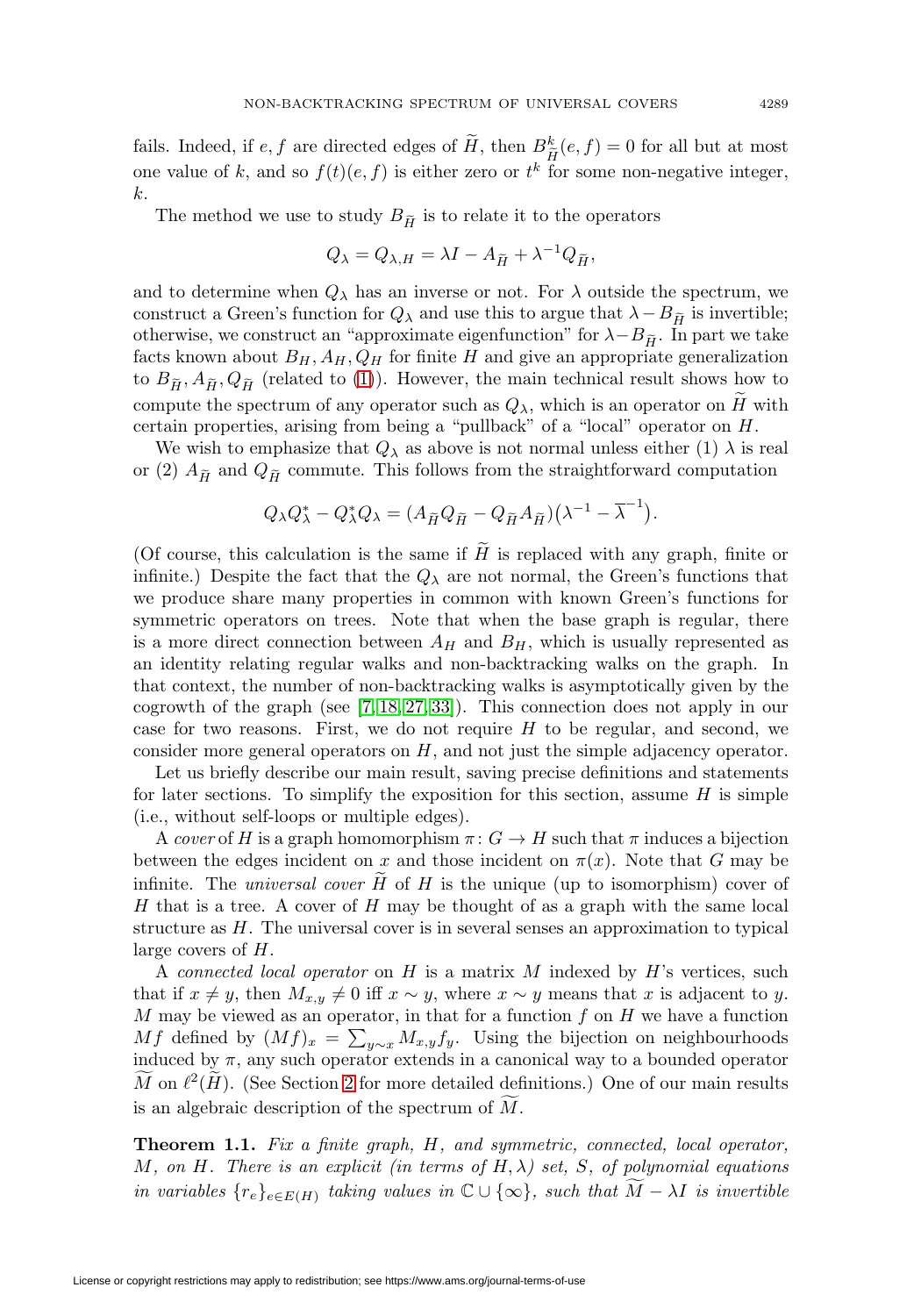iff S has a solution with norm  $\alpha(r) < 1$ , where  $\alpha(r)$  is the largest eigenvalue of a matrix whose entries are given via H as polynomials in the  $\{r_e\}$ .

See Theorem [1.4](#page-8-0) below for a statement including the algebraic representation. This result gives an algorithm for finding the spectrum of  $H$  and shows that it is determined by some algebraic curves.

A significant and motivating case of Theorem [1.1](#page-2-0) is the non-backtracking spectrum of a graph. A non-backtracking walk on a graph, H, is a directed path in H such that no edge is the inverse of the preceding edge. The non-backtracking matrix of the graph allows counting such paths in the same way that the adjacency matrix of a graph is used to count paths in the graph. Non-backtracking walks appear in numerous applications, and estimating their number is a fundamental problem. The matrix B is indexed by directed edges of H, with  $B_{e,f} = 1$  iff  $(e, f)$ form a non-backtracking path of length 2. This may be seen as an asymmetric, local operator on the edge graph of H, and in this way extended to an operator on  $H_{\sim}$ . This operator is asymmetric, but we can still use Theorem [1.4](#page-8-0) to characterize  $B$ 's spectrum.

Note that while  $B$  and  $B$  are real operators, they are not self-adjoint and so their spectra may be complex. The self-adjoint case has been studied by several people, starting with works of Aomoto in the 1980s [\[3](#page-30-6)[–6\]](#page-30-7). More recently, Keller, Lenz and Warzel [\[24,](#page-31-3) [25\]](#page-31-4) have proved related results on the spectra of the (selfadjoint) Schrödinger operator on so-called trees of finite cone type (closely related to universal covers of finite graphs). See also the work of Higuchi and Nomara [\[20\]](#page-30-8) on spectra of operators in the context of abelian covers of finite graphs.

**Theorem 1.2.** Given  $H, \lambda$ , there is an explicit set of polynomial equations in variables  ${r_e}_{e \in E(H)}$  taking values in  $\mathbb{C} \cup \{\infty\}$ , such that  $\widetilde{B}-\lambda I$  is invertible iff there is a solution with norm  $\alpha(r) < 1$ , where  $\alpha(r)$  is explicitly given in terms of H.

As an example, we consider the case where  $H$  is  $K_4$  with one edge deleted. Already in that case, the spectrum of the non-backtracking path operator on  $B$  has a non-trivial structure; see Figure [1.](#page-4-0) We are also interested in the relation between the non-backtracking spectrum of  $H$  and that of a typical large but finite cover of  $H$ . Figure [2](#page-4-1) shows the spectrum of a randomly chosen cover of this  $H$ . This and other numerical experiments give strong indication that the spectra converge to the spectrum of the universal cover (determined rigorously in this paper).

1.1. **Detailed motivation.** Non-backtracking walks seem to be an essential part of various aspects of graph theory, including the Broder-Shamir trace method ([\[9,](#page-30-0)[11,](#page-30-1) [12,](#page-30-9) [14\]](#page-30-2)), Ihara zeta functions of graphs ([\[19,](#page-30-10) [26,](#page-31-5) [32\]](#page-31-6)), Bollobas' question concerning girth and average degree  $([2, 21])$  $([2, 21])$  $([2, 21])$  $([2, 21])$ , and decoding of low density linear codes  $([17, 29, ...)$  $([17, 29, ...)$  $([17, 29, ...)$  $([17, 29, ...)$ 31). Given H, there is a matrix,  $B = B(H)$ , whose powers count non-backtracking walks of a given length.  $B$  is indexed by the directed edges of  $H$  and is analogous to the adjacency matrix for paths (see below). Many interesting quantities concerning non-backtracking walks can be expressed in terms of spectral properties of B.

Several applications of walks in a graph  $H$  require understanding the spectrum of the universal cover of  $H$ , denoted  $H$ . Similarly, there are connections between nonbacktracking walks on H and the spectrum of the non-backtracking walk operator on  $H$ .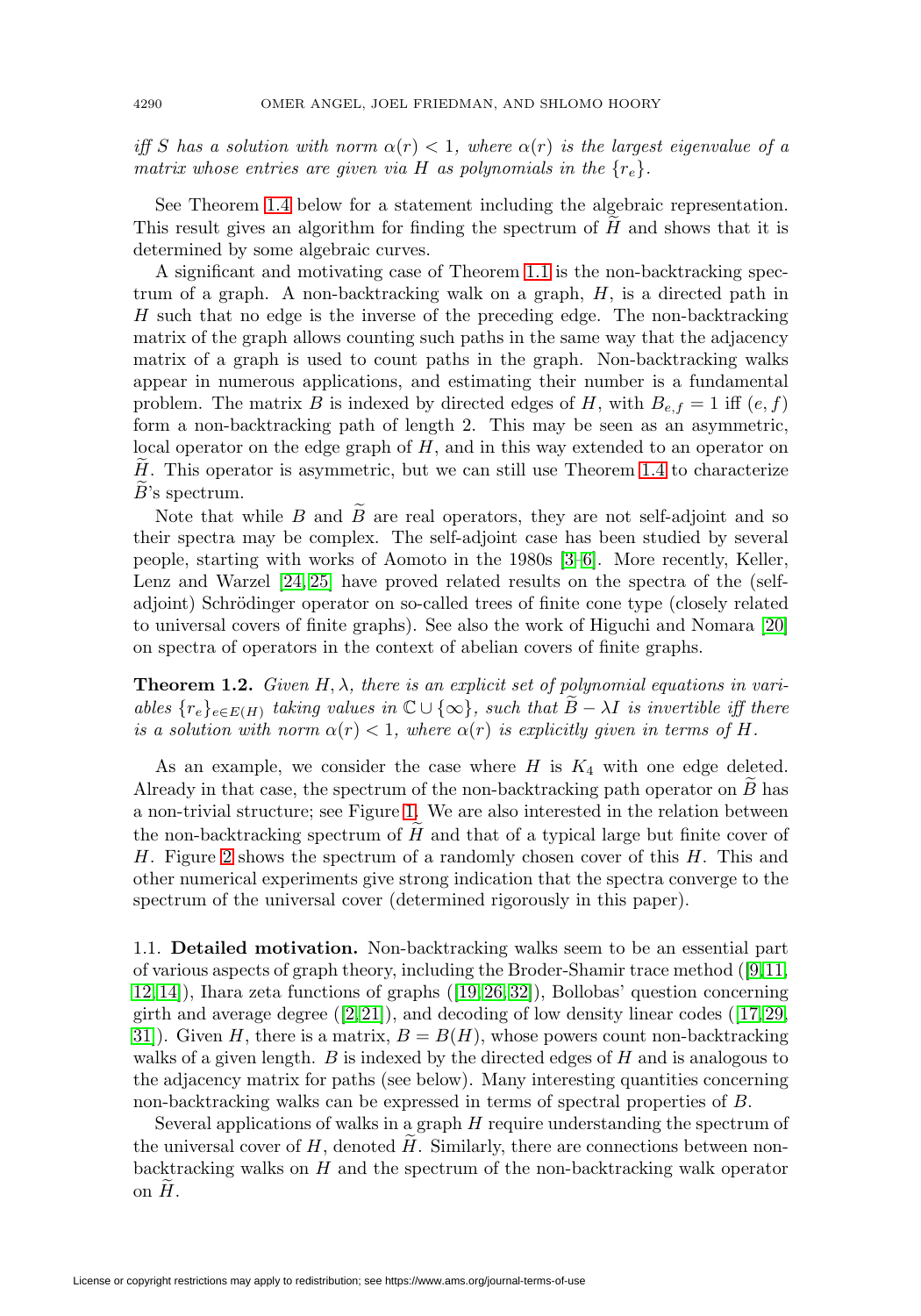

<span id="page-4-0"></span>FIGURE 1. The non-backtracking spectrum of the universal cover of  $K_4$  minus an edge.



<span id="page-4-1"></span>Figure 2. The non-backtracking spectrum of a random 300-lift of  $K_4$  minus an edge. The shaded area is the non-backtracking spectrum of its universal cover; the circled points are the spectrum for the base graph.

For regular graphs, i.e., graphs in which each vertex has the same degree, there is a direct and simple relationship between the spectrum of B and that of the adjacency matrix,  $A = A(H)$ . This fact renders many questions quite easy for regular graphs, masking formidable difficulties that may occur for non-regular graphs. In the case of a  $d$ -regular graph  $H$ , the universal cover is a  $d$ -regular tree, and the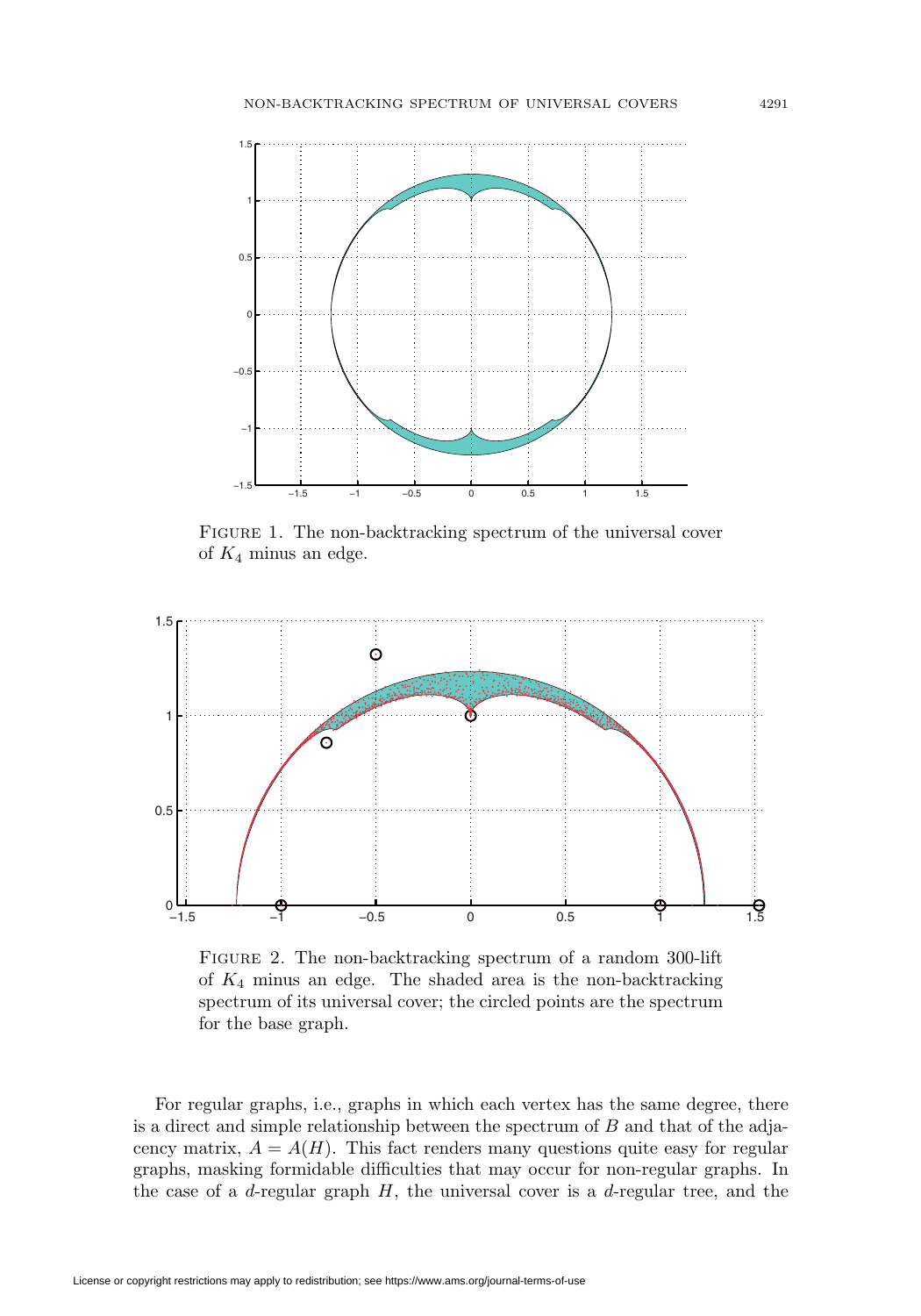spectrum of  $A = A(H)$  is known to be the interval

$$
\sigma(\widetilde{A}) = \left[ -2\sqrt{d-1}, 2\sqrt{d-1} \right].
$$

In this case, the spectrum of  $B = B(H)$  is the union of a circle and two real intervals in the complex plane. Numerical experiments, such as those of Stark and Terras (see  $[32]$  and the previous papers in that series), suggest that  $B$ , for general (non-regular)  $H$ , can be two dimensional. As an example, when  $H$  is  $K_4$  minus an edge, the non-backtracking spectrum of  $H$  is depicted in Figure [1.](#page-4-0)

The main goal of this paper is to give a method for finding the spectrum of B for any finite graph, H. This will prove the above noted two-dimensionality. A consequence of this method is that  $\rho(\tilde{B}) = \sqrt{gr}$ ; i.e., the spectral radius of  $\tilde{B}$  is the square root of the growth rate of  $H$ . This further motivates the definition of the graph theoretical Riemann hypothesis proposed by Stark and Terras [\[32\]](#page-31-6).

Alon's conjecture. Alon's conjecture states that for any  $d \geq 3$  and any  $\varepsilon > 0$ , the probability that a random  $d$ -regular graph on  $n$  vertices has second largest eigenprobability that a random *u*-regular graph on *n* vertices has second largest eigenvalue  $\lambda_2 \leq 2\sqrt{d-1} + \varepsilon$  tends to 1 as  $n \to \infty$ . This was proven for various notions of "random graph", i.e., various probability distributions on  $d$ -regular graphs on  $n$ vertices, in  $[14]$  (see also  $[9, 11]$  $[9, 11]$ ). A main tool used to this end is the analysis of non-backtracking walks in random, regular graphs.

As we shall see (and see [\[14\]](#page-30-2)), for finite d-regular graphs each  $\mu \in \sigma(A)$  corresponds to two  $\lambda \in \sigma(B)$  given by the solutions of  $\lambda^2 - \mu \lambda + d - 1 = 0$ . In particular, since  $\sigma(A(H)) \subset [-d, d]$ , the non-backtracking spectrum is contained in the union of the circle  $\{z : |z| = \sqrt{d-1}\}\$ and the two real segments  $[1-d,-1]$  and  $[1, d - 1]$ . This simple relation yields a form of Alon's conjecture in terms of the non-backtracking spectrum, namely that the spectral radius,  $\rho(B)$ , of B is at most  $\sqrt{d-1} + \varepsilon$ .

In [\[13\]](#page-30-14), Alon's conjecture is relativized, meaning that for any graph, H (the "base graph"), we consider a random lift,  $\pi: G \to H$ , of degree n. Eigenpairs of  $A(H)$  pull back to eigenpairs of  $A(G)$ ; we call such eigenpairs of  $A(G)$  old eigenpairs of  $\pi$ , while eigenpairs of  $A(G)$  not arising from  $A(H)$  we call new eigenpairs of  $\pi$ . We conjecture that for any fixed H and  $\varepsilon > 0$ , most random lifts have all new eigenvalues of absolute value bounded above by  $\varepsilon$  plus the spectral radius of  $A(H)$ , and a weaker new eigenvalue bound is proved via the Broder-Shamir technique (Alon's original conjecture is the case where  $H$  has one vertex). The full conjecture might be provable with a refined Broder-Shamir method (as in  $[11,14]$  $[11,14]$ ) that seems to require a translation between the adjacency matrix spectrum and non-backtracking spectrum. However, for irregular graphs we are aware of no such translation. This makes it difficult to apply the trace method in the general case.

Computer experiments indicate that the new (i.e., not arising from the base) non-backtracking spectrum of large random lifts is distributed in some fixed region, as seen in Figure [2.](#page-4-1) We would like to prove that this region is the non-backtracking spectrum of the universal cover of the base graph, shown in Figure [1.](#page-4-0) This suggests a generalization of the relative Alon conjecture, roughly stating that the new nonbacktracking spectrum of a large random lift is near the non-backtracking spectrum of the universal cover. For non-regular graphs, unlike the case of regular graphs, it is not clear how this relates to the usual relative Alon conjecture regarding adjacency matrix spectrum. This might allow us to apply the trace methods of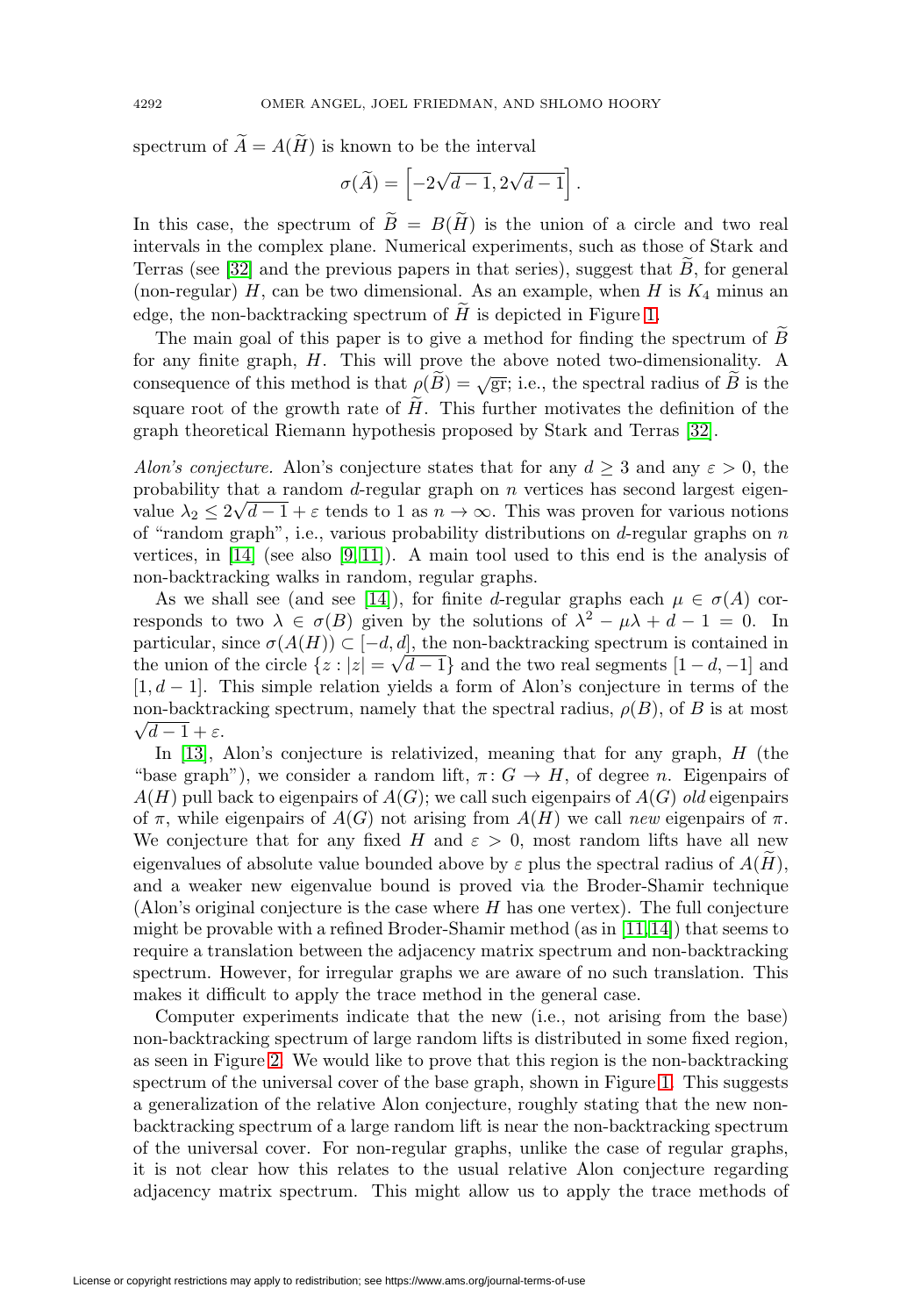[\[9,](#page-30-0) [12,](#page-30-9) [14\]](#page-30-2) in order to prove some analog of Alon's conjecture for lifts of general base graphs (perhaps first for the non-backtracking spectrum and then, ultimately, on the adjacency matrix spectrum).

The relativized Alon conjecture raises the questions of how to determine the non-backtracking spectrum of the universal cover of a finite graph (answered in this paper) and how one can translate spectral bounds between adjacency matrices and non-backtracking adjacency matrices in the irregular case.

The Ihara zeta function. For a finite graph  $H$ , the eigenvalues of  $B(H)$  are the reciprocals of the poles of the Ihara zeta function of the graph. This zeta function is a graph theoretic analogue of the number theoretic Riemann zeta function. For further details, we refer the reader to Hashimoto [\[19\]](#page-30-10), Kotani and Sunada [\[26\]](#page-31-5), and Stark and Terras [\[32\]](#page-31-6).

Bounds for graphs with large girth. A third motivation is the result of Alon, Hoory, and Linial [\[2\]](#page-30-11), giving a lower bound on the number of vertices in a graph with a specified girth and average degree. They answer affirmatively a longstanding open question by Bollob´as. Their result is basically a lower bound on the Perron eigenvalue of  $B$  in terms of the average degree. In further work, Hoory [\[21\]](#page-30-12) gave a similar bound on the spectral radius of H's universal cover,  $\rho(A(H))$ .

Further questions raised by these works concern the relation between  $H$ 's growth rate gr =  $\rho(B)$ , and the spectral radii of the remaining three operators A, A, and B. In this paper we partially answer this question by proving that  $\rho(\tilde{B}) = \sqrt{gr}$ .

LDPC error correcting codes. A final motivation is the analysis of a decoding algorithm for a family of error correcting codes, known as low density parity check (LDPC) codes. This decoding algorithm, which is receiving a lot of attention at present, was first suggested by Gallager [\[17\]](#page-30-13). LDPC codes are binary linear codes of length n, described by a set of highly sparse linear equations over  $GF(2)$ . It is convenient to represent such a code by a bipartite graph, where the two sides correspond to variables and equations. Each equation is adjacent to the variables occurring in it. There is a natural decoding algorithm for such codes based on message passing. At each iteration of the algorithm, a message is sent along each directed edge of the graph (alternating rounds between variables to equations and equations to variables). We refrain from further description of this algorithm, and refer the reader to a survey by Shokrollahi [\[31\]](#page-31-8), or a book by Richardson and Urbanke [\[29\]](#page-31-7).

The connection of this algorithm to non-backtracking walks is in the fact that the k-th generation message computed at edge  $e$  depends only on the initial value at the endpoints of all length  $k$  non-backtracking walks starting at  $e$ . It seems that to analyze such an algorithm, one needs a non-backtracking analog of expansion. For example, the Mixing Lemma for expanders states that the number of edges  $e(S,T)$  between any two vertex sets S, T in a d-regular graph satisfies  $\Big|e(S,T)$  $d|S||T|/N$   $\leq \lambda_2 \sqrt{|S||T|}$ , where  $\lambda_2$  is the second largest eigenvalue in absolute value (see [\[22\]](#page-30-15) for a survey on expander graphs). It would be helpful to develop a non-backtracking analogue of the expander Mixing Lemma.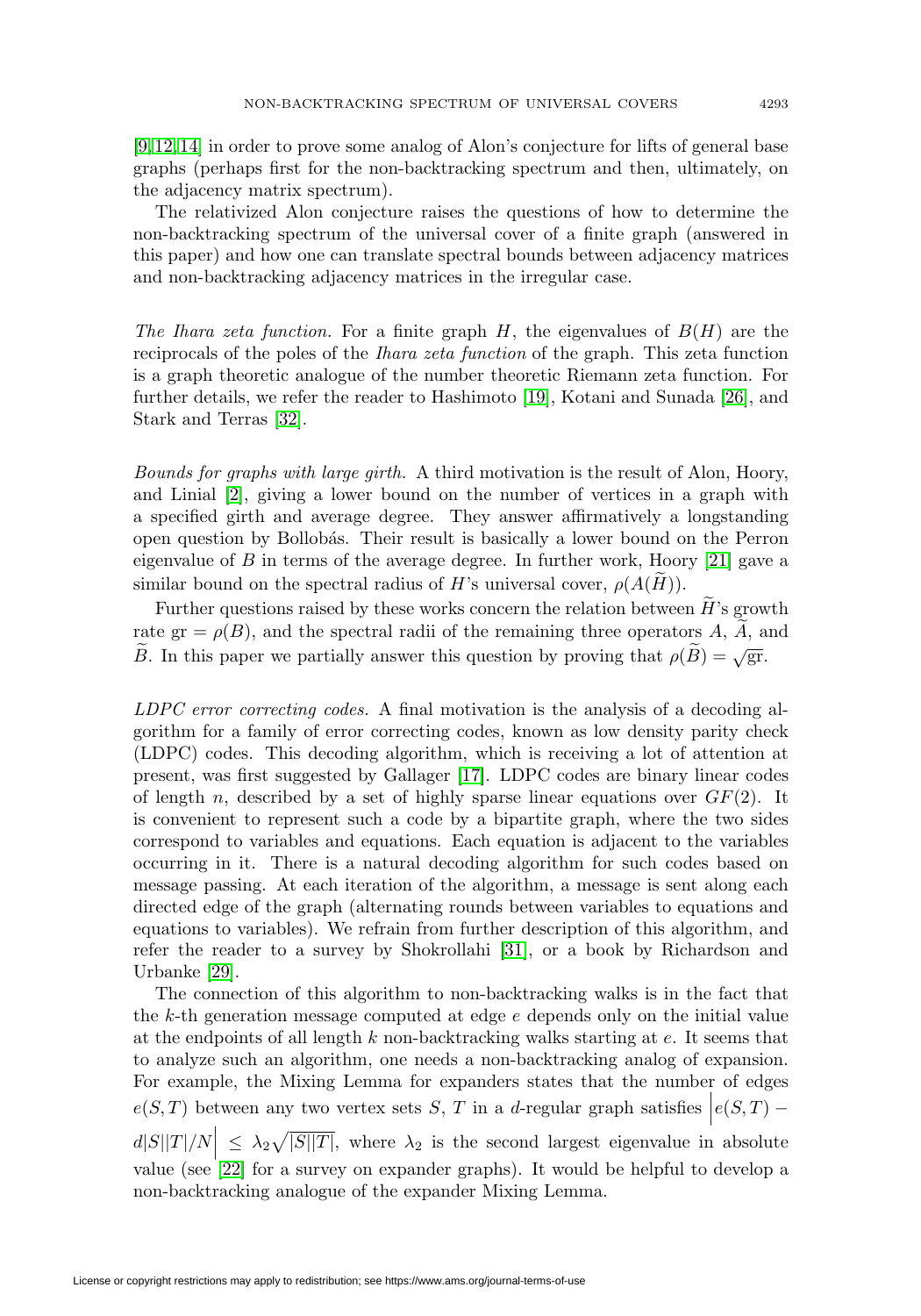1.2. **Main results.** In the following unless otherwise specified, all graphs will be simple, meaning without self-loops or multiple edges, and connected. In Section 9 we explain our conventions and generalizations to graphs that are not simple. Throughout this paper, if G is a graph, then  $V(G)$  denotes G's vertices, and  $E(G)$  denotes G's directed edges, which (for G simple) we define as the union of  $\{(u, v), (v, u)\}\$ over all  $u, v$  joined by an edge of G. For  $e = (u, v) \in E(G)$  we set  $e^{-1} = (v, u);$  we write  $u \sim v$  to denote that there is an edge joining u and v. (All graphs in this paper are locally finite, meaning that each vertex is incident upon a finite number of edges.)

Let  $\pi: T \to H$  be the universal cover of a finite graph, H. For an operator, M, on  $l^2(V(T))$ , we set  $M_{uv} = \langle \delta_u, M \delta_v \rangle$  for  $u, v \in V(T)$  (where  $\delta$  denotes the Dirac delta function); we say that  $M$  is

- (1) symmetric if  $\overline{M}^* = M$ ;
- (2) local if  $M_{uv} = 0$  for u, v of distance greater than one;
- (3) connected if  $M_{uv} \neq 0$  for  $u, v$  of distance one;
- (4) a pullback (from  $\pi$  or, abusively, H) if  $M_{uv}$  depends only on  $\pi(u)$  and  $\pi(v)$ assuming  $u \sim v$ .

The main result of this paper gives a way to compute the spectrum of local, symmetric operators on  $T$  pulled back from  $H$ . If  $M$  has an inverse, we define the *Green* function for M to be  $G(u, v) = \langle \delta_u, M^{-1} \delta_v \rangle$ . If an operator A on  $l^2(V(H))$  pulls back to  $\pi^*A$  on T, then determining the spectrum of  $\pi^*A$  amounts to determining for which  $\lambda$  the operator  $M = M_{\lambda} = \pi^* A - I \lambda$  has a Green function.

The key idea in this paper to determine the Green function,  $G$ , of  $M$ , is that for any edge,  $e = (u, v)$ , of  $E(T)$ , the ratio  $r_e = G(u, v)/G(u, u)$  should depend only on  $\pi(e)$ . This has a simple intuitive explanation: if  $\pi(e) = \pi(e')$  for  $e' = (u', v') \in$  $E(T)$ , then there is an automorphism of T taking e to e'. Using this automorphism we can "graft" appropriate linear combinations of pieces of  $G(u, \cdot)$  and  $G(u', \cdot)$ onto  $G(u', \cdot)$ ; if  $r_e \neq r_{e'}$ , then this "grafting" process will yield more than one Green function, which is impossible (see Lemma [5.3\)](#page-16-0).

There are numerous technical difficulties in turning this intuition into precise theorems. One is that an example of Figa-Talamanca and Steger (see Section [8\)](#page-26-0) shows that  $G(u, u)$  may vanish, forcing us to work with the more delicate situation of zero and infinite ratios. Another is that knowing  $M$  and a ratio system,  $r$ , while it is easy to determine  $G$ , it does not seem easy to know if  $M$  is invertible, at least when  $H$  is infinite.

To make a precise statement, if  $a, b \in \mathbb{C}$  with at least one of  $a, b$  not vanishing, we interpret  $b/a$  to be  $\infty$  if  $a = 0$  and the usual ratio otherwise; in this case we say the generalized ratio,  $b/a$ , exists. If  $u, v, w \in V(T)$  are vertices of a tree, T, we write  $[u, w]$  for the unique path (a sequence alternating between vertices and edges) from u to w in T, and say that v is between u and w if v lies in  $[u, w]$ .

<span id="page-7-1"></span>**Definition 1.3.** A ratio system for M is a function  $r: E(H) \to \mathbb{C} \cup \{\infty\}$  satisfying the following:

(a) If  $r_e \neq 0$  for some  $e = (u, v)$ , then

<span id="page-7-0"></span>(2) 
$$
0 = m_{vv} + \frac{m_{e^{-1}}}{r_e} + \sum_{e' \text{ s.t. } e \to e'} m_{e'} r_{e'},
$$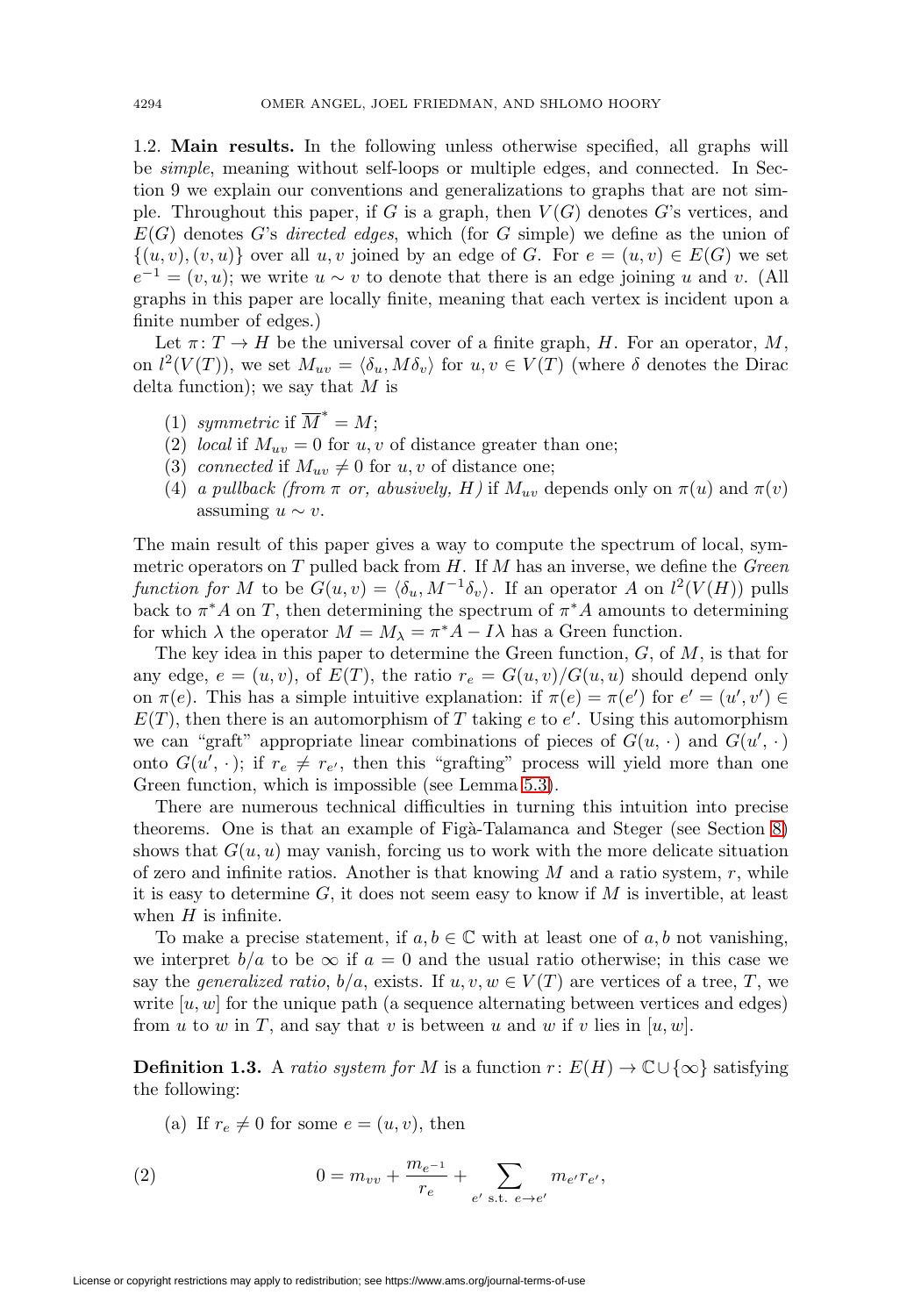with the convention that  $c/\infty = 0$  for any c, and where  $e \to e'$  means that  $e' \neq e^{-1}$  but  $(e, e')$  forms a path of length two (i.e., e's head is the tail of  $e'$ ).

- (b) If  $r_e = 0$ , then there is some f with  $e \rightarrow f$  and  $r_f = \infty$ .
- (c) If  $r_f = \infty$  and  $e \to f$ , then  $r_e = 0$  and  $r_{f^{-1}} \neq 0$ .

Here condition (a) comes from the fact that for fixed u we have  $MG(u, \cdot) = \delta_u$ ; conditions (b) and (c) are needed when the ratios become zero or infinite, i.e., when  $G(u, u) = 0$  for some u. Note that there is no assumed relationship between  $r_e$  and  $r_{e^{-1}}$ .

For a ratio system we define r's decay rate,  $\alpha(r)$ , to be the Perron eigenvalue of the matrix  $R$  whose rows and columns are indexed by the directed edges of  $H$  with non-zero (but possibly infinite) ratios, defined by:

<span id="page-8-3"></span>(3) 
$$
R_{e,f} = \begin{cases} \sum_{e' \text{ s.t. } e \to e' \to f} |m_f/m_{e'-1}|^2, & r_f = \infty, \\ |r_f|^2, & r_f \neq \infty \text{ and } e \to f, \\ 0, & \text{otherwise.} \end{cases}
$$

<span id="page-8-0"></span>**Theorem 1.4.** Let  $\pi: T \to H$  be a universal cover of a finite graph, H, and let M be a pulled back, symmetric, local operator on  $l^2(V(T))$ . Then M has a bounded inverse if and only if M has a ratio system  $r : E(H) \to \mathbb{C} \cup {\infty}$  with  $\alpha(r) < 1$ .

Furthermore, for an edge  $(u, v)$  of type e and any w such that  $u \in [w, v]$ , we have  $G(w, v)/G(w, u) = r_e$  whenever this generalized ratio is defined.

Theorem [1.4](#page-8-0) has numerous applications, including to adjacency matrices and Laplacians. The application to the non-backtracking spectrum of a graph, G, derives from its connection to the local operator

$$
Q_{\lambda} = Q - \lambda A + \lambda^2 I
$$

where  $A = A_G$  is the adjacency matrix of G and  $Q = Q_G$  is the diagonal matrix with entries  $Q_{vv} = d_v - 1$  where  $d_v$  is the degree of v. Specifically we shall prove the following theorem for graphs, G, of bounded degree, regarding the spectrum,  $\sigma(B)$ , of  $B = B(G)$ .

<span id="page-8-2"></span>**Theorem 1.5.** Let G be a graph with degrees bounded by  $d_{\text{max}}$ ; then

 $\sigma(B(G)) = {\pm 1} \cup {\lambda : Q_{\lambda} \text{ is not invertible}}.$ 

For  $\lambda = 0$ ,  $Q_{\lambda}$  is symmetric, and otherwise

$$
\lambda^{-1}Q_{\lambda} = \lambda^{-1}Q - A + \lambda I
$$

is (real) symmetric, and so Theorem [1.4](#page-8-0) applies to  $Q_{\lambda}$ .

The following provides an interesting contrast to Theorem [1.4.](#page-8-0)

<span id="page-8-1"></span>**Theorem 1.6.** Let  $\pi: T \to H$  be as in Theorem [1.4](#page-8-0). If r is a ratio system with  $\alpha(r)=1$ , then M is not invertible.

Calculations with  $K_4$  minus an edge, as in Figure [1,](#page-4-0) show that a given M can have more than one ratio system. Theorem [1.6](#page-8-1) says that if there is a ratio system with  $\alpha = 1$ , then there are none with  $\alpha < 1$ .

The rest of this paper is divided as follows. In Section 2 we give some preliminary remarks. In Section 3 we discuss the non-backtracking spectra of trees and prove Theorem [1.5.](#page-8-2) In Section 4 we bound the non-backtracking spectrum in an annulus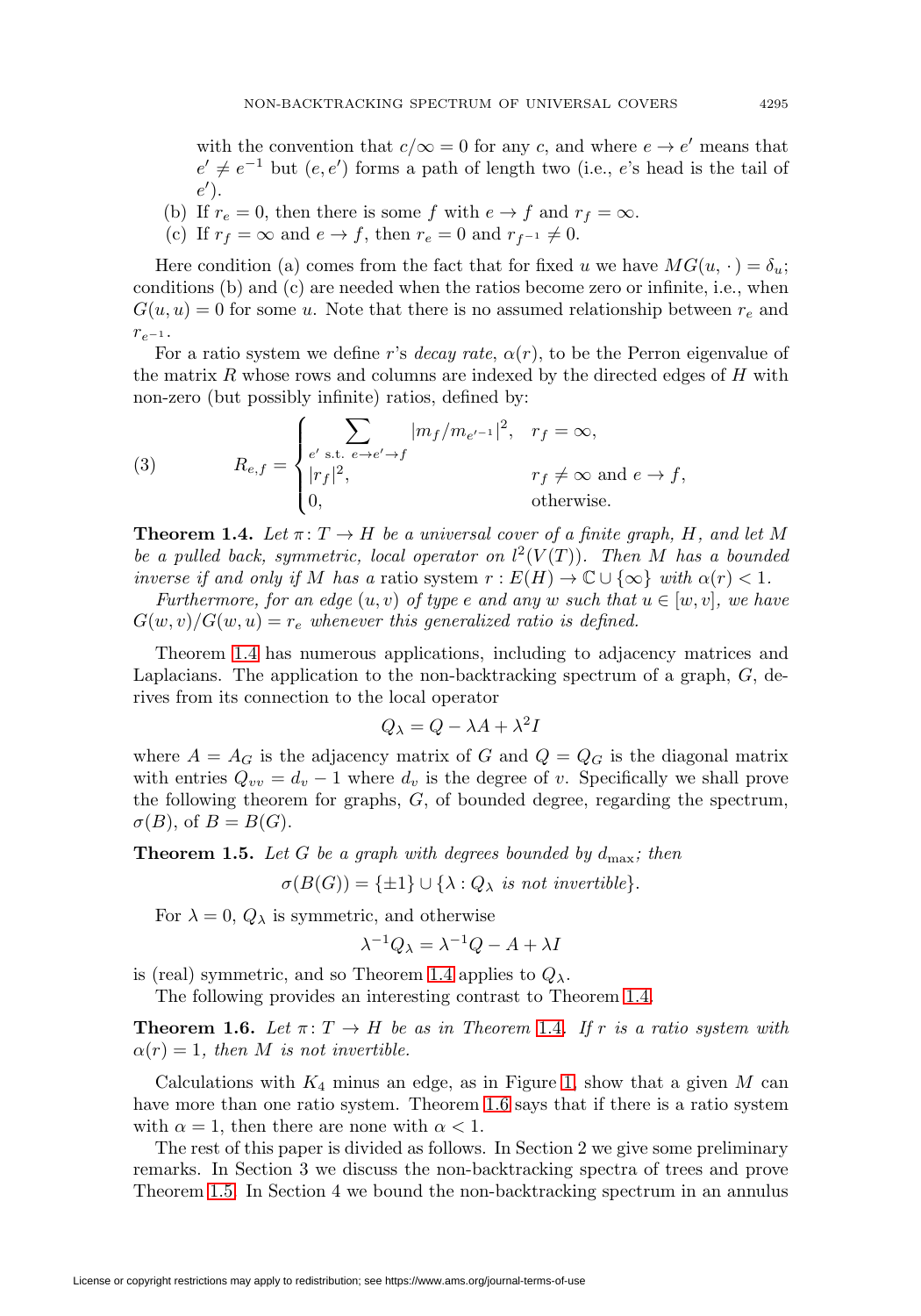in terms of the growth rate of the tree. In Section 5 we discuss the Green function and relative kernels (that make precise the "grafting" idea discussed earlier showing that Green's function has "periodic ratios"). In Section 6 we prove Theorem [1.4](#page-8-0) in the case of a ratio system with no zero or infinite ratios. In Section 7 we prove Theorem [1.4](#page-8-0) in full generality. In Section 8 we give some interesting examples illustrating various aspects of Theorem [1.4.](#page-8-0) In Section 9 we show how to extend our theory to much more general base graphs (or pregraphs), H. In Section 10 we make some remarks, mentioning a few of the many questions left open by this paper.

#### 2. Preliminaries

<span id="page-9-0"></span>A directed edge  $e' = (u', v')$  of a graph, H, can follow edge  $e = (u, v)$ , denoted  $e \to e'$ , if  $u' = v$  and  $e' \neq e^{-1}$ . A non-backtracking walk on H is a sequence of directed edges  $e_1, e_2, \ldots, e_r$  such that  $e_k \to e_{k+1}$  for all k.

If H is a graph and  $v \in V(H)$ , the 1-neighbourhood of v is the subgraph consisting of all undirected edges incident upon v. A graph homomorphism  $\nu : H' \to H$  is a *covering map* (see [\[12\]](#page-30-9)) if for each  $v' \in V(H')$ ,  $\nu$  gives a bijection of the edges of the 1-neighbourhood of v' with those of v (note that this definition is correct even when the graphs have self-loops; see Section [9\)](#page-27-0).  $H'$  is a *cover* of  $H$ . The type of a vertex  $v \in H'$  is defined as the vertex  $\nu(v) \in H$ . If  $\nu(v') = v$  for vertices  $v', v$ , we say that  $v'$  is above v (or v is below  $v'$ ). These terms are similarly defined for edges.

Note that a cover of a cover is a cover. The universal cover of  $H$ , denoted  $H$ , is the (unique up to isomorphism) cover of  $H$  that is also a cover of every other cover of H. The universal cover may be constructed as follows. Fix some (arbitrary) vertex  $v_0 \in H$ . The vertices of H are the finite non-backtracking walks on H starting at  $v_0$ . Two vertices of  $H$  are adjacent if one extends the other by a single step. The covering map  $\pi: V(H) \to V(H)$  maps a walk to its terminal vertex in H. It is easy to see that  $H_{\sim}$  is a tree, hence it is also referred to as the covering tree of H. The universality of H can be stated as follows: If  $\nu : H' \to H$  is any covering map, and  $v' \in V(H')$  is of type  $v_0$ , then there is a unique covering map  $\mu: H \to H'$ with  $\pi = \nu\mu$  and  $\mu(\phi) = v'$ , where  $\phi$  is the empty path.)

If the covering map  $\nu : H' \to H$  is n-to-1 for some finite n, then we also say that H' is a lifting, or an n-lifting, of H. Every cover is either a lifting or is  $\infty$ -to-1. Equivalently, the graph  $H'$ , which we denote  $H^n$ , can be characterized as follows: the vertex set of  $H^n$  consists of n copies of H's vertices:  $V(H^n) = V(H) \times [n]$ , with the covering map  $\pi((v, i)) = v$ . The edges in  $H^n$  are given by a perfect matching between  $\pi^{-1}(v)$  and  $\pi^{-1}(u)$  for every undirected edge  $(u, v) \in E(H)$ . This characterization gives rise to a natural distribution on  $n$ -lifts of  $H$  by picking the perfect matchings independently and uniformly at random.

We define 0-forms to be functions on the vertices of a graph, and 1-forms to be functions on directed edges of a graph (with no constraint relating  $f(e)$  and  $f(e^{-1})$ .) Denote by  $A = A(H)$  the adjacency operator acting on the Hilbert space of 0-forms, i.e.,  $(Af)(v) = \sum_{u \sim v} f(u)$  with multiple edges taken into account. For graphs with minimal degree at least two, we consider the non-backtracking adjacency operator,  $B = B(H)$ , which acts on 1-forms. B's action is given by

$$
(Bf)(e) = \sum_{e' \text{ s.t. } e \to e'} f(e').
$$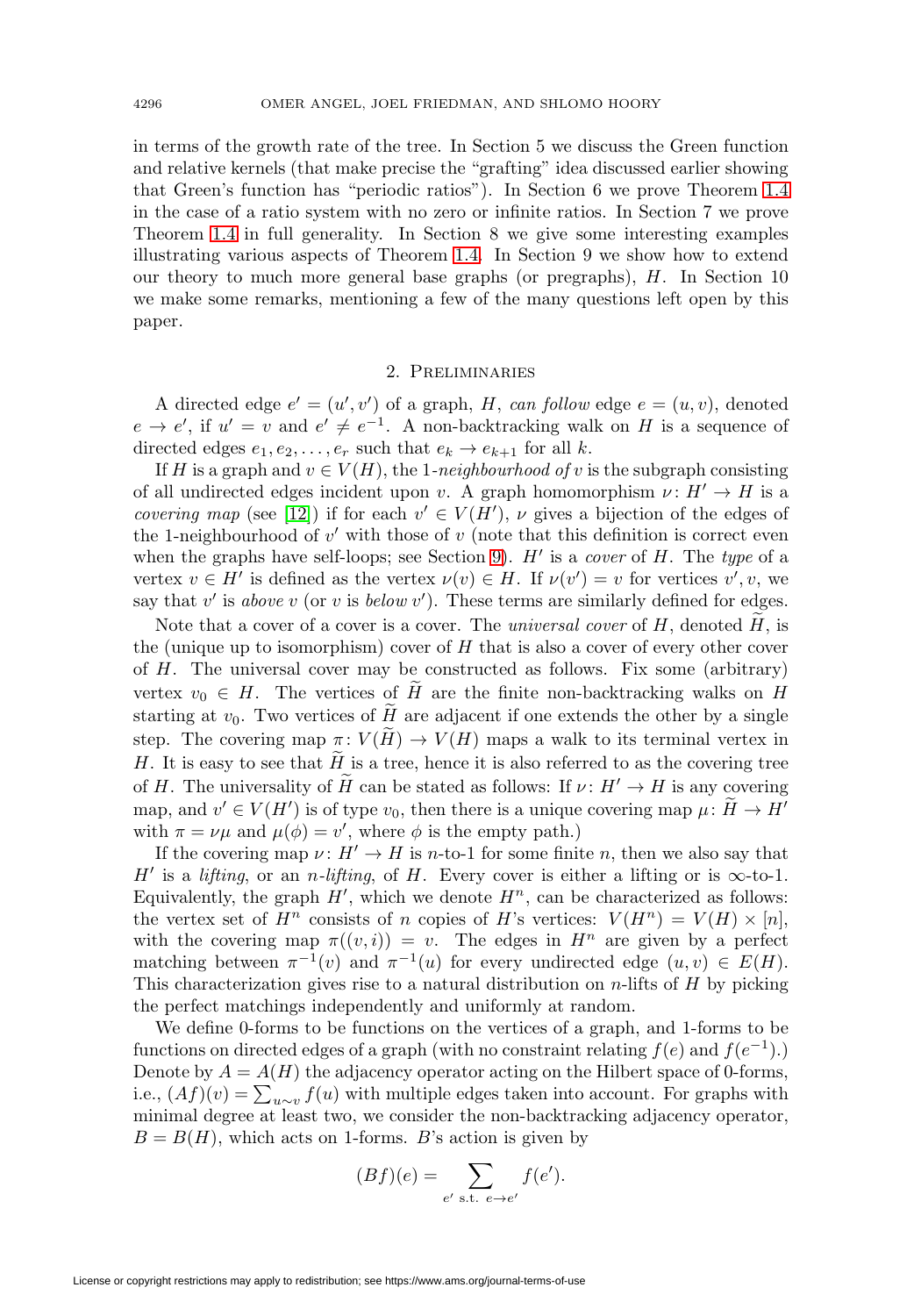The definitions of  $A, B$  are valid for any locally finite graph, and in particular for H. When the degrees in a graph are globally bounded,  $A$  and  $B$  may be viewed as bounded operators on  $l^2(V)$  and  $l^2(E)$ , respectively. In the finite case, B is the adjacency matrix of the directed graph with an edge from  $e_1$  to  $e_2$  iff  $e_2 \rightarrow e_1$ . Notice that in the literature  $B$  is occasionally defined as the adjoint of our definition.

The non-backtracking spectrum of a graph  $H$  is defined to be the spectrum of the corresponding operator  $B$  (as opposed to the spectrum of  $H$  which is the spectrum of A). Note that A is self-adjoint; hence any graph's spectrum is real. However, the non-backtracking spectrum generally contains complex numbers.  $A = A(H)$ and  $B = B(H)$  denote the corresponding operators on H.

We denote by  $\rho(u, v)$  the graph distance in H. We let gr denote the growth rate of the universal cover  $H$ , i.e.

$$
\operatorname{gr} = \lim_{r \to \infty} |\texttt{Ball}(v, r)|^{1/r},
$$

where  $\texttt{Ball}(v,r)$  is the radius r ball around some (arbitrary) vertex  $v \in V(H)$ ; for connected  $H$  the limit is independent of the choice of  $v$ . It is straightforward to see gr is the Perron-Frobenius eigenvalue of B.

### 3. Non-backtracking spectrum basics

We start with some background from spectral theory. Let  $T$  be a bounded linear operator acting on a Hilbert space  $\mathcal H$  (in this paper we work with  $l^2(X)$ , where X will be one of  $V, V = V(H), E$ , or  $E = E(H)$ ). Recall that the spectrum of T is

 $\sigma(T) = {\lambda}T - {\lambda}I$  does not have a bounded inverse},

and its spectral radius is

$$
\rho(T) = \max\{|\lambda| : \lambda \in \sigma(T)\}\
$$

(no confusion should arise regarding this  $\rho$  and the distance,  $\rho$ , that involves two arguments). If H is finite dimensional, then  $\lambda \in \sigma(T)$  iff there is a non-zero f satisfying  $Tf = \lambda f$ . In the general case we have [\[30,](#page-31-9) Chapter 12]:

<span id="page-10-0"></span>**Theorem 3.1.** For a bounded linear operator  $T: \mathcal{H} \to \mathcal{H}$ , we have  $\lambda \in \sigma(T)$  iff one of the following three possibilities holds:

- (i) there exists a non-zero f such that  $(T \lambda I)f = 0$ ,
- (ii) there exists a non-zero f such that  $(T^* \overline{\lambda}I)f = 0$ ,
- (iii) for every  $\varepsilon > 0$  there exists a non-zero f such that  $||(T \lambda I)f|| < \varepsilon ||f||$ .

In case (iii), a sequence of f's with  $\varepsilon \to 0$  is referred to as approximate eigenfunctions; case (i) is a special case of (iii).

**Definition 3.2.** A bounded linear operator T is called *symmetric* (sometimes real symmetric in the literature) if  $\overline{T}^* = T$ .

If  $T$  is symmetric, then case (ii) of Theorem [3.1](#page-10-0) is equivalent to case (i), and so  $\lambda$  is in the spectrum iff case (iii) holds; i.e., we have a sequence of approximate eigenfunctions for  $\lambda$ .

While the operator  $B$  is not symmetric, to identify its spectrum it suffices to check only case (iii). To see this, define the unitary operator  $U: l^2(E) \to l^2(E)$ by its action  $(Uf)_e = f_{e^{-1}}$ . Note that  $U^{-1} = U$ . Since B is real, it is easy to see that  $U^{-1}BU = B^T = B^*$ . Consequently, if f is an eigenfunction of  $B^*$  with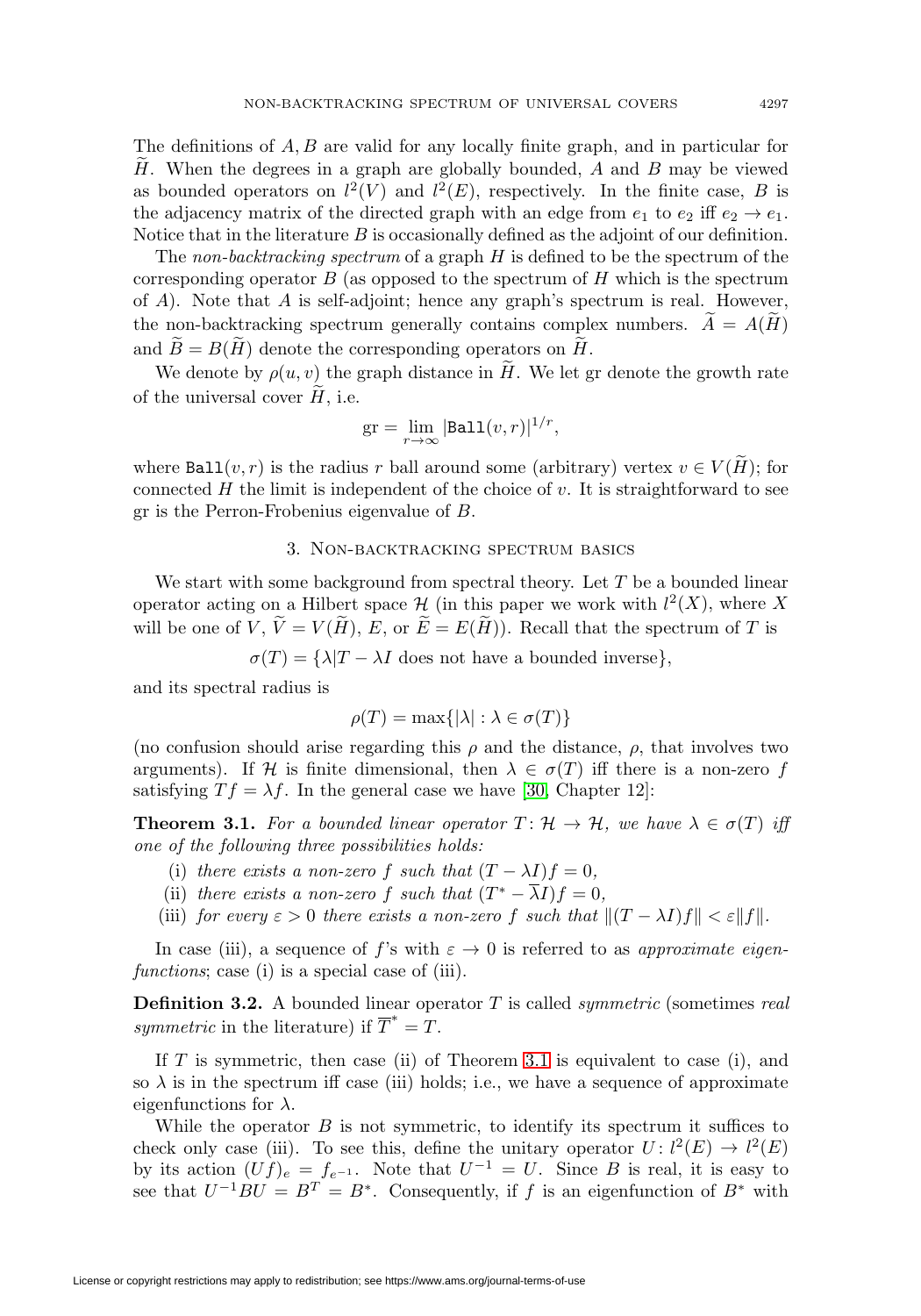eigenvalue  $\overline{\lambda}$ , then U f is an eigenfunction of B with eigenvalue  $\lambda$ . Thus case (ii) of Theorem [3.1](#page-10-0) holds for the same  $\lambda$  as case (i), and it suffices to check case (iii).

At this point we are ready to prove Theorem [1.5.](#page-8-2) Before doing so we make a few remarks on the theorem.

Note that if G is a d-regular graph,  $Q = (d-1)I$  and so  $Q_{\lambda} = (\lambda^2 + d - 1)I - \lambda A$ is singular iff  $\lambda^2 - \mu \lambda + d - 1 = 0$  for some  $\mu \in \sigma(A)$ . Theorem [1.5](#page-8-2) is known (in more precision) for finite graphs:

<span id="page-11-0"></span>**Theorem 3.3** (Bass [\[8\]](#page-30-16), Kotani and Sunada [\[26\]](#page-31-5))**.** For any finite graph,

$$
\det(B - \lambda I) = (\lambda^2 - 1)^{|E| - |V|} \cdot \det(Q_\lambda).
$$

Note 3.4. A version of Theorem [3.3](#page-11-0) holds for graphs with multiple edges and self-loops. Each half-loop (see Section [9\)](#page-27-0) contributes a factor of  $\lambda - 1$  rather than  $\lambda^2-1$ .

We thank Chen Greif for the following remark:

*Note* 3.5. Consider the  $2n \times 2n$  matrix  $X = \begin{pmatrix} A & -Q \\ I & 0 \end{pmatrix}$ . One can easily verify by row elimination that  $\det(Q_\lambda) = \det(X - \lambda I)$ . This observation has practical importance for calculating the non-backtracking spectrum of specific graphs, since eigenvalue calculation is a standard feature in most numeric/symbolic matrix manipulation programs.

Proof of Theorem [1.5](#page-8-2). If G is finite, then Theorem [3.3](#page-11-0) implies our result; hence we may restrict ourselves to infinite  $G$ . The result follows from the following three statements:

- (1) we have  $\pm 1 \in \sigma(B)$ ;
- (2) if  $\lambda \neq \pm 1$  and  $Q_{\lambda}$  is not invertible, then neither is  $B \lambda I$ ;
- (3) if  $\lambda \neq \pm 1$  and  $B \lambda I$  is not invertible, then neither is  $Q_{\lambda}$ .

To prove (1), we explicitly construct approximate eigenfunctions. G contains some infinite path of directed edges  ${e_i}_{i\geq 0}$ . For any k, define the function

$$
f = \sum_{i=1}^{k} \delta_{e_i} - \sum_{i=0}^{k-1} \delta_{e_i^{-1}};
$$

i.e., f is 1 on  $e_1, \ldots, e_k$ , f is  $-1$  on  $e_0^{-1}, \ldots, e_{k-1}^{-1}$ , and zero on all other edges. One can easily check that

$$
(B - I)f = \delta_{e_0} - \delta_{e_0^{-1}} - \delta_{e_k} + \delta_{e_k^{-1}}.
$$

Thus  $||(B - I)f|| = \sqrt{4}$ , while  $||f|| = \sqrt{2k}$ , and so taking  $k \to \infty$  gives approximate eigenfunctions for  $\lambda = 1$ .  $\lambda = -1$  is similar, with

$$
f = \sum_{i=1}^{k} (-1)^{i} \delta_{e_i} + \sum_{i=0}^{k-1} (-1)^{i} \delta_{e_i^{-1}}.
$$

To prove (2), assume  $Q_{\lambda}$  is not invertible. Since  $Q_{\lambda}$  is symmetric, as noted above it has approximate (perhaps exact) eigenfunctions. Thus for every  $\varepsilon$  there is an f such that  $||f|| = 1$  and  $||Q_\lambda f|| < \varepsilon$ . Note that f is defined on the vertices of G.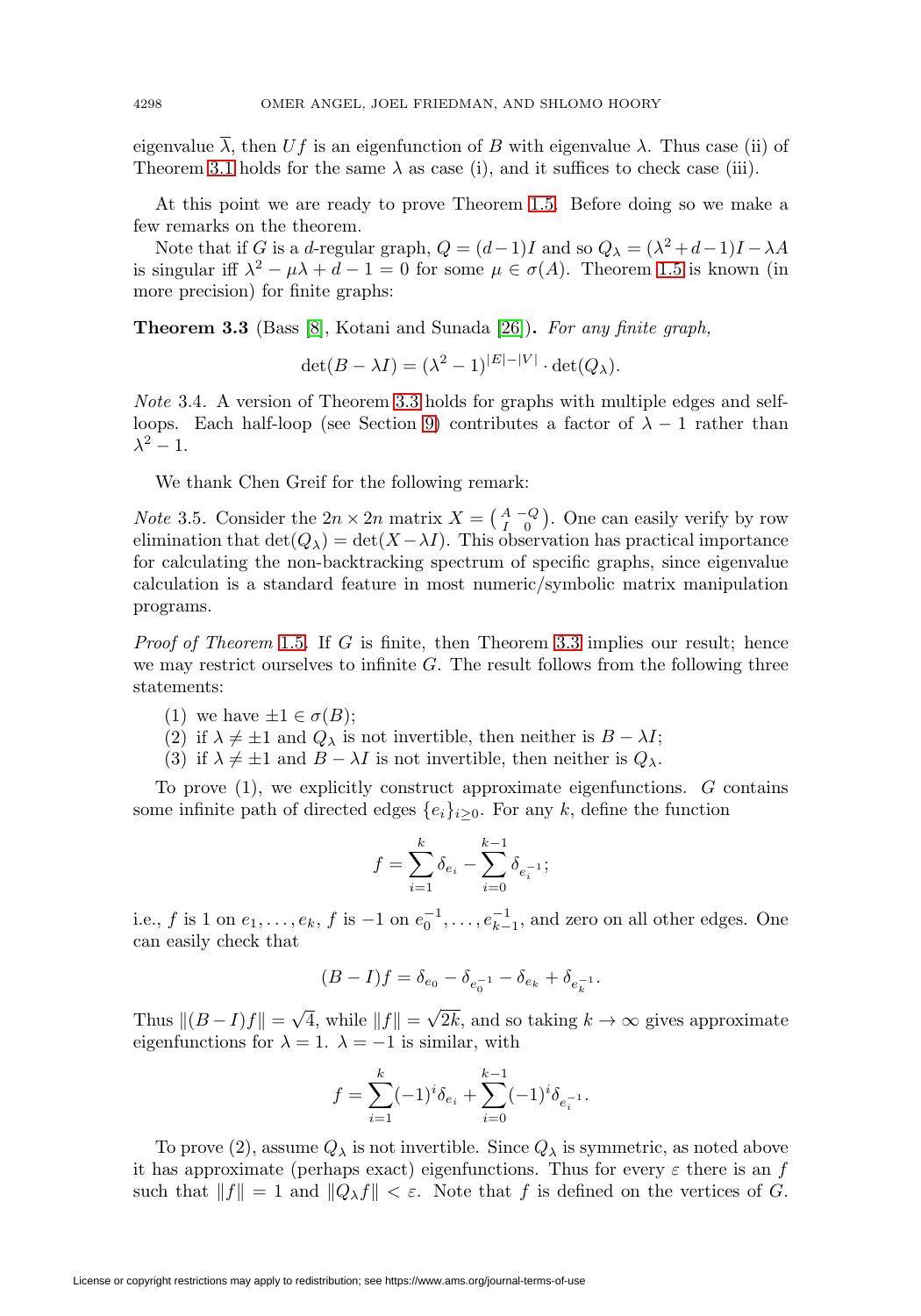From f we construct a 1-form, g, given by  $g_{uv} = f_u - \lambda f_v$ . Then:

$$
((B - \lambda I)g)_{uv} = \sum_{\substack{w \sim v \\ w \neq u}} g_{vw} - \lambda g_{uv} = \sum_{w \sim v} g_{vw} - g_{vu} - \lambda g_{uv}
$$

$$
= \sum_{w \sim v} (f_v - \lambda f_w) + (\lambda^2 - 1) f_v
$$

$$
= (d_v - 1) f_v - \lambda (Af)_v + \lambda^2 f_v = (Q_\lambda f)_v.
$$

Therefore,

$$
||(B - \lambda I)g||^2 \le d_{\text{max}} \cdot ||Q_\lambda f||^2 < \varepsilon^2 d_{\text{max}}.
$$

It remains to show that  $||g||$  is bounded from below. To this end, note that  $\left(\frac{g_{uv}}{g_{vu}}\right)$  =  $\begin{pmatrix} 1 & -\lambda \\ -\lambda & 1 \end{pmatrix} \begin{pmatrix} f_u \\ f_v \end{pmatrix}$ is an invertible linear transformation for  $\lambda \neq \pm 1$ . Thus for  $\lambda \neq \pm 1$ , for some  $c = c(\lambda) > 0$ ,

$$
|g_{uv}|^2 + |g_{vu}|^2 \ge c \left( |f_u|^2 + |f_v|^2 \right).
$$

Summing over all edges we find  $||g||^2 \geq c$ .

To prove  $(3)$ , let  $S_o$ ,  $S_i$  be the outbound and inbound sum operators from 1forms to 0-forms, defined by  $(S_0 h)_v = \sum_{u \sim v} h_{vu}$ , and  $(S_i h)_v = \sum_{u \sim v} h_{uv}$ . For any  $v$  and any 1-form  $h$ :

$$
(S_i Bh)_v = \sum_{u \sim v} (Bh)_{uv} = \sum_{\substack{u, w \sim v \\ w \neq u}} h_{vw} = (d_v - 1)(S_o h)_v,
$$
  

$$
(S_o Bh)_v = \sum_{u \sim v} (Bh)_{vu} = \sum_{\substack{w \sim u \sim v \\ w \neq v}} h_{uw} = (AS_o h - S_i h)_v.
$$

And so we have

$$
S_i B = QS_o \qquad \text{and} \qquad S_o B = AS_o - S_i.
$$

Assume  $B - \lambda I$  is not invertible for some  $\lambda \neq \pm 1$ . As before, since B is real, for any  $\varepsilon > 0$  there is a function g such that  $||g|| = 1$  and  $||(B - \lambda I)g|| < \varepsilon$ . We claim that  $f = S_o g$  is an approximate eigenfunction of  $Q_{\lambda}$ . Indeed:

$$
||Q_{\lambda}f|| = ||(\lambda^2 I - \lambda A + Q)S_o g||
$$
  
= 
$$
||(\lambda^2 S_o - \lambda S_o B - \lambda S_i + S_i B)g||
$$
  
= 
$$
||(S_i - \lambda S_o)(B - \lambda I)g||
$$
  

$$
\leq (1 + |\lambda|)\sqrt{d_{\max}} \varepsilon
$$

(since  $||S_o|| = ||S_i|| = \sqrt{d_{\text{max}}}$ ). Furthermore, for  $\lambda \neq \pm 1$  we shall bound  $||f||$  from below. For any edge vu,

$$
(S_o g)_v = (Bg)_{uv} + g_{vu} - \lambda g_{uv} + \lambda g_{uv};
$$

notice that  $S_i^*$  is the "head map",  $(S_i^* h)_{uv} = h_v$  for all  $h \in L^2(V)$ , and similarly  $S_o^*$ is the "tail map". So we may write the last equation as  $S_i^* S_o = (B - \lambda I) + (\lambda I + U)$ (recall  $(Ug)_{uv} = g_{vu}$ .) Since  $||g|| = 1, U^2 = 1$  and  $||U|| = 1$ , we have

$$
|\lambda^2 - 1| = ||(\lambda^2 - 1)g|| = ||(\lambda - U)(\lambda + U)g||
$$
  
\n
$$
\leq (|\lambda| + 1) ||(\lambda + U)g||.
$$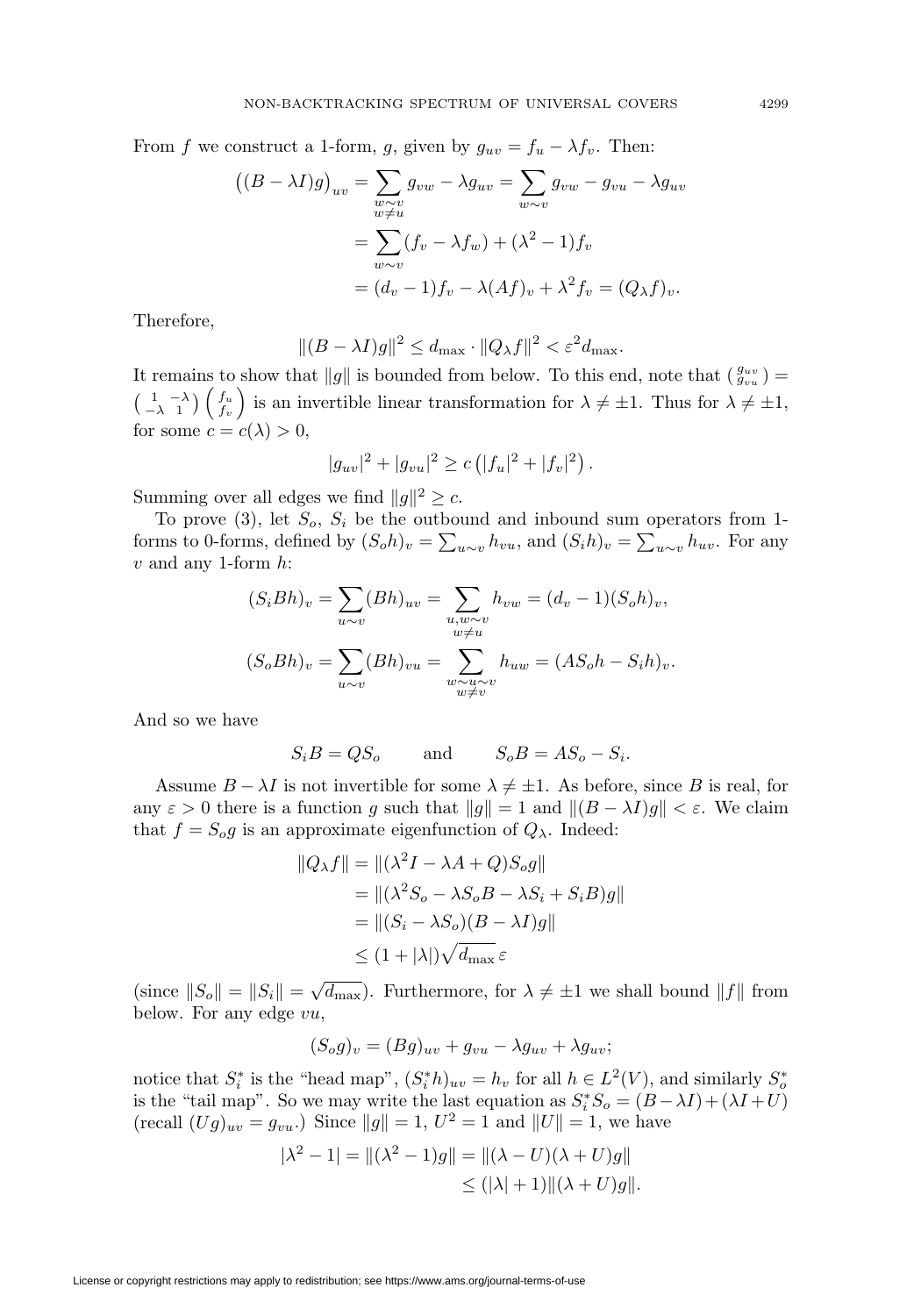Since clearly  $||h||^2 \ge ||S_i^* h||^2 / d_{\text{max}}$  for any  $h \in L^2(V)$ , we have

$$
\sqrt{d_{\max}} \|f\| \ge \|S_i^* f\| = \|S_i^* S_o g\| \ge \|(\lambda I + U)g\| - \|(B - \lambda I)g\|
$$
  

$$
\ge \frac{|\lambda^2 - 1|}{|\lambda| + 1} - \|(B - \lambda I)g\|.
$$

Since  $\|(B - \lambda I)g\| < \varepsilon$ , it follows that for  $\varepsilon$  small enough  $\|f\|$  is bounded from below.  $\Box$  $\Box$ 

Note 3.6. It is possible to prove Theorem [3.3](#page-11-0) by a similar argument, with cycles taking the place of the infinite path, resulting in exact eigenfunctions; the eigenspace of 1 is spanned by functions which are 1 on edges of an oriented cycle and −1 on the reverse cycle. The eigenspace of  $-1$  is similar but with alternating signs along cycles of even length.

The following theorem restricts the non-backtracking spectrum of G to the union of an annulus in the complex plain and two real intervals. For finite graphs, the theorem is due to Kotani and Sunada [\[26\]](#page-31-5).

<span id="page-13-0"></span>**Theorem 3.7.** Let  $d_{\min} \geq 2$  and  $d_{\max}$  be the minimal and maximal degrees of some (finite or infinite) graph G. Then

$$
\sigma(B) \subset \left\{\lambda \in \mathbb{C} : \sqrt{d_{\min} - 1} \leq |\lambda| \leq \sqrt{d_{\max} - 1} \right\} \cup \left\{\lambda \in \mathbb{R} : 1 \leq |\lambda| \leq d_{\max} - 1 \right\}.
$$

Proof. We first prove that

$$
\sigma(B) \subset \left\{\lambda \in \mathbb{C} : 1 \leq |\lambda| \leq d_{\max} - 1 \right\}.
$$

Fix some vertex v. Clearly UB acts on functions supported on edges directed out of v independently of its action on all other edges. On these  $d_v$  edges, the action of UB is given by the matrix  $J - I$  where J is the all ones matrix. Since  $\sigma(J - I) =$  $\{-1, d_v -1\}$  and since  $J-I$  (being symmetric) is orthonormally diagonalizable, we easily see that

$$
\frac{\|(J-I)f\|}{\|f\|} \in [1, d_v - 1]
$$

for any function f supported on these edges; therefore, since  $U$  is unitary, for any 1-form,  $f$ , we have

$$
\frac{\|Bf\|}{\|f\|} = \frac{\|UBf\|}{\|f\|} \in [1, d_{\max} - 1].
$$

If  $\lambda \in \sigma(B)$ , then we have for any  $\varepsilon$  an approximate eigenfunction, f, with  $||f|| = 1$ and  $||(B - \lambda)f|| \leq \varepsilon$ . So

$$
|\lambda| = \|\lambda f\| \le \|\lambda f - Bf\| + \|Bf\| \le \varepsilon + d_{\max} - 1.
$$

Taking  $\varepsilon \to 0$  yields  $|\lambda| \leq d_{\text{max}} - 1$ . Similarly

$$
|\lambda| = \|\lambda f\| \ge \|Bf\| - \|Bf - \lambda f\| \ge 1 - \varepsilon,
$$

and we conclude that  $\|\lambda\| > 1$ .

It remains to prove that the non-real  $\lambda \in \sigma(B)$  satisfy  $\sqrt{d_{\min} - 1} \leq |\lambda| \leq$  $\sqrt{d_{\max} - 1}$ . Given  $f \in L^2(V)$ , define

$$
\alpha = \frac{\langle f, Af \rangle}{\|f\|^2}, \quad \beta = \frac{\langle f, Qf \rangle}{\|f\|^2},
$$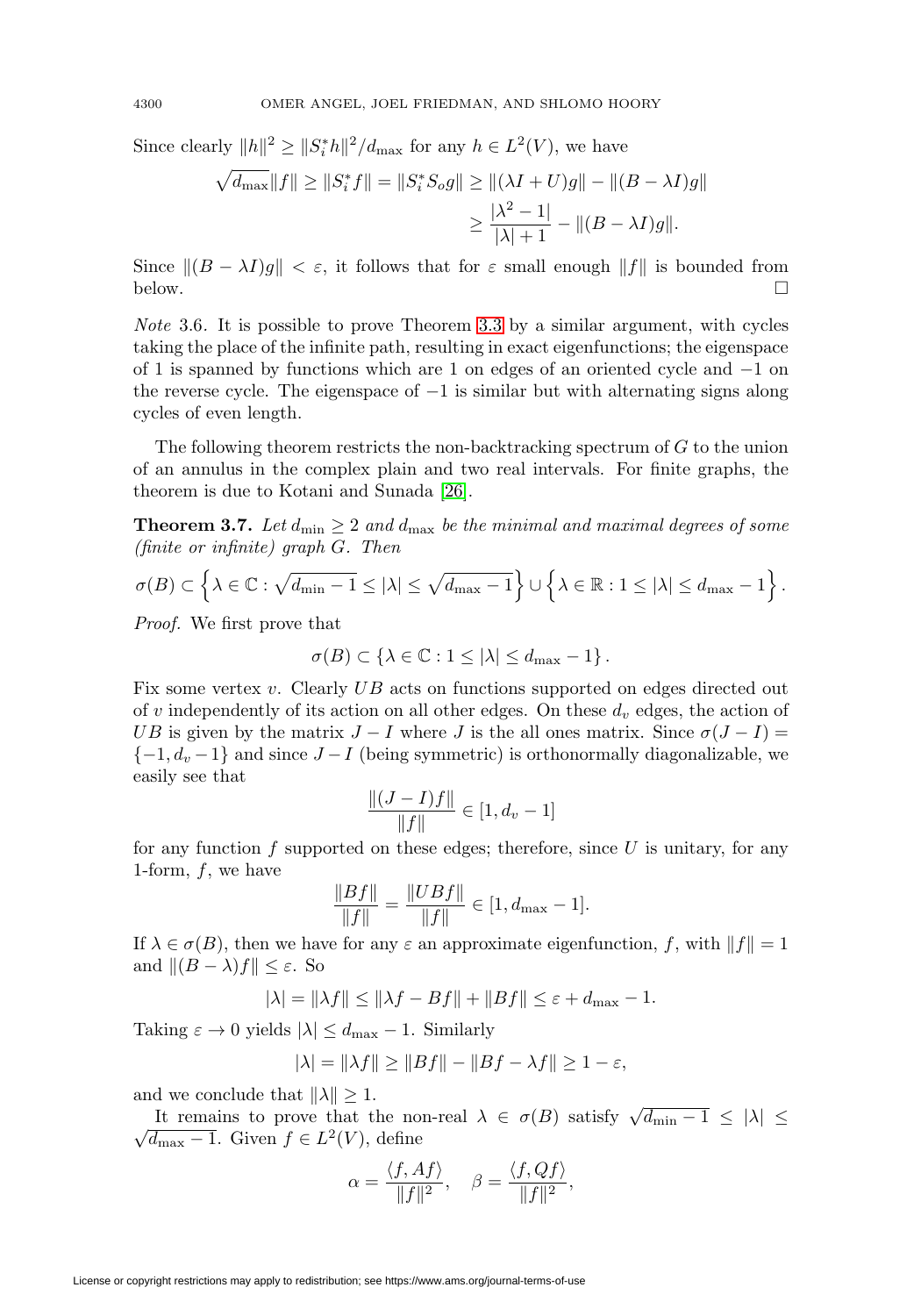and note that  $\langle f, Q_{\lambda} f \rangle = ||f||^2 \cdot (\lambda^2 - \alpha \lambda + \beta)$ . Further, note that since A, Q are real symmetric operators that  $\alpha, \beta$  are real. From the definition of A, Q, we clearly have  $|\alpha| \le d_{\text{max}}$  and  $\beta \in [d_{\text{min}} - 1, d_{\text{max}} - 1]$ .

If f is an eigenfunction, then  $\lambda^2 - \alpha \lambda + \beta = 0$ . If  $Q_\lambda$  has only approximate eigenfunctions,  $f_{\varepsilon}$ , then for those we have  $\alpha = \alpha_{\varepsilon}, \beta = \beta_{\varepsilon}$  satisfying

$$
|\lambda^2-\alpha_\varepsilon\lambda+\beta_\varepsilon|=|\langle f,Q_\lambda f\rangle|\leq\varepsilon
$$

and as before,  $|\alpha_{\varepsilon}| \leq d_{\max}$  and  $\beta_{\varepsilon} \in [d_{\min}-1, d_{\max}+1]$ . By passing to a subsequence we may assume that  $\alpha_{\varepsilon}$  and  $\beta_{\varepsilon}$  have limits,  $\alpha, \beta$ , as  $\varepsilon \to 0$ . We find that, again,  $\lambda^2 - \alpha \lambda + \beta = 0$  with real  $\alpha, \beta$  satisfying  $\beta \in [d_{\min} - 1, d_{\max} - 1].$ 

Solving the quadratic equation we get  $\lambda = \alpha/2 \pm \sqrt{\alpha^2/4 - \beta}$ . If  $\lambda$  is not real, then the square root is of a negative number and

$$
|\lambda|^2 = (\alpha/2)^2 + \beta - \alpha^2/4 = \beta,
$$

and the claim follows.  $\Box$ 

#### 4. Non-backtracking spectrum of trees

The non-backtracking spectrum of a tree has a fourfold symmetry that is not hard to rigorously prove:

**Proposition 4.1.** For any bipartite graph,  $G$ ,  $\sigma(B(G))$  is invariant under reflection in the real and imaginary axis.

As we will be primarily concerned with the non-backtracking spectrum of trees, note that this result applies whenever  $G$  is a tree.

*Proof.* Since (for any graph) B is a real operator,  $\sigma(B)$  is invariant under complex conjugation.

For a bipartite graph  $G$ , let  $X, Y$  be the two sides of the graph. Consider the unitary operator N on 1-forms that negates  $f_{uv}$  for  $u \in X$  and leaves  $f_{uv}$  unchanged for  $u \in Y$ . Clearly  $N^{-1} = N$  and it is easy to see that  $N^{-1}BN = -B$ . Thus  $\sigma(B) = -\sigma(B).$ 

The next result improves on the upper bound of Theorem [3.7](#page-13-0) for sufficiently nice trees. A graph has uniformly bounded growth,  $\overline{gr}$ , if

$$
\overline{\text{gr}} = \limsup M_r^{1/r}
$$

is finite, where

$$
M_r = \sup_v |\mathtt{Ball}(v,r)|.
$$

<span id="page-14-0"></span>**Theorem 4.2.** Assume a tree without leaves has uniformly bounded growth  $\overline{gr}$ ; then

$$
\sigma(B) \subset \{\lambda: 1 \leq |\lambda| \leq \sqrt{\overline{\rm gr}}\}.
$$

Note that for graphs with uniformly bounded degrees,  $M_r = O((d_{\text{max}}-1)^r)$ , and so  $\overline{gr}$  is finite. For universal covers of finite graphs,  $\overline{gr} = gr = \lim_{r \to \infty} |\text{Ball}(v, r)|^{1/r}$ for any fixed  $v$ . We shall later see that for universal covers of finite graphs, Theo-rem [4.2](#page-14-0) is sharp and in fact  $\{\lambda : |\lambda| = \sqrt{\overline{\text{gr}}}\}\subset \sigma(B)$ .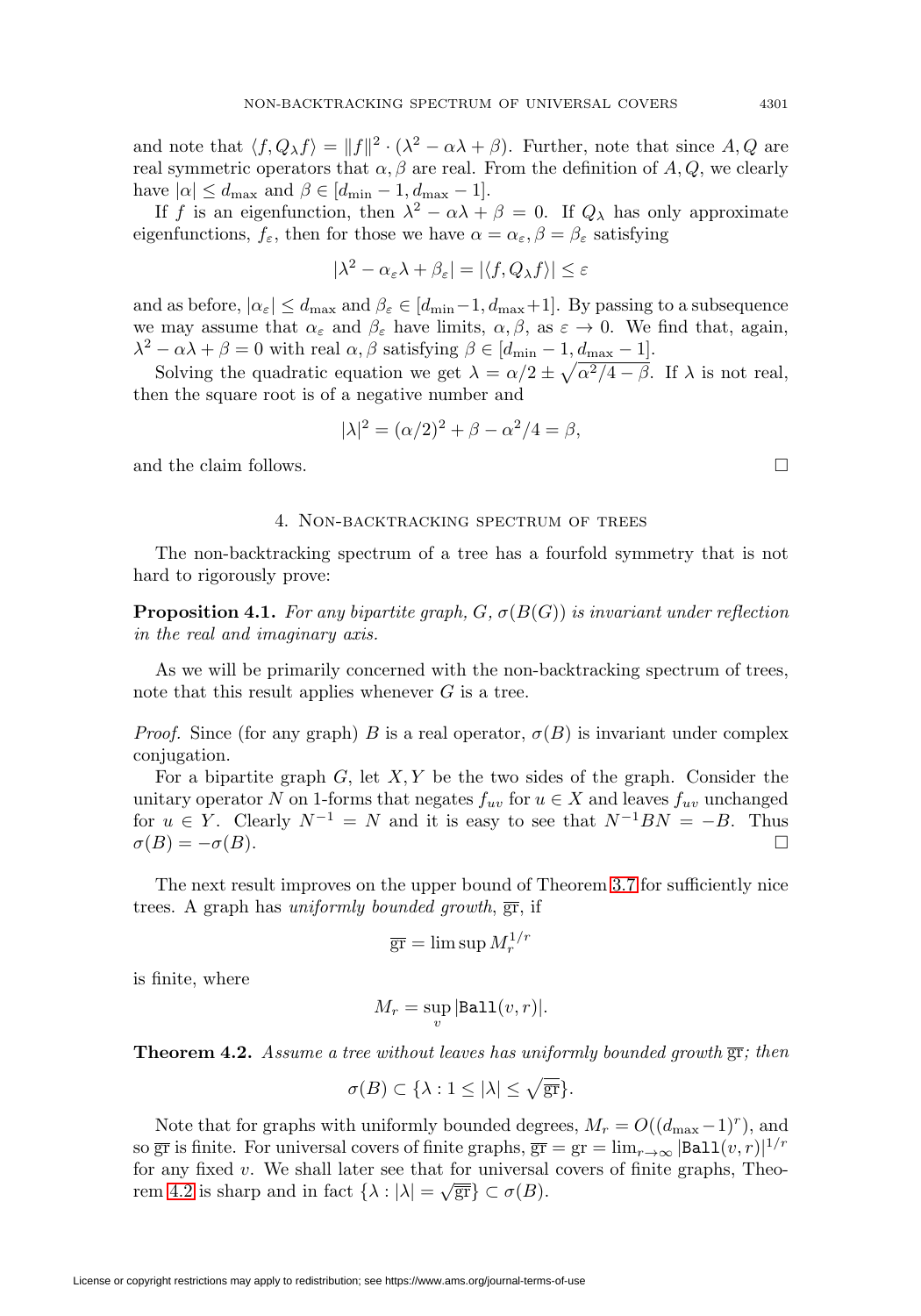*Proof.* Denote  $e \to_k e'$  if there is a non-backtracking path  $e \to e_1 \to \cdots \to e_{k-1} \to$ e . Note that if such a path exists, then it is unique and its length is determined by  $e, e'$ . By definition,

$$
\|B^k\|=\sup_{\|f\|=\|g\|=1}\big|\langle g,B^kf\rangle\big|.
$$

For f, g with  $||f|| = ||g|| = 1$ , and any collection of coefficients  $a(e, e') > 0$ , we have by Cauchy-Schwarz

$$
\begin{aligned} \left| \langle g, B^k f \rangle \right| &= \left| \sum_{e' \to_k e} f(e) g(e') \right| \\ &\le \sum_{e' \to_k e} a(e, e') |f(e)|^2 + a(e, e')^{-1} |g(e')|^2 \\ &\le \left( \sup_e \sum_{e' \to_k e} a(e, e') \right) \|f\|^2 + \left( \sup_{e'} \sum_{e' \to_k e} a(e, e')^{-1} \right) \|g\|^2. \end{aligned}
$$

It remains to choose the coefficients  $a(e, e')$  so that the sums above are small. To this end, fix some (arbitrary) vertex in the tree to be the root. The unique path from  $e'$  to e must descend toward the root some number of steps i, and then ascend  $k - i$  steps on a different branch to reach e. Fix  $a(e, e') = \overline{gr}^{(i-k/2)}$ .

For any  $\varepsilon > 0$  there is some  $c = c(\varepsilon)$  such that the total number of nonbacktracking paths of length  $\ell$  from any vertex is bounded by  $c \cdot ((1 + \varepsilon) \overline{\text{gr}})^{\ell}$ . Since there is always a unique path toward the root, the number of paths starting at  $e'$ with i, k as above is at most  $c \cdot ((1 + \varepsilon) \overline{\text{gr}})^{k-i}$ . Consequently

$$
\sup_{e} \sum_{e' \to ke} a(e, e') \le \sum_{i=0}^{k} c((1+\varepsilon)\overline{\text{gr}})^{k-i} \overline{\text{gr}}^{(i-k/2)}
$$

$$
\le c(k+1)(1+\varepsilon)^k \overline{\text{gr}}^{k/2}.
$$

Similarly, the number of paths of type i ending at e is bounded by  $c_{\delta}((1+\varepsilon)\overline{\text{gr}})^{i}$ , and hence also

$$
\sup_{e'} \sum_{e' \to_k e} a(e, e')^{-1} \le c(k+1)(1+\varepsilon)^k \overline{\text{gr}}^{k/2}.
$$

Combining the bounds we find

$$
\rho(B) = \lim \left( \|B^k\| \right)^{1/k} \le (1+\varepsilon)\sqrt{\overline{\text{gr}}}.
$$

Since  $\varepsilon$  was arbitrary, this proves the claim.  $\square$ 

#### 5. The Green function and the relative kernels

Let  $\pi: T \to H$  and M as in Theorem [1.4.](#page-8-0) By deleting edges  $e = \{u, v\}$  from  $E(H)$  for which  $m_{uv} = 0$ , we may assume M is connected; i.e.,  $m_{uv} \neq 0$  whenever  $(u, v) \in E(V)$ . If  $e = (u, v)$  is an edge of T or H, we write  $m_e$  for  $m_{uv}$ .

Assume that M is invertible. Then there is a unique Green function,  $G = G_M$ , defined by the requirement that  $MG(x, \cdot) = \delta_x(\cdot)$  or, equivalently,

$$
G(u, v) = (M^{-1}\delta_u)(v).
$$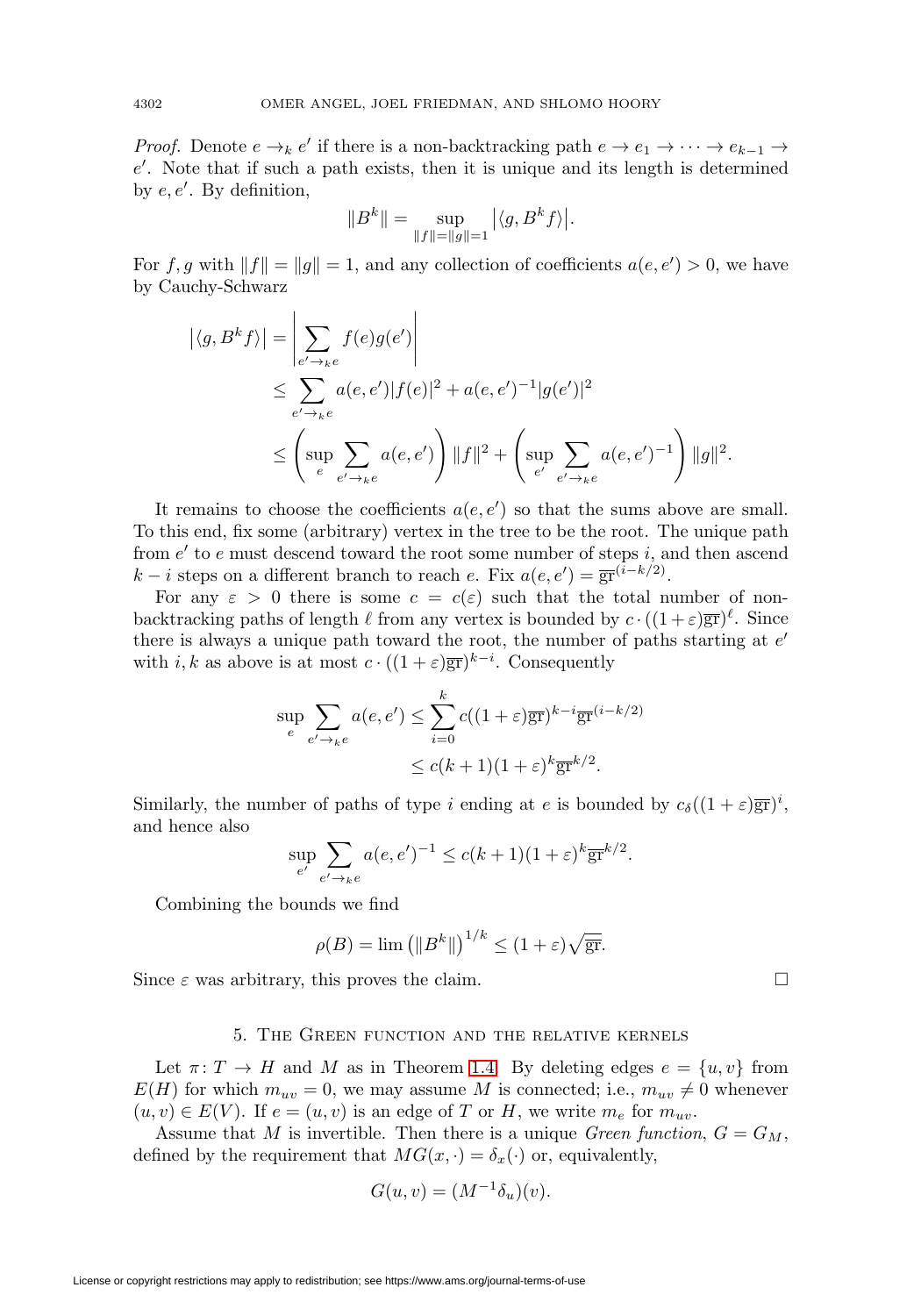Notice that the symmetry  $M^* = \overline{M}$  implies the symmetry of the Green function,

$$
G(u, v) = \langle M^{-1} \delta_u, \delta_v \rangle = \langle \delta_u, (M^*)^{-1} \delta_v \rangle
$$
  
=  $\overline{\langle (\overline{M})^{-1} \delta_v, \delta_u \rangle} = \langle M^{-1} \delta_v, \delta_u \rangle = G(v, u).$ 

<span id="page-16-1"></span>**Proposition 5.1.** Let  $\pi: T \to H$ , M, and G be as above. Let  $\sigma$  be an automorphism of T for which  $\sigma^*M = M\sigma^*$ , where  $\sigma^*$  is the pullback (i.e.,  $\sigma^*f = f \circ \sigma$ ). Then  $G(x, y) = G(\sigma x, \sigma y)$  for all  $x, y \in V(T)$ .

*Proof.* We have  $\delta_{\sigma z} = \sigma^* \delta_z$  for any  $z \in V(T)$ , and so

$$
G(\sigma x, \sigma y) = \langle M^{-1} \delta_{\sigma x}, \delta_{\sigma y} \rangle = \langle M^{-1} \sigma^* \delta_x, \sigma^* \delta_y \rangle
$$
  
=  $\langle (\sigma^*)^{-1} M^{-1} \sigma^* \delta_x, \delta_y \rangle = \langle M^{-1} \delta_x, \delta_y \rangle = G(x, y).$ 

We introduce some further notions in order to derive additional properties of the Green function. For a directed edge  $e = (u, v)$  of the covering tree, consider the subtree  $T_e$  consisting of v's connected component in  $T - e$ , together with e itself. Thus  $T_e$  contains exactly those vertices contained in a non-backtracking path from u that begins with e.  $T_e$  is considered to be rooted at u, which is of degree 1 in it. For any vertex  $x$ , the unique neighbour closer to the root is referred to as  $x$ 's parent; the other neighbours are x's children.

**Definition 5.2.** Let  $T_e$  be a tree as above,  $e = (u, v)$ . The *relative kernel of* M with respect to e, denoted ker<sub>e</sub> M, is the subspace of  $l^2(V(T))$  consisting of functions f supported on  $T_e$  for which  $Mf$  is zero on  $T_e \setminus \{u\}$ . The *relative null-kernel*, denoted  $\ker_e^0 M$ , is the subspace of the relative kernel consisting of those functions, f, for which  $f(u) = 0$ .

It is clear that either  $\ker_e M = \ker_e^0 M$  or else  $\ker_e M / \ker_e^0 M$  is one-dimensional.

<span id="page-16-0"></span>**Lemma 5.3.** Let M be invertible and let  $e = (u, v)$ .

- (i) If  $G(u, u) \neq 0$ , then dim(ker<sub>e</sub>  $M$ ) = 1.
- (ii) If  $G(u, u) = G(u, v) = 0$ , then dim(ker<sub>e</sub> M) = 1.
- (iii) If  $G(u, u) = 0$  and  $G(u, v) \neq 0$ , then  $\dim(\ker_e^0 M) = 1$ .

This lemma shows that  $\ker_e M$  is one-dimensional or two-dimensional, with the latter only possible in the case where  $G(u, u) = 0$  and  $G(u, v) \neq 0$ . We do not know of any operator where  $\ker_e M$  is two-dimensional or whether such an example exists. There is a class of M's where there are edges for which  $G(u, u) = 0$  and  $G(u, v) \neq 0$  (see Section [8.1\)](#page-26-1).

*Proof.* Assume first  $G(u, u) \neq 0$ . Consider the function

$$
f(w) = \begin{cases} G(u, w), & w \in T_e, \\ 0, & w \notin T_e. \end{cases}
$$

Mf differs from  $MG(x, \cdot) = \delta_u$  only at u and outside  $T_e$ , and therefore  $f \in \text{ker}_e M$ . Since  $f(u) \neq 0$ , the dimension of ker<sub>e</sub> M is at least 1. To show that the dimension is not larger than one, suppose that  $g \in \ker_e M$ , and define  $\tilde{g}$  via

$$
\tilde{g}(w) = \begin{cases} G(u, u)g(w) & \text{if } w \in V(T_e), \\ G(u, w)g(u) & \text{otherwise.} \end{cases}
$$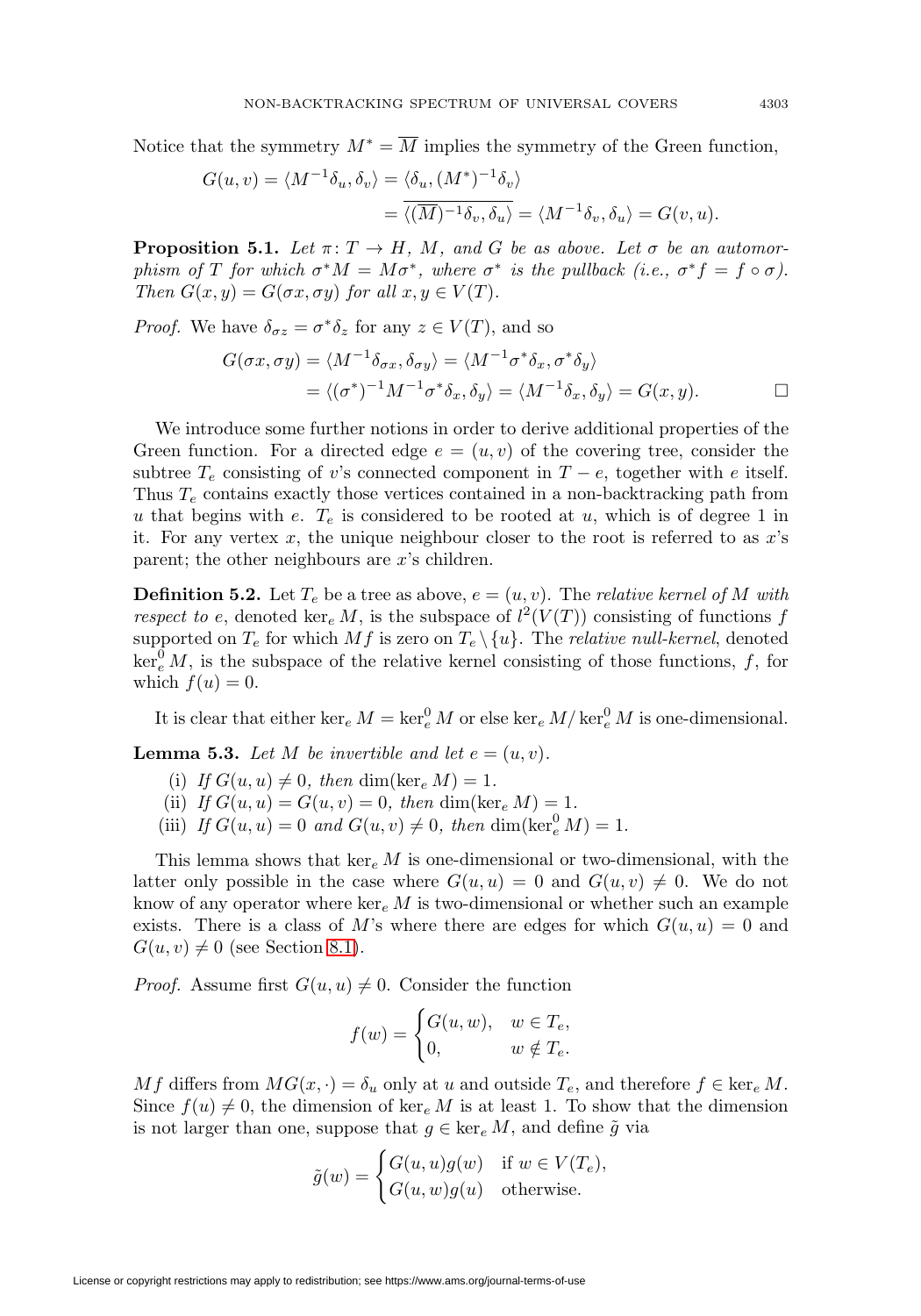Thus  $\tilde{g}$  is proportional to g on  $T_e$  and to  $G(u, \cdot)$  outside. The two definitions coincide at u. It follows that  $M\tilde{g}$  is supported on u, and so  $\tilde{g}$  is proportional to  $G(u, \cdot)$  and hence  $g$  is proportional to  $f$ .

Assume from here on that  $G(u, u) = 0$ . Consider the restriction of the  $G(u, \cdot)$ to the subtrees emerging from u. Since the Green function is unique,  $G(u, \cdot)$  must vanish on all but one of these trees (otherwise the restriction of  $G(u, \cdot)$  to each subtree gives another function with  $Mf = \delta_u$ ). In particular, there is a unique neighbour x of u with  $G(x, u) \neq 0$ .

If  $G(u, v) = 0$ , then we repeat the argument above with f the restriction to  $T_e$ of  $G(x, \cdot)$ . As above,  $f \in \text{ker}_e$ . If there is another  $g \in \text{ker}_e$ , then let

$$
\tilde{g}(w) = \begin{cases} G(x, u)g(w) & \text{if } w \in V(T_e), \\ G(x, w)g(u) & \text{otherwise.} \end{cases}
$$

This time,  $M\tilde{g}$  is supported on  $\{x, u\}$ , and so  $\tilde{g} = c_1G(x, \cdot) + c_2G(u, \cdot)$ . Applying this at  $x$  and  $u$  gives

$$
G(x, x)g(u) = c_1 G(x, x) + c_2 G(u, x), \quad G(x, u)g(u) = c_1 G(x, u) + c_2 G(u, u)
$$

and solving for  $c_1, c_2$  shows  $c_2 = 0$  (and  $c_1 = g(u)$ ). Thus g is proportional to f, and dim(ker<sub>e</sub>) = 1.

Finally, if  $x = v$ , then  $G(u, \cdot)$  vanishes outside  $T_e$ , and so  $f = G(u, \cdot) \in \text{ker}_e^0 M$ , implying the dimension is at least one. Conversely, for any  $g \in \ker^0_e M$  the function  $Mg$  is supported on u and hence must be proportional to f, implying the dimension is exactly one.  $\Box$ 

<span id="page-17-1"></span>**Corollary 5.4.** If  $e = (u, v)$  and x, y are not in  $V(T_e) \setminus \{u\}$ , then the restrictions of  $G(x, \cdot)$  and  $G(y, \cdot)$  to  $T_e$  are proportional.

*Proof.* The cases  $G(u, u) \neq 0$  and  $G(u, u) = G(u, v) = 0$  follow from the onedimensionality of ker<sub>e</sub> M. The remaining cases  $G(u, u) = 0$  and  $G(u, v) \neq 0$  follow from the fact mentioned in the above proof that  $G(u, \cdot)$  is supported on  $T_e$ , so  $G(u, x) = G(u, y) = 0$ . Hence  $G(x, u) = G(u, x) = 0$ . Thus the restrictions to  $T_e$  of  $G(x, \cdot)$  and  $G(y, \cdot)$  are both in the one-dimensional ker<sup>0</sup><sub>e</sub> M.

# 6. Green functions with finite periodic ratios

Let  $\pi: T \to H$  and M be as in Theorem [1.4.](#page-8-0)

**Definition 6.1.** A *finite ratio system for*  $M$  is a ratio system,  $r$ , whose values,  $r_e$ , are never 0 or  $\infty$ ; in other words, [\(2\)](#page-7-0) always holds.

As a step toward proving Theorem [1.4,](#page-8-0) we first discuss the simpler case where all ratios are finite.

<span id="page-17-0"></span>**Theorem 6.2.** The following are equivalent:

- (1) M is invertible and  $G(u, u) \neq 0$  for all u.
- (2) There is a finite ratio system for M with  $\alpha(r) < 1$ .

We start the proof of Theorem [6.2](#page-17-0) with the assumption that  $M$  is invertible and  $G(u, u) \neq 0$  for all u, and prove that there is a ratio system for M with  $\alpha(r) < 1$ . Indeed, for any edge  $e_0 \in H$ , take some edge  $e = (u, v)$  of type  $e_0$  and define

$$
r_{e_0} = \frac{G(u, v)}{G(u, u)}.
$$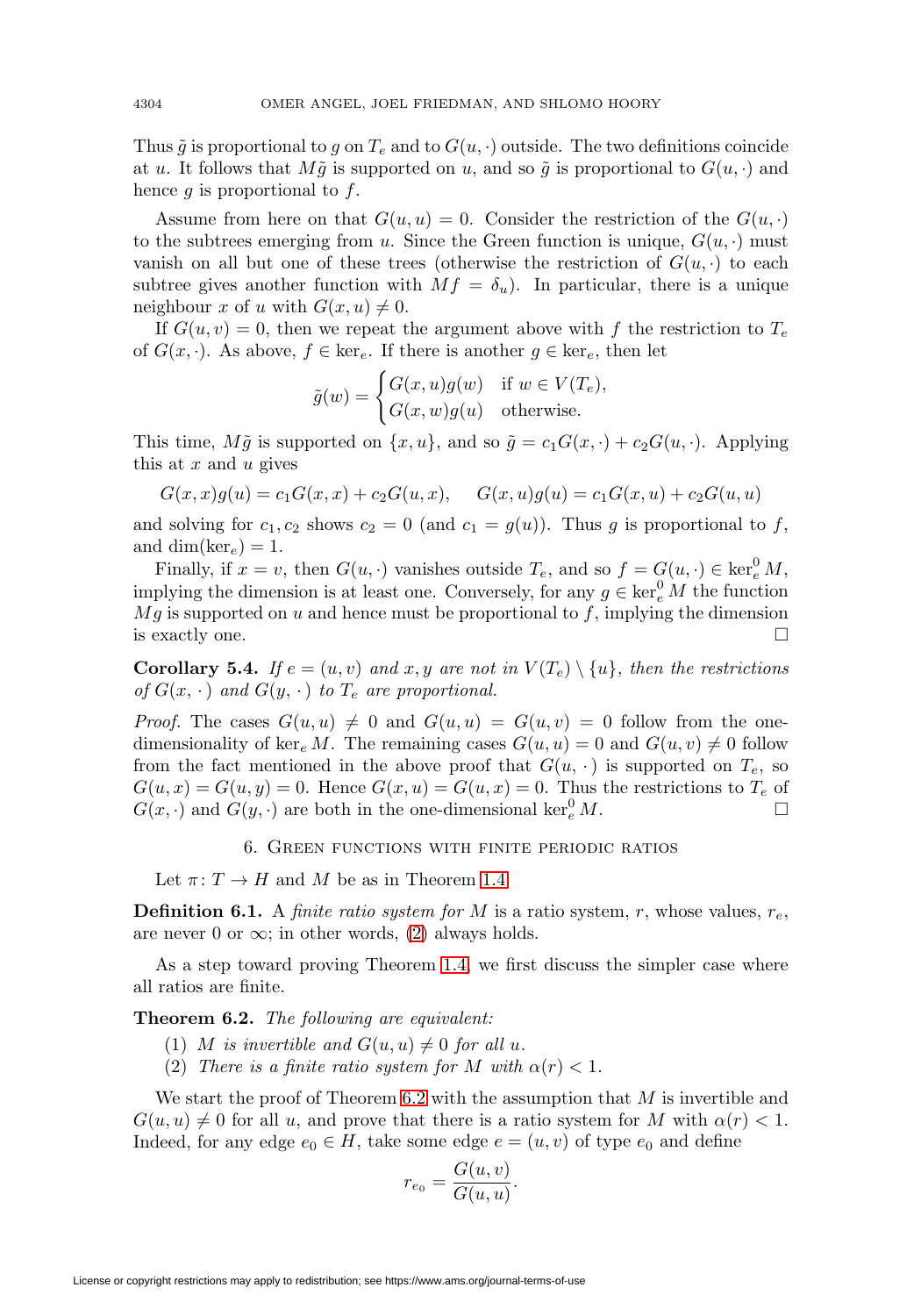For a path  $\vec{p} = \{e_i\}_{i=0}^n$  in H, it will be convenient to denote  $r(\vec{p}) = \prod r_{e_i}$ , i.e., the product of  $r_e$  over  $\vec{p}$ , with repeated edges taken into account.

For an edge e, we consider the function f on  $T_e$  defined by  $f = \frac{G(u, \cdot)}{G(u, u)}$ . As noted above,  $f \in \ker_e M$ . The following relates f to the finite ratio system.

<span id="page-18-0"></span>**Claim 6.3.** Consider a non-backtracking path  $\vec{p}$  in H beginning with  $e_0$ . Lift the path to H, starting at u and let y be the terminal vertex. Then  $f(y) = r(\vec{p})$ .

*Proof.* We induct on the path's length. If  $n = 0$ , the claim states  $f(u) = 1$ , which is true. If  $n = 1$ , the claim states  $f(v) = r_e$ , which is also true by the choice of r. For the inductive step, let  $e' = (x, y)$  be an edge of type  $e_k$  in  $T_e$ , with x closer to the root. Then it suffices to show that  $f(y) = r_{e_k} f(x)$  (this is why we call r a finite ratio system).

Since the restriction of f to  $T_{e'}$  is in ker<sub>e</sub> M, by Lemma [5.3](#page-16-0) it is proportional to  $G(x, \cdot)$ , and so

$$
\frac{f(y)}{f(x)} = \frac{G(x,y)}{G(x,x)} = r_{e_k}.
$$

To check that r is indeed a finite ratio system, note that  $(Mf)(v) = 0$ . However,

$$
(Mf)(v) = m_{vv}r_e + m_{e^{-1}} + \sum_{e \to e'} m_{e'}r_e r_{e'},
$$

which is just  $(2)$ .

It remains to show that  $\alpha(r) < 1$ . Consider  $S_n = \sum_{\rho(x,u)=n} |f(x)|^2$ , i.e., the contribution to  $||f(x)||^2$  from all x at level n of  $T_e$ . The matrix R is constructed so that  $S_n$  is the square of the  $l^2$ -norm of the row corresponding to  $e_0$  in  $R^n$  (this is proved by induction using Claim [6.3\)](#page-18-0).

By Perron-Frobenius theory, there is an  $e_0$  and  $c > 0$  such that  $S_n \ge c\alpha(r)^n$  for n large (see, e.g., [\[23,](#page-30-17) Theorem 8.1.26]). Since  $\sum_n S_n = ||f_n||^2$  is finite, it must be that  $\alpha(r) < 1$ .

We now prove the second direction of Theorem [6.2.](#page-17-0) Given a ratio system  $r$  with  $\alpha(r)$  < 1, we will first construct the Green function for M, and then use it to construct the inverse of M. For a vertex  $u \in T$  we define  $f_u(v) = r(\vec{p}(u, v))$ , where  $\vec{p}(u, v)$  is (the projection to H of) the unique path from u to v. By convention,  $f_u(u) = 1$ . Note that  $f_u \in l^2$ , since for all  $\varepsilon > 0$  we have  $S_n = \sum_{\rho(x,u)=n} |f(x)|^2 =$  $(\alpha(r) + \varepsilon)^n$  for large *n*, which converges if  $\varepsilon < 1 - \alpha(r)$ .

<span id="page-18-1"></span>**Claim 6.4.** We have  $(Mf_u)(v) = 0$  whenever  $v \neq u$ . If e is (the type of) an edge incident to u, then  $(Mf_u)(u)=0$  iff  $r_e r_{e^{-1}} = 1$ . In particular, either  $r_e r_{e^{-1}} = 1$ for all edges or for no edges.

*Proof.* When  $v \neq u$  the claim is immediate from [\(2\)](#page-7-0).

Let e be an edge originating at u. We have  $(Mf_u)(u) = m_{uu} + \sum_{e'=(u,v)} m_{e'} r_{e'}$ , where the sum is over all edges originating at u. Multiplying this by  $r_{e^{-1}}$  and subtracting [\(2\)](#page-7-0) for  $e^{-1}$  gives

$$
r_{e^{-1}}(Mf_u)(u) = m_e(r_e r_{e^{-1}} - 1).
$$

If  $r_e r_{e^{-1}} = 1$ , then  $r_{e^{-1}} \neq 0$  and therefore  $(Mf_u)(u)$  must be 0. If  $r_e r_{e^{-1}} \neq 1$ , then (since we assume  $m_e \neq 0$ )  $(Mf_u)(u)$  cannot be 0.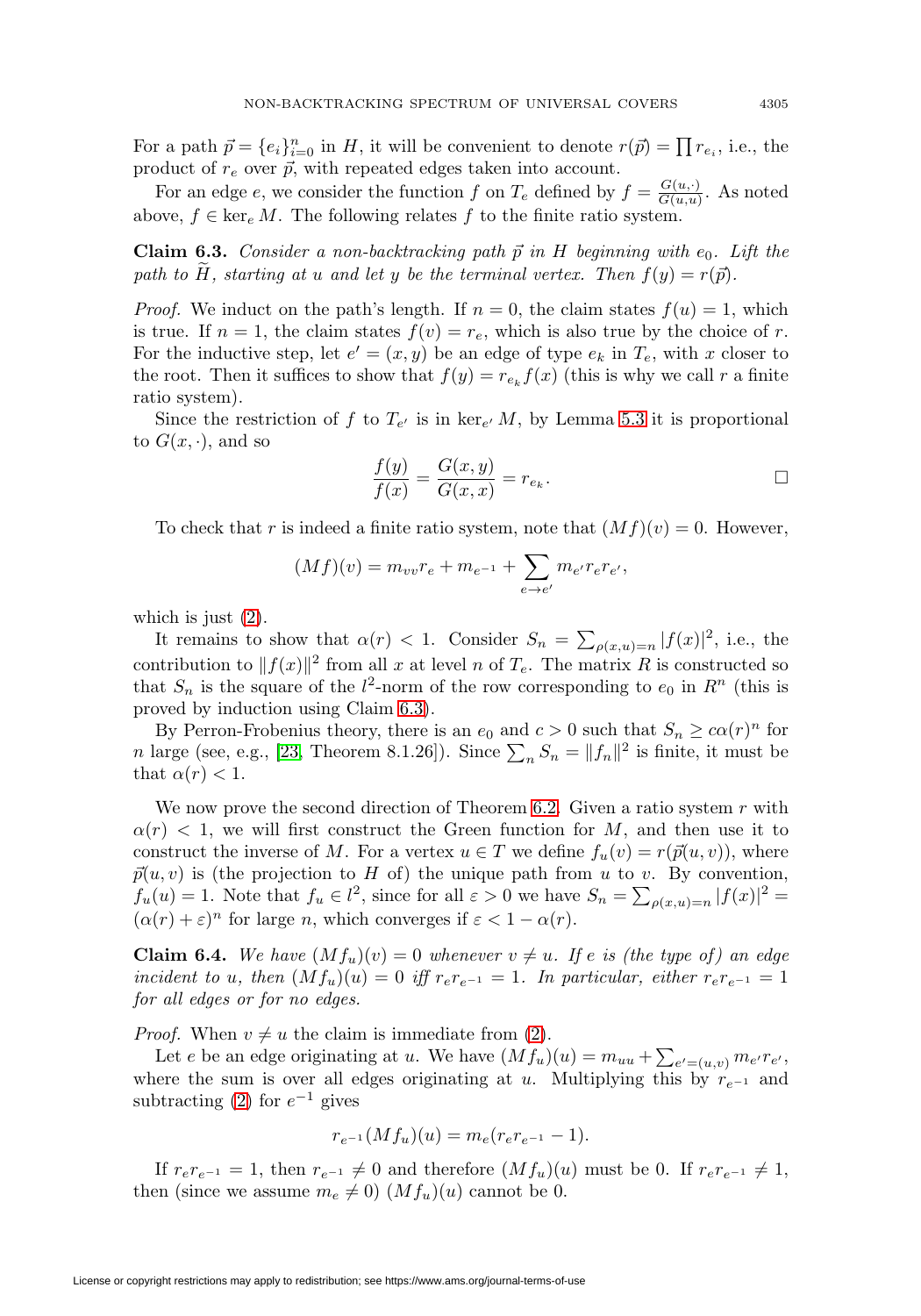It follows that if  $e, e'$  are two edges incident on u, then  $r_e r_{e^{-1}}$  and  $r_{e'} r_{e'^{-1}}$  are either both 1 or both different from 1. Since  $H$  is connected, the same holds for any two edges.  $\Box$ 

We now show that  $r_e r_{e^{-1}} \neq 1$  for all e. Assume the contrary. Take some nonbacktracking cycle  $\vec{p} \in H$ , then also  $r(\vec{p})r(\vec{p}^{-1}) = 1$ , and so at least one of the two has absolute value at least one. Without loss of generality suppose  $|r(\vec{p})| \geq 1$ . However, in this case  $f_u$  cannot be in  $l^2$ , since  $|f_u|\geq 1$  at all endpoints of the path that is the lifting of  $\vec{p}$  repeated any number of times.

Thus we find that  $(Mf_u)(u) \neq 0$  for all u. Consequently, there is a function  $g_u$ proportional to  $f_u$  such that  $(Mg_u) = \delta_u$ . Let us define  $G(u, v) = g_u(v)$ . Our next goal is to prove that  $G$  is the Green function for  $M$ . Let us establish some of its properties.[1](#page-19-0)

First, note that there are constants  $K_1, K_2$  such that for any x, z and any y on the path  $[x, z]$ ,

<span id="page-19-3"></span>(4) 
$$
K_1 \left| \widetilde{G}(x,z) \right| \leq \left| \widetilde{G}(x,y) \widetilde{G}(y,z) \right| \leq K_2 \left| \widetilde{G}(x,z) \right|.
$$

This follows from the definition of G in terms of the finite ratio system, r, and the fact that  $G(y, y)$  takes on only finitely many values as it depends only on y's type.

The second property is that  $G(x, \cdot)$  and  $G(\cdot, x)$  are in  $l^2$ . Moreover, multiplying a row or a column of  $G$  by a "slowly increasing function" (like that in the claim that follows) still yields an  $l^2$  function. Recall that we denote the distance between vertices  $x, y$  in T by  $\rho(x, y)$ .

<span id="page-19-2"></span>**Claim 6.5.** For any vertex u, let  $h_1 = \rho(u, \cdot)G(u, \cdot)$  and  $h_2 = \rho(u, \cdot)G(\cdot, u)$ . There is some constant c independent of u such that  $||h_1||_2 < c$  and  $||h_2||_2 < c$ .

*Proof.* Since there are finitely many types for  $u$ , it suffices to consider a single  $u$ . As before, let  $S_n = \sum_{\rho(x,u)=n} |\widetilde{G}(u,x)|^2$ , so that for any  $\varepsilon > 0$  we have  $S_n = (\alpha(r)+\varepsilon)^n$ for large  $n$ . It follows that

$$
||h_1||^2 = \sum_n n^2 S_n < \infty.
$$

For  $h_2$ , consider  $S'_n = \sum_{\rho(x,u)=n} |\widetilde{G}(x,u)|^2$ . This equals the  $l^2$  norm of a column of  $R<sup>n</sup>$ , and therefore has the same asymptotics as  $S<sub>n</sub>$ .  $\Box$ 

The next two claims imply that  $M$  is invertible.

<span id="page-19-1"></span>**Claim 6.6.** For every  $h \in l^2(T)$  there exists  $\theta \in l^2(T)$  such that  $M\theta = h$ .

<span id="page-19-4"></span>**Claim 6.7.** The kernel of M is trivial.

*Proof of Claim* [6.6](#page-19-1). Given  $h \in l^2(T)$ , define  $\theta$  as

$$
\theta(v) = \sum_{u \in V(T)} \tilde{G}(u, v)h(u);
$$
  
<sup>1</sup>Note that since *M* is a symmetric operator, we expect  $\tilde{G}$  to be symmetric as well. While this

<span id="page-19-0"></span>Fact has a direct proof, Claim [6.5](#page-19-2) is easier and suffices for our purposes. The symmetry of  $\widetilde{G}$ -<br>fact has a direct proof, Claim 6.5 is easier and suffices for our purposes. The symmetry of  $\widetilde{G}$ fact has a direct proof, Claim 6.5 is easier and suffices for our purposes. The symmetry of  $\tilde{G}$  will <sup>1</sup>Note that since *M* is a symmetriant since *M* is a symmetric fact has a direct proof, Claim 6.5 is eventually follow by proving that  $\widetilde{G}$ eventually follow by proving that  $\widetilde{G}$  is the Green function of M.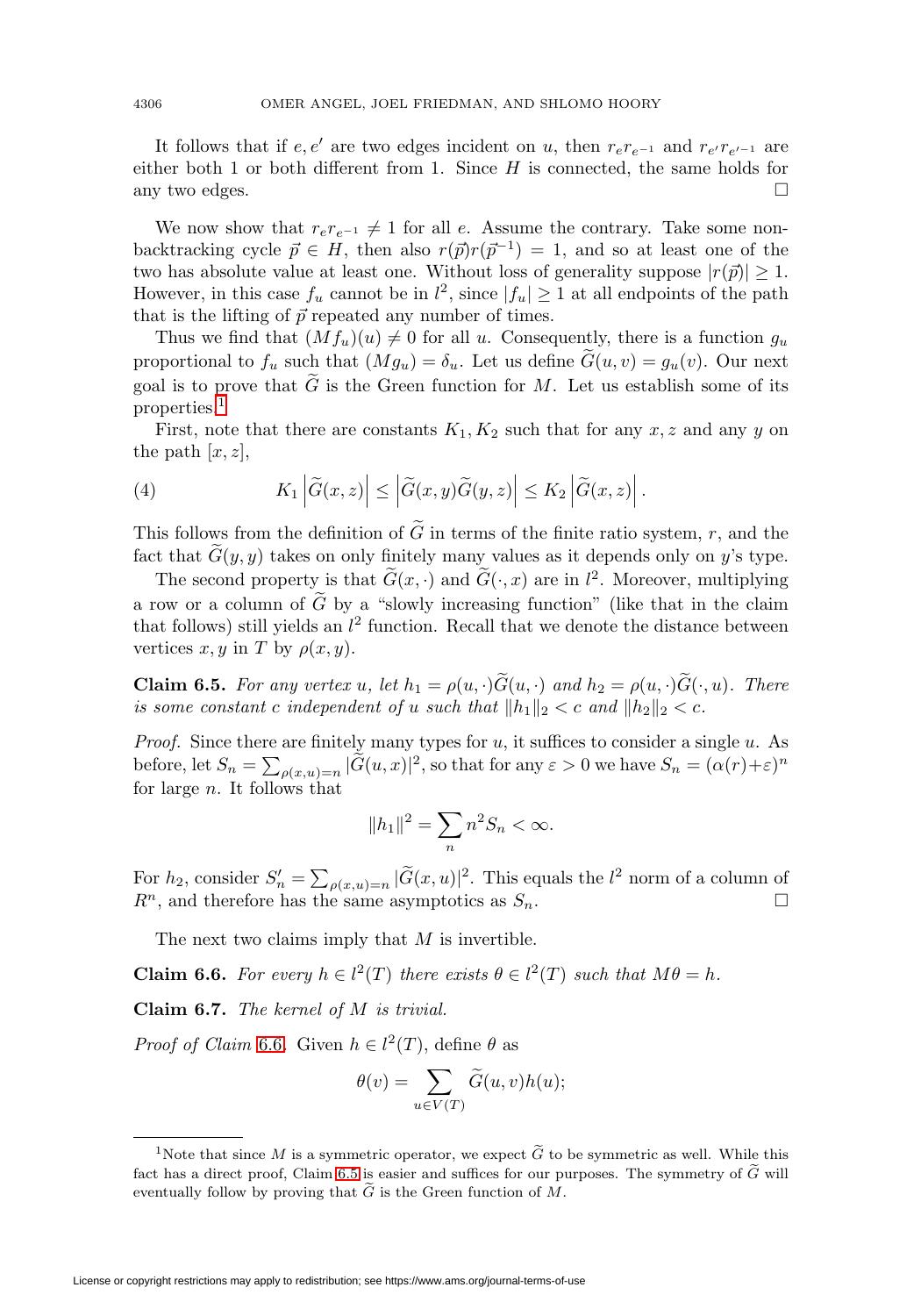Claim [6.5](#page-19-2) and Cauchy-Schwarz combined imply that the above sum converges. It also follows that  $M\theta = h$  at each vertex. It remains to show that  $\theta \in l^2(T)$ , so we need to bound

<span id="page-20-1"></span>(5)  

$$
\sum_{v} |\theta(v)|^2 \leq \sum_{u,v,w} |h(u)h(w)\widetilde{G}(u,v)\widetilde{G}(w,v)|
$$

$$
= \sum_{u,w} |h(u)h(w)H(u,w)|,
$$

where

$$
H(u, w) = \sum_{v} \left| \widetilde{G}(u, v) \widetilde{G}(w, v) \right|.
$$

The tree paths  $[v, u]$  and  $[v, w]$  separate at some point x, which is along the path [u, w] (possibly  $x = u$  or  $x = w$ .) Separating the last sum according to the value of  $x = x(v, u, w)$ , using [\(4\)](#page-19-3) and summing over v we get

<span id="page-20-0"></span>(6)  

$$
H(u, w) \leq c \sum_{u \to \widetilde{T}} |\widetilde{G}(u, x)\widetilde{G}(w, x)\widetilde{G}(x, v)|
$$

$$
\leq c' \sum_{u \to x \to w} |\widetilde{G}(u, x)\widetilde{G}(w, x)|,
$$

where the first diagram means that we sum over all vertices  $u, w, v, x$  such that the subtree they span has the given structure (with  $x$  at the branching point in the first case, and along the path in the second). Note that it is possible to use [\(4\)](#page-19-3) at this stage to eliminate  $x$ . We keep  $x$  to facilitate discussion in the next section. Inserting  $(6)$  in  $(5)$  gives

$$
\sum_v |\theta(v)|^2 \leq c \sum_{u \textcolor{red}{\smash{\hskip-1.4ex -\mathstrut\smash{\hskip-1.4ex -\mathstrut\smash{\hskip-1.4ex -\hskip-1.4ex -\mathstrut\smash{w}}}} |h(u)h(w) \widetilde{G}(u,x) \widetilde{G}(w,x)|.
$$

Fix an arbitrary root in  $V(T)$  and let z be the last common ancestor of  $u, w$  in the above sum. Either  $x \in [u, z]$  or  $x \in [w, z]$ . We bound the sum for  $x \in [u, z]$ , the proof for the other sum being identical. We need to show that

$$
\sum_{\substack{\widetilde{\mathcal{L}}\\u}}\left|h(u)h(w)\widetilde{G}(u,x)\widetilde{G}(w,x)\right|<\infty.
$$

Note that  $z$  must be the common ancestor of  $x, w$ . To avoid division by zero, denote for any two vertices  $u, v$ :

$$
\rho'(u,v) = \max\{1, \rho(u,v)\}.
$$

Using [\(4\)](#page-19-3) for  $z \in [x, w]$  and Cauchy-Schwarz we have

$$
\begin{aligned}\n\left|h(u)h(w)\widetilde{G}(u,x)\widetilde{G}(w,x)\right| &\leq c\left|h(u)h(w)\widetilde{G}(u,x)\widetilde{G}(z,x)\widetilde{G}(w,z)\right| \\
&\leq c\left|h(w)\widetilde{G}(u,x)\widetilde{G}(z,x)\frac{\rho'(z,x)\rho'(x,u)}{\rho'(z,w)}\right|^2 \\
&+c\left|h(u)\widetilde{G}(w,z)\frac{\rho'(z,w)}{\rho'(z,x)\rho'(x,u)}\right|^2.\n\end{aligned}
$$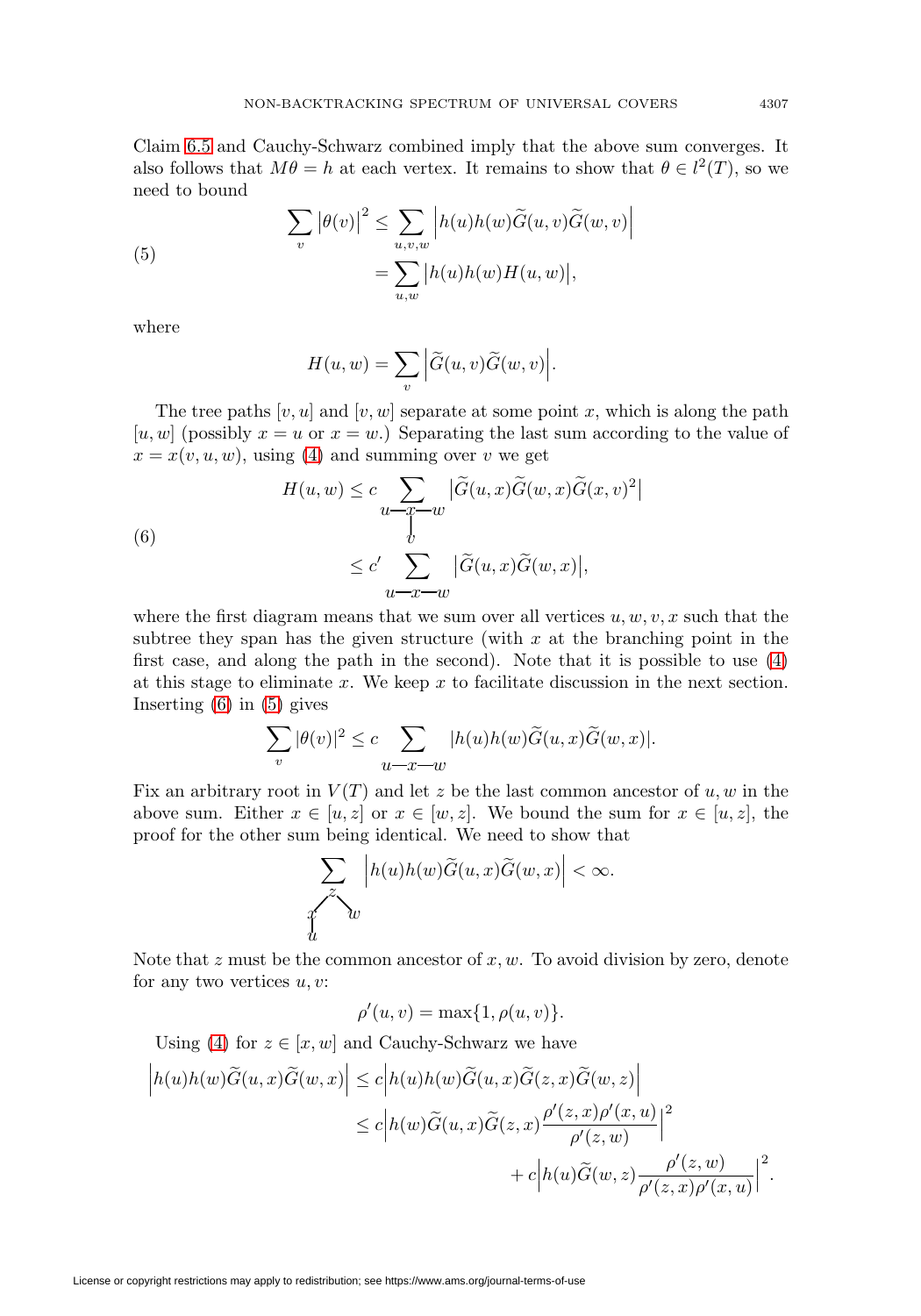Consider the first term. Its contribution to the sum can be written as

$$
c \sum_{\substack{z \\ \text{if} \\ d}} \left| h(w) \widetilde{G}(u, x) \widetilde{G}(z, x) \frac{\rho'(z, x) \rho'(x, u)}{\rho'(z, w)} \right|^2.
$$

u lies below x in the tree, and the sum of  $\rho'(x, u)^2 |\tilde{G}(u, x)|^2$  over such u is uniformly bounded. Similarly we can sum  $\rho'(z, x)^2 |\tilde{G}(z, x)|^2$  over all x below z. Summing over  $u$  and then over  $x$  we are left with

$$
c\sum_{\substack{z\\w}}\frac{|h(w)|^2}{\rho'(z,w)^2}.
$$

Since z must lie on the path from w to the root, summing over z, we are left with

$$
c\sum_{n=0}^{\infty}\frac{|h(w)|^2}{(\max(1,n))^2}\leq c'\|h\|_2^2<\infty.
$$

The second term above is similarly bounded, except that we sum first over  $w$ , then over z, x and u in that order to end up with  $c'$   $||h||_2^2$  again.  $\square$ 

*Proof of Claim* [6.7](#page-19-4). Suppose that  $Mf = 0$ . Then for every function  $g \in l^2(T)$ , using the symmetry of  $M$ ,

$$
0 = \langle Mf, g \rangle = \langle f, M^*g \rangle = \langle f, \overline{M}g \rangle.
$$

Since we have a finite ratio system for M with  $\alpha < 1$ , we also have one for  $\overline{M}$ . By Claim [6.6](#page-19-1) for  $\overline{M}$ , its image is all of  $l^2$ , and so for every  $h \in l^2(T)$  we have  $0 = \langle f, h \rangle$ . Thus  $f$  must be 0.  $\Box$ 

This completes the proof of Theorem [6.2.](#page-17-0) Now we give a proof of Theorem [1.6](#page-8-1) in the case of finite ratio systems.

<span id="page-21-0"></span>**Theorem 6.8.** If there is a finite ratio system for M with  $\alpha(r) = 1$ , then M is not invertible.

*Proof.* Fix some edge  $e = (u, v) \in H$ . Using a finite ratio system r with  $\alpha(r) = 1$ we consider the function

$$
f_n(x) = \begin{cases} r(\vec{p}) & \text{if } x \in T_e \text{ and } \rho(x, u) = n, \\ 0 & \text{otherwise,} \end{cases}
$$

and let  $F_n = \sum_{k=0}^n f_k$ . Thus  $||F_n||^2 = \sum_{k=0}^n ||f_k||^2$ . Since  $MF_n$  is 0 on levels  $1, \ldots,$  $n-1$  of the tree, it is supported on level 0 and levels  $n, n+1$ . Consequently  $||MF_n||^2 = O(||f_n||^2).$ 

Recall that  $||f_n||^2$  is the sum of the row corresponding to e in  $R^n$ . Since the Perron eigenvalue of R is 1, this sum grows polynomially in n and we have  $||f_n||^2 =$  $P(n) + o(1)$  for some polynomial P. By choosing the edge e to be in the support of the Perron eigenfunction of R we can guarantee  $P \neq 0$ .

Assume deg  $P = k$  (which might be 0), with leading term  $cn^k$ . Then  $||F_n||^2 =$  $cn^{k+1}/(k+1)+O(n^k)$ , while  $||MF_n|| = O(n^k)$ . Thus  $||MF_n||/||F_n|| \to 0$  as  $n \to \infty$ , and so  $M$  cannot have a bounded inverse.  $\Box$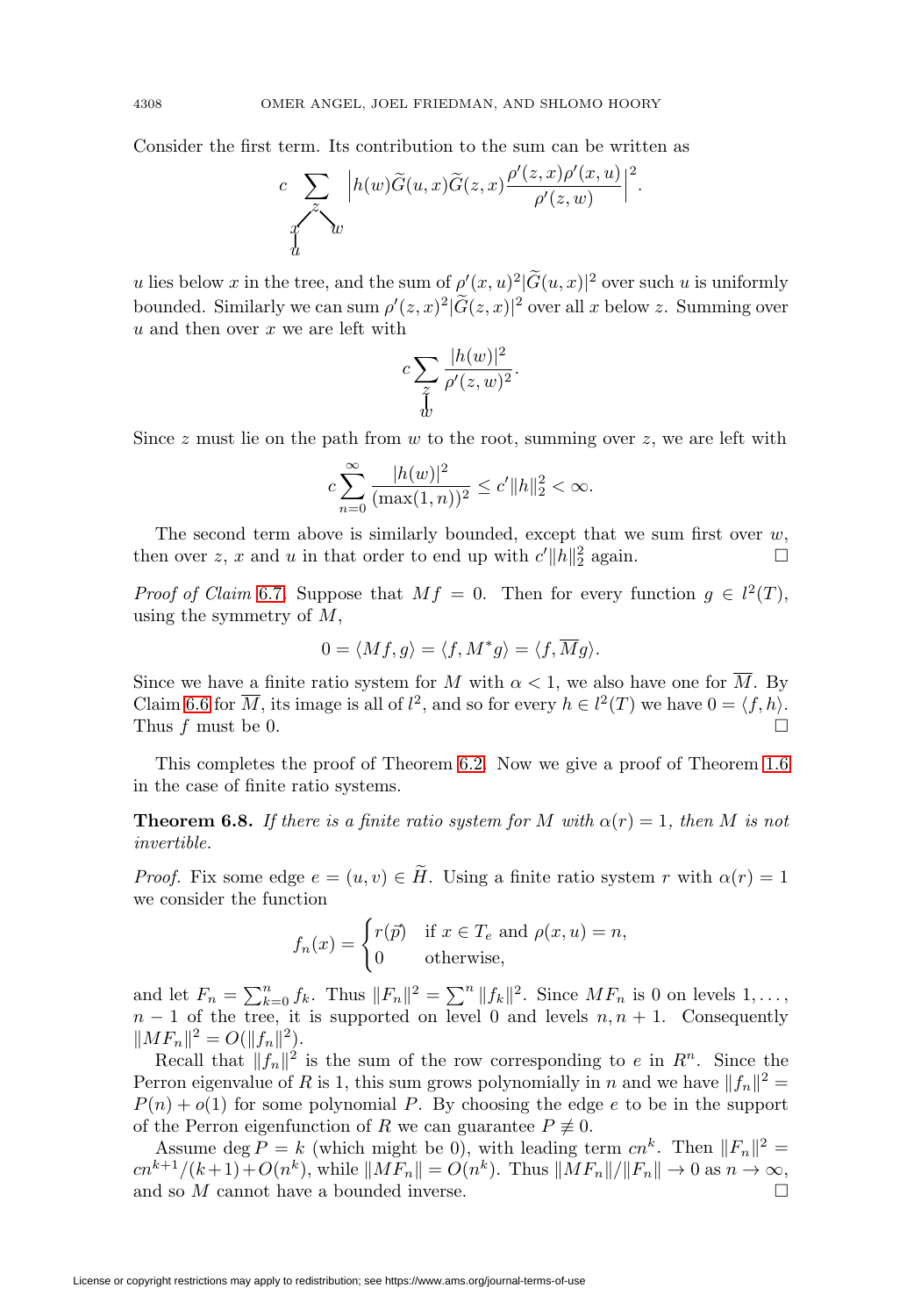**Corollary 6.9.** For any finite graph H, we have  $\rho(\widetilde{B}) = \sqrt{gr}$ . Moreover,  $\{\lambda : |\lambda| = \sqrt{gr}\} \subset \sigma(\widetilde{B})$ .  $\sqrt{\operatorname{gr}}\}\subset \sigma(\widetilde{B}).$ 

*Proof.* By Theorem [1.5,](#page-8-2) it suffices to show that  $M = Q_{\lambda}$  is invertible for  $|\lambda| > \sqrt{gr}$ , and is not invertible for  $|\lambda| = \sqrt{gr}$ . Since  $m_{vv} = d_v - 1 + \lambda^2$  and  $m_e = -\lambda$  for any e, it is straightforward to see that  $r_e \equiv \lambda^{-1}$  satisfies [\(2\)](#page-7-0). This finite ratio system has  $\alpha(r) = \lambda^{-2}$ gr. Theorem [6.2](#page-17-0) shows that  $Q_{\lambda}$  is invertible whenever  $|\lambda| > \sqrt{\text{gr}}$ . However, if  $|\lambda| = \sqrt{\text{gr}}$ , then  $\alpha(r) = 1$  and Theorem [6.8](#page-21-0) implies that  $Q_{\lambda}$ is singular.  $\Box$ 

#### 7. Zeroes and infinities

In this section we extend the results of the previous section to the case where  $G(u, u)$  could vanish for some u, i.e., where ratios are allowed to be zero or infinity. We also finish the proofs of Theorem [1.4](#page-8-0) and [1.5.](#page-8-2) We discuss some examples where  $G(u, u)$  vanishes for some u in Section [8.](#page-26-0)

We start with some remarks about Definition [1.3.](#page-7-1) Conditions (b) and (c) replace condition (a) in the situation of zero and infinite ratios. Condition (b) is easy to justify:  $m_{e^{-1}}/r_e = \infty$ , so there must be an infinite term in the sum as well. Condition (c) effectively states that the only way to have  $r_f = \infty$  is as in condition (b). In particular, there cannot be two edges leaving a vertex with infinite ratios (since then their inverses both must and cannot have ratio zero).

As before, we need to extend r to non-backtracking paths and would like  $r(\vec{p})$  to be the product of the ratios along the edges of the path. In the presence of infinite ratios this needs clarification. We define  $r(\vec{p})$  inductively. For paths of a single edge,  $r(e) = r_e$ , and for an empty path,  $\varepsilon$ ,  $r(\varepsilon) = 1$ .

For longer paths, note that an infinite ratio must be preceded by a zero ratio, so we must determine the value of  $0 \cdot \infty$ . For paths of length  $m \geq 2$  we define  $r(\vec{p})$ inductively as follows:

(7) 
$$
r(e_1, ..., e_m) = \begin{cases} r_{e_1}r(e_2, ..., e_m), & r_{e_1}, r_{e_2} \neq \infty, \\ -\frac{m_{e_2}}{m_{e_1} - 1}r(e_3, ..., e_m), & r_{e_1} = 0, r_{e_2} = \infty, \\ \infty, & r_{e_1} = \infty. \end{cases}
$$

In the case  $r_{e_1} = 0$  and  $r_{e_2} = \infty$ , we effectively define " $r_{e_1} r_{e_2}$ " (literally zero times infinity) to be  $r(e_1, e_2) = -m_{e_2}/m_{e_1^{-1}}$ , since the uniqueness of G implies that  $G(v, v) = 0$  and  $G(v, u) \neq 0$  implies that  $G(v, w) \neq 0$  for exactly one other neighbour of u, and furthermore  $m_{vw}G(v, w) + m_{vu}G(v, u) = 0$ .

We remark that with this definition of  $r(\vec{p})$ , the proof of Theorem [6.8](#page-21-0) carries over to prove Theorem [1.6.](#page-8-1)

We first assume that M is invertible and find the promised ratio system  $\{r_e\}$ . Let G be the Green function. Let  $e = (u, v)$  be some edge in T of type  $e_0$ . We define  $r_e$  to be the generalized ratio  $G(u, v)/G(u, u)$  as before, provided  $G(u, v)$  and  $G(u, u)$  do not both vanish. Otherwise, since  $MG(u, \cdot)$  does not vanish at u, there must be a neighbour x of u with  $G(u, x) \neq 0$ . We then define  $r_e = G(x, v)/G(x, u)$ . In short there is some x, either  $x = u$  or  $x \notin T_e$ , such that  $G(u, x)$ ,  $G(x, v)$  are not both zero and

$$
r_e = G(x, v) / G(x, u).
$$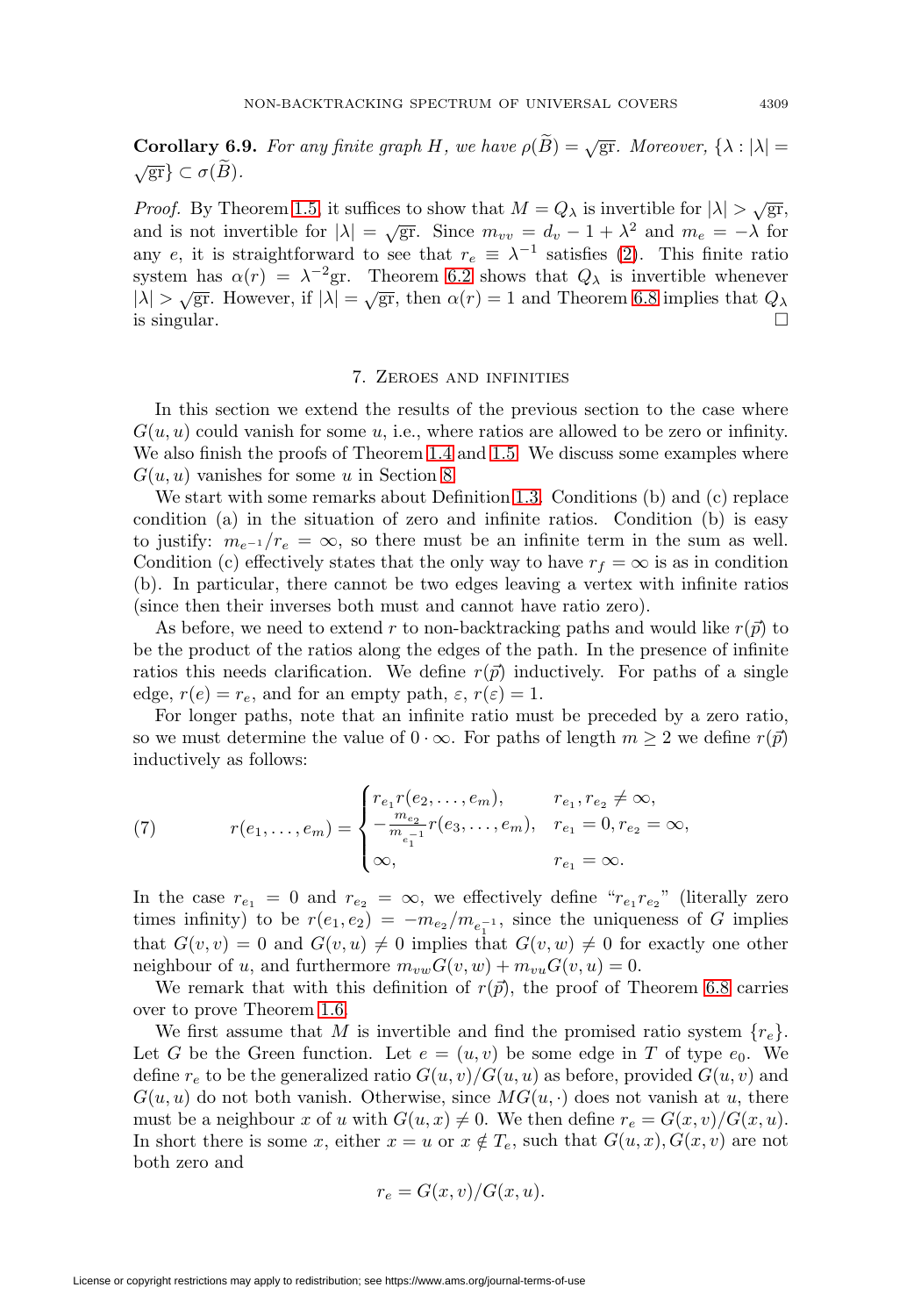By Corollary [5.4,](#page-17-1) this ratio does not depend on our choice of x. As before,  $r_e$ depends only on the type of e, so it is naturally equivalent to a function on edges of H.

### **Claim 7.1.** The function r defined above is a ratio system for M with  $\alpha(r) < 1$ .

*Proof.* Throughout we assume that  $e = (u, v)$  and that x is either u or outside  $T_e$ and that  $G(x, v)/G(x, u)$  is defined (and therefore equals  $r_e$ ). In particular  $x \neq v$ and so  $MG(x, \cdot) = \delta_x$  vanishes at v. Thus we have

<span id="page-23-0"></span>(8) 
$$
0 = m_{vv}G(x, v) + m_{e^{-1}}G(x, u) + \sum_{\substack{w \sim v \\ w \neq u}} m_{vw}G(x, w).
$$

To check (a), note that  $r_e \neq 0$  implies  $G(x, v) \neq 0$ , and so the same x may be used to find  $r_f$  for  $f = (v, w)$ . Writing  $G(x, w) = G(x, v)r_{vw}$  in [\(8\)](#page-23-0) gives

$$
0 = m_{vv} + m_{e^{-1}} \frac{G(x, u)}{G(x, v)} + \sum_{\substack{w \sim v \\ w \neq u}} m_{vw} r_{vw}.
$$

This is just [\(2\)](#page-7-0), since  $\frac{G(x,u)}{G(x,v)} = 1/r_e$  (meaning 0 if  $r_e = \infty$ ).

To prove (b), suppose that  $r_e = 0$ . Then we have  $G(x, u) \neq 0$  and  $G(x, v) = 0$ , and so [\(8\)](#page-23-0) gives

$$
\sum_{\substack{w \sim v \\ w \neq u}} m_{vw} G(x, w) = -m_{vu} G(x, u) \neq 0.
$$

Thus not all of  $G(x, w)$  are 0. Let  $w \sim v$  such that  $G(x, w) \neq 0$ . Then the same x can be used to find  $r_f$  for  $f = (v, w)$ , and  $r_{vw} = G(x, w)/G(x, v) = \infty$ .

To verify (c), note that if  $r_f = \infty$  for  $f = (v, w)$ , then by Corollary [5.4,](#page-17-1) we must have  $G(x, v) = 0$  for all  $x \notin V(T_f) \setminus \{v\}$ . In particular  $G(v, v) = 0$ . It follows that  $G(v, w) \neq 0$ , so w can be used to find  $r_{f^{-1}}$  and so  $r_{f^{-1}} = \frac{G(w, v)}{G(w, w)} \neq 0$ . Finally, to check that  $r_e = 0$ , suppose x is used to find  $r_e$ . Then  $G(x, v) = 0$ , for otherwise x could be used to find  $r_f$ , and  $r_f$  would be finite.

It remains to show that  $\alpha(r) < 1$ . As before, we show that the Perron eigenvalue of R satisfies  $\alpha(r) < 1$  by proving that for all e with  $r_e \neq 0$  the sum of row e in  $R^k$ tends to zero with k. Pick an edge  $\tilde{e} = (u, v)$  of type e with  $r_e \neq 0$ . As above, fix some vertex  $x \notin T_{\tilde{e}} \setminus \{u\}$  satisfying  $G(x, v) \neq 0$ . We claim that

<span id="page-23-1"></span>(9) 
$$
\sum_{y \in T_{\tilde{e}}}|G(x,y)|^2 = |G(x,u)|^2 + |G(x,v)|^2 \sum_{f} \sum_{k=0}^{\infty} (R^k)_{ef}.
$$

This implies the required result, since the left-hand side is finite. To see [\(9\)](#page-23-1), for every  $y \in T_{\tilde{e}}$  except for u, the path  $[v, y]$  in T projects to some non-backtracking walk  $\vec{p}_y$  in H. This gives a bijection between such y and non-backtracking walks in H that begin with an edge e' such that  $e \to e'$ . We have  $G(x, y) = G(x, v)r(\vec{p}_y)$ .

The definition of  $R$  is such that

$$
(R^k)_{ef} = \sum |r_{\vec p}|^2,
$$

where the sum is over paths in H that begin with an edge  $e'$  such that  $e \to e'$ , end with edge f and, for some m, contain  $k + m$  steps with m edges with  $r_{e_i} = \infty$ . The above identity follows.  $\Box$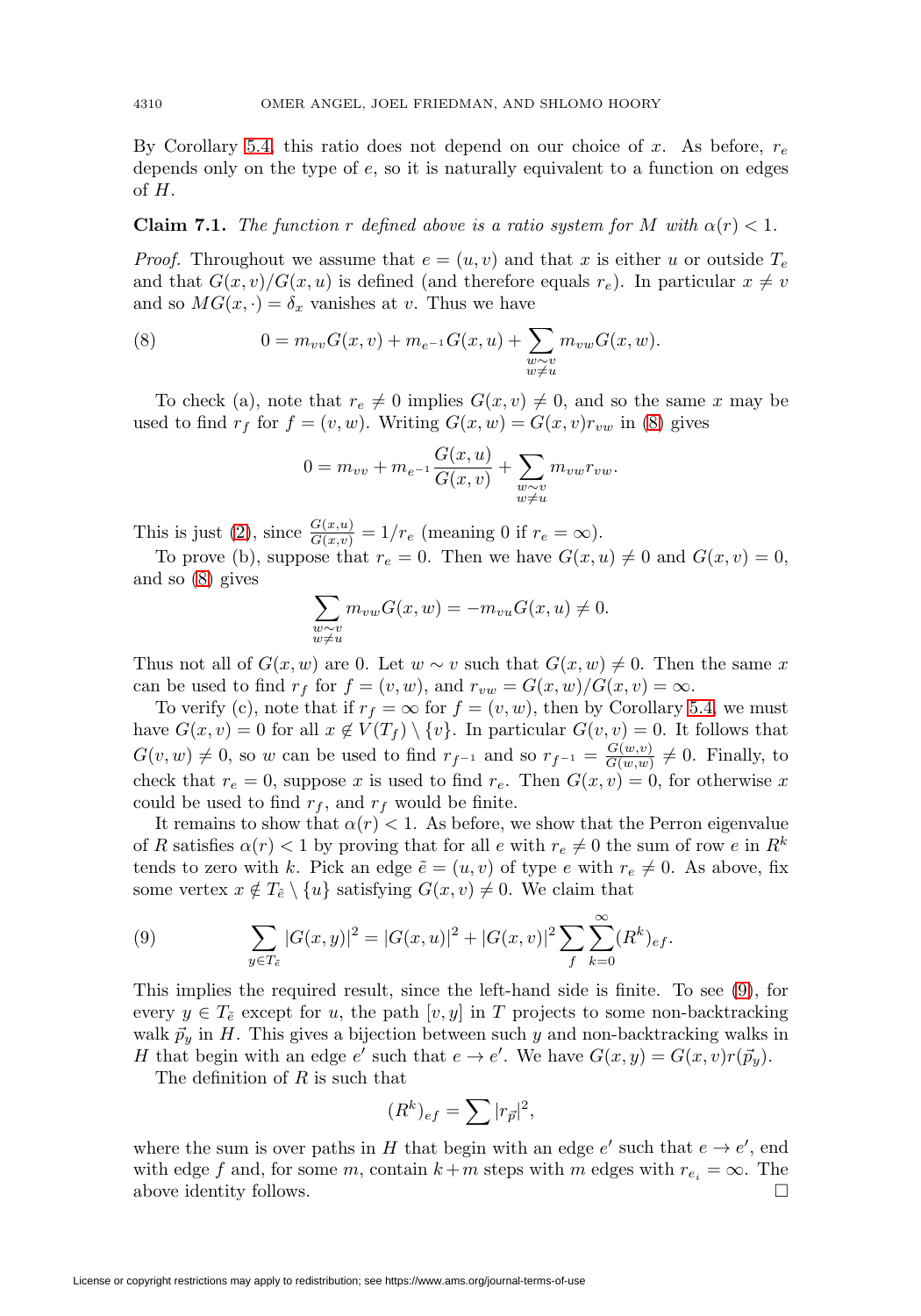Conversely, given a ratio system r with  $\alpha(r) < 1$ , we construct a candidate for the Green function  $G(\cdot, \cdot)$  as in the proof of Theorem [6.2](#page-17-0) and use it to construct  $M^{-1}$ . Our first goal is to find for each u a function  $f_u$  so that  $Mf_u = c\delta_u$ . We can then define  $\widetilde{G}(u, v) = c^{-1} f_u(v)$ .

Generally we take  $f_u(x) = r(\vec{p})$  where  $\vec{p}$  is (the projection of) the path from u to x. However, if there is an edge e leaving u with  $r_e = \infty$ , then this results in some infinite values of  $f_u$ . In this case, roughly speaking, we "divide by  $\infty$ ". All finite values will become 0, and the infinite ones will become finite. We shall now make this more precise.

Let  $V_{\infty}$  denote the set of all u such that there is an edge  $e = (u, v)$  with  $r_e = \infty$ :

$$
V_{\infty} = \{u : \exists v, r_{uv} = \infty\}.
$$

As noted above, for  $u \in V_{\infty}$ , the v with  $r_{uv} = \infty$  must be unique. Define  $u^*$  to be this neighbour, v; otherwise, for  $u \notin V_{\infty}$ , let  $u^* = u$ . Then (recall  $\pi \colon T \to H$  is the covering map) set

<span id="page-24-3"></span>(10) 
$$
f_u(x) = \begin{cases} r(\vec{p}) & \text{if } u \notin V_{\infty}, \text{ where } \vec{p} = \pi([u, x]), \\ r(\vec{q}) & \text{if } u \in V_{\infty} \text{ and } x \in T_{(u, u^*)} \setminus \{u\}, \text{ where } \vec{q} = \pi([u^*, x]), \\ 0 & \text{otherwise.} \end{cases}
$$

We further denote  $Z(u) = \sum_{e=(u,v)} m_e r_e$  where the sum is over edges leaving u with  $r_e \neq \infty$  (i.e., if one of the edges has  $r_e = \infty$ , then it is not included).

<span id="page-24-2"></span>**Claim 7.2.** For any u we have

(11) 
$$
(Mf_u)(u) = \begin{cases} m_{uu^*}, & u \in V_{\infty}, \\ m_{uu} + Z(u), & u \notin V_{\infty}. \end{cases}
$$

*Proof.* If  $u \in V_{\infty}$ , then we have  $r_{uu^*} = \infty$ . Consequently  $f_u$  is supported on  $T_{uu^*}$ ,  $f_u(u) = 0$  and for  $v \sim u$  we have  $f_u(v)$  is 1 or 0 according to whether or not  $v = u^*$ . The claim follows. For  $u \notin V_\infty$  we have  $f_u(u) = 1$  and  $f_u(v) = r_{uv}$  for all neighbours  $v$  of  $u$ , so the equality holds also in this case.

Define  $V_0 = \{u : m_{uu} + Z(u) = 0\}.$ 

<span id="page-24-1"></span>**Claim 7.3.** If an edge  $e = (u, v)$  has  $r_e \notin \{0, \infty\}$  and  $v \in V_0$ , then  $r_e r_{e^{-1}} = 1$  and  $u \in V_0$ .

*Proof.* [\(2\)](#page-7-0) can be written as  $m_{vv} + m_{e^{-1}}/r_e + Z(v) - m_{e^{-1}}r_{e^{-1}} = 0$ . If  $v \in V_0$ this becomes  $1/r_e - r_{e^{-1}} = 0$  or  $r_e r_{e^{-1}} = 1$ . Applying this to [\(2\)](#page-7-0) for  $e^{-1}$  gives  $m_{uu} + Z(u) = 0$ , so  $u \in V_0$  as well.  $\Box$ 

<span id="page-24-0"></span>**Claim 7.4.** If  $u \in V_0$ , some edge entering u has ratio in  $\{0, \infty\}$ . Then one edge e entering u has  $r_e = r_{e^{-1}} = \infty$ , and all other edges entering u have ratio 0.

*Proof.* If  $r_{vu} = 0$  for some v, then by (b) there is an  $e = (w, u)$  with  $r_{e^{-1}} = \infty$ . This implies by (c) that all edges  $e'$  entering u except for e have  $r_{e'} = 0$ . By (c),  $r_e \neq 0$ . Applying (a) to e reduces to  $m_{uu} + m_{e^{-1}}/r_e + Z(u) = 0$ . Since  $u \in V_0$ , we must have  $r_e = \infty$ .

If  $r_e = \infty$  for some  $e = (v, u)$ , we claim  $r_{e^{-1}} = \infty$ : if it were finite, applying (a) to e would give  $m_{uu} + Z(u) - m_{e^{-1}} r_{e^{-1}} = 0$ . This implies  $r_{e^{-1}} = 0$ , contradicting (c). Since  $r_e = r_{e^{-1}} = \infty$ , again by (c) all edges e' entering u except for e have  $r_{e'}=0.$  $\alpha = 0.$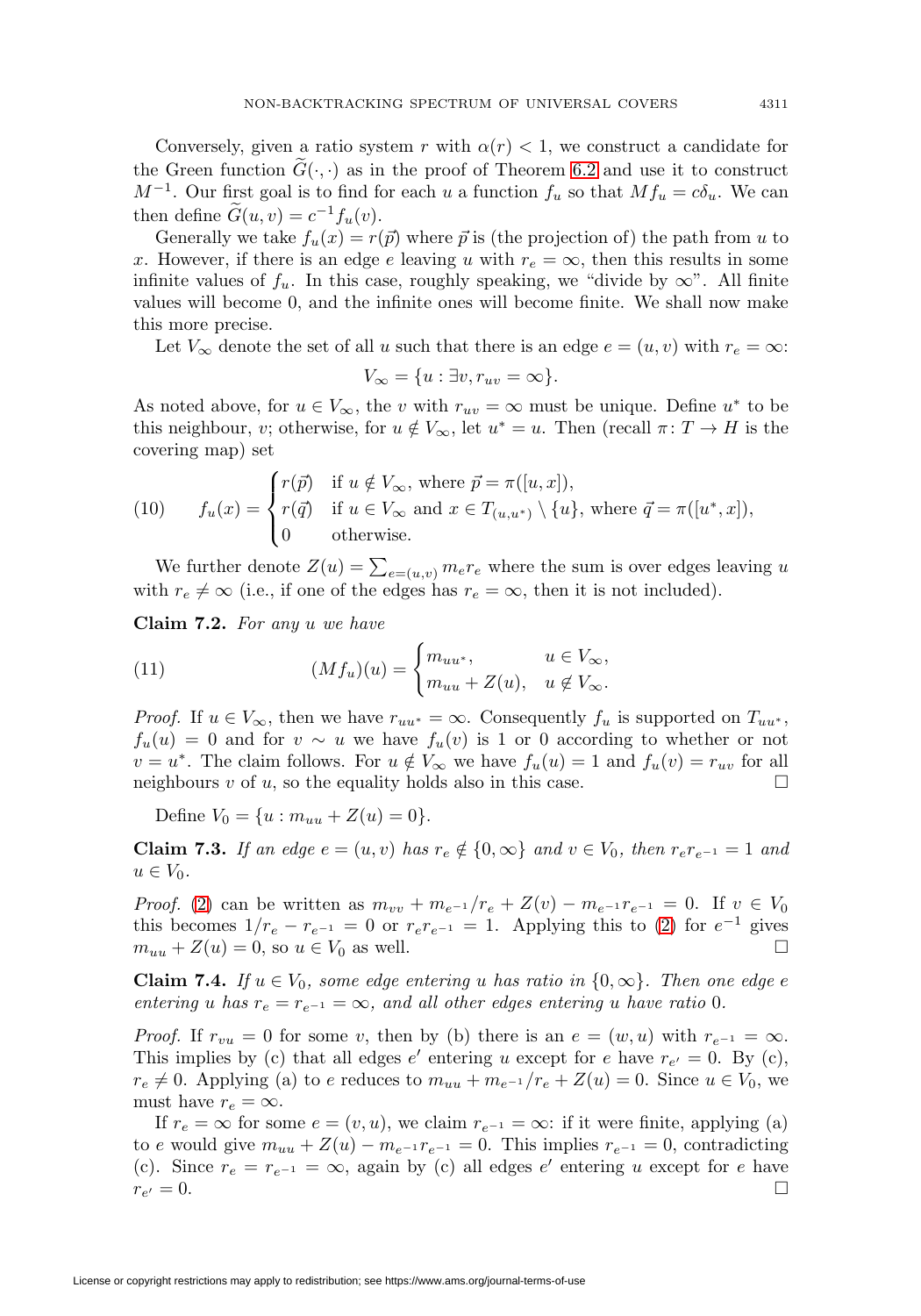### **Claim 7.5.**  $V_0 \subset V_\infty$ .

*Proof.* Suppose that  $u \in V_0 \backslash V_\infty$ . Since there are no edges with infinite ratio leaving  $u$ , by Claim [7.4](#page-24-0) all edges entering u have finite non-zero ratios. By Claim [7.3](#page-24-1) this implies that all of u's neighbours are in  $V_0$ , and by Claim [7.4](#page-24-0) they are all in  $V_0 \setminus V_\infty$ .

It follows that if  $V_0 \setminus V_\infty$  is non-empty, then it must be the entire tree. If  $V_0 \setminus V_\infty = T$ , then for all edges  $r_e r_{e^{-1}} = 1$ . Then (as in Claim [6.4\)](#page-18-1) taking a nonbacktracking cycle,  $\vec{p}$ , in H gives  $r(\vec{p})r(\vec{p}^{-1}) = 1$ , and so  $\alpha \geq 1$ , a contradiction.  $\Box$ 

**Claim 7.6.** For any u,  $(Mf_u)(u) \neq 0$ .

*Proof.* By Claim [7.2,](#page-24-2) either  $u \in V_{\infty}$  and then  $(Mf_u)(u) = m_{uu^*} \neq 0$  or  $u \notin V_{\infty}$ . In the latter case  $u \notin V_0$ , and therefore  $(Mf_u)(u) = m_{uu} + Z(u) \neq 0$ .

It follows that we may define

<span id="page-25-1"></span>(12) 
$$
\widetilde{G}(u,x) = \frac{f_u(x)}{(Mf_u)(u)},
$$

so that  $MG(u, \cdot) = \delta_u$ . It remains to prove the generalized form of Claim [6.6:](#page-19-1)

**Claim 7.7.** Given a ratio system with  $\alpha(r) < 1$ , for every  $h \in l^2(T)$  there exists a  $\theta \in l^2(T)$  such that  $M\theta = h$ .

The proof is very similar to the proof of Claim [6.6,](#page-19-1) and we point out only the differences.

*Proof.* Equation [\(4\)](#page-19-3) fails only if  $G(y, y) = 0$ . This problem is easily overcome by shifting the splitting point from y to  $y^*$ , which is the unique neighbour of y satisfying  $r_{yy^*} = \infty$ . When  $G(y, y) \neq 0$  we define  $y^*$  to be y. We have for suitable  $K_1, K_2$  and any  $y \in [x, z]$ ,

<span id="page-25-0"></span>(3') 
$$
K_1|\widetilde{G}(x,z)| \leq |\widetilde{G}(x,y^*)\widetilde{G}(y^*,z)| \leq K_2|\widetilde{G}(x,z)|.
$$

This follows from the definition of  $G$  and the fact that  $y$  has only finitely many types.

As in the preceding section, we define  $H(u, w) = \sum_{v}$  $\left| \widetilde G(u,v) \widetilde G(w,v) \right|$ . Using [\(3](#page-25-0) ) gives the bound

$$
H(u, w) \le c \sum_{u \to x-w} |\widetilde{G}(u, x^*)\widetilde{G}(x^*, w)|.
$$

In all subsequent estimates  $x^*$  and  $z^*$ , respectively, take the place of x and z in all instances of  $G$ , but  $x$  and  $z$  remain unchanged in the "tree sum" notation and in  $\rho'.$ 

The only difference is that in place of Claim [6.5](#page-19-2) we need bounds of the form

<span id="page-25-2"></span>(13) 
$$
\sum_{x} \rho(u, x)^2 \left( |\widetilde{G}(u, x^*)|^2 + |\widetilde{G}(x^*, u)|^2 \right) < c.
$$

Such bounds are an easy consequence of Claim [6.5:](#page-19-2) The map  $x \mapsto x^*$  maps no more than  $d_{\text{max}} + 1$  x's to each x<sup>\*</sup>. Since also  $|\rho(x^*, y^*) - \rho(x, y)| \leq 2$ , replacing some of the variables by their starred versions introduces at most a constant factor into the bounds at each stage of the computation.  $\Box$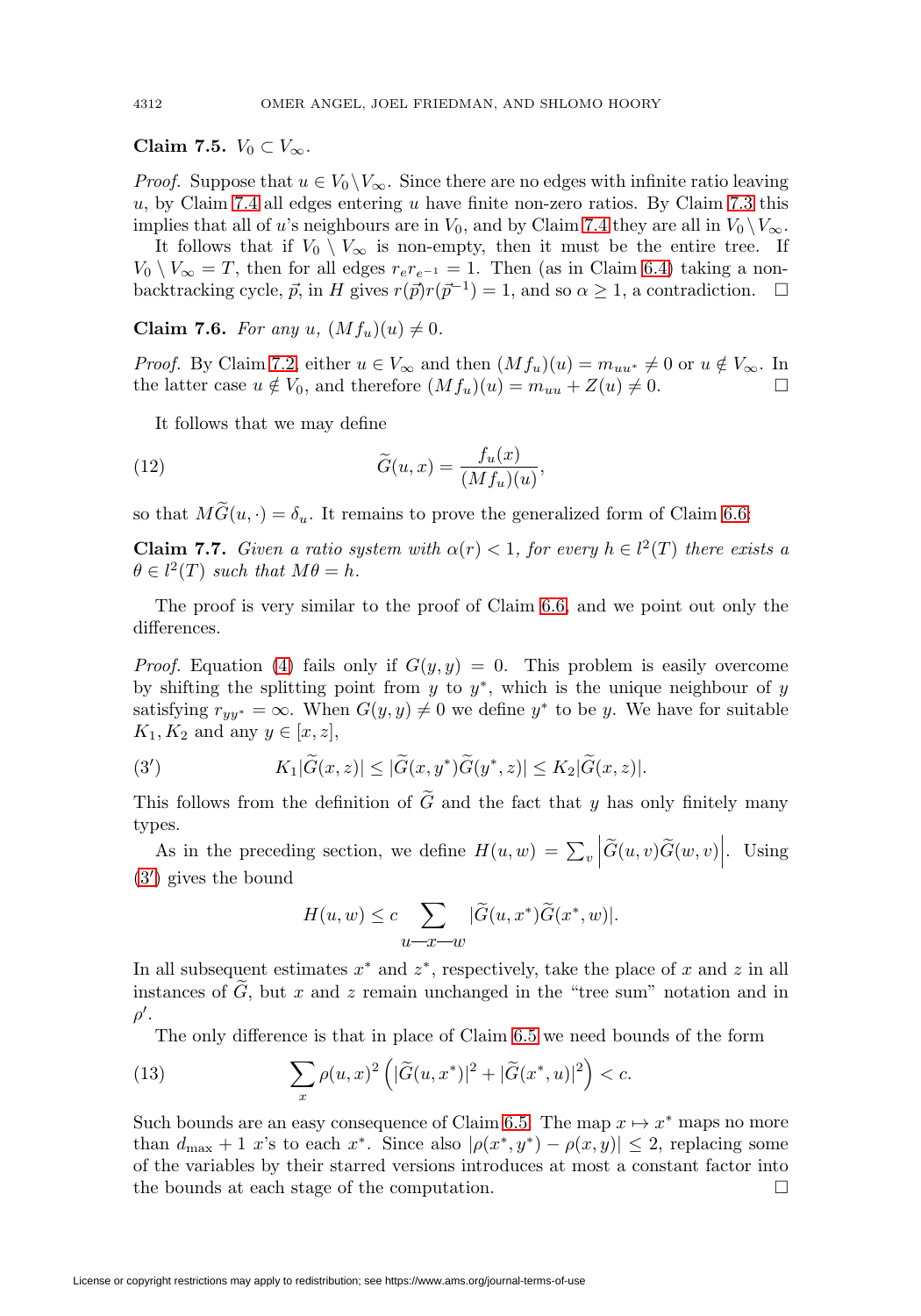### 8. Examples

<span id="page-26-0"></span>We wish to analyze two examples to highlight the necessity of considering ratio systems. Each of these examples demonstrates a general point. Then we give a third example, which seems to be the "smallest interesting example" of a graph with a non-regular universal cover. We describe the calculations needed to determine its non-backtracking spectrum. In each of these examples, the finite graph is a simple graph. In the next section we shall show how each of these can be viewed as a covering of an even smaller graph by using self-loops, multiple edges, or "passing" to a pregraph.

<span id="page-26-1"></span>8.1. **Example 1: Fig`a-Talamanca and Steger.** [\[10\]](#page-30-18) contains various examples of graphs where  $G(u, u) = 0$  for some u when M is the weighted adjacency matrix of the tree. Consider  $K_4$ , the complete graph on four vertices, whose six edges are written as the disjoint union of three perfect matchings,  $E_1, E_2, E_3$ . Let the edges in  $E_i$  have weight  $p_i$ , for some positive real  $p_1, p_2, p_3$ . Without loss of generality  $p_1 \geq p_2 \geq p_3$ . By symmetry (i.e., using Proposition [5.1\)](#page-16-1), for any ratio system r, the ratios  $r_e$  of all directed edges of  $E_i$  are equal. Call the three ratios  $r_1, r_2, r_3$ , and consider that the ratio system is  $r_1 = \infty$ ,  $r_2 = r_3 = 0$ . We have  $r(e_k, e_1) = -p_k/p_1$ ; the condition  $\alpha(r) < 1$  amounts to

$$
(p_2/p_1)^2 + (p_3/p_1)^2 < 1.
$$

Thus the adjacency matrix for the tree is invertible with  $G(u, u) = 0$  if  $p_1^2 > p_2^2 + p_3^2$ . (In [\[10,](#page-30-18) Lemma 1.4] it is shown that if  $p_1^2 \leq p_2^2 + p_3^2$ , then the adjacency matrix is not invertible.)

It is of interest to note that the relative kernel with respect to an  $E_1$  edge is only one-dimensional (when  $p_1^2 > p_2^2 + p_3^2$ ).

8.2. **Example 2:** (2, 3)**-bipartite graphs.** Consider the adjacency matrix of a (2, 3)-bipartite graph, i.e., a bipartite graph with vertex set  $V_2 \cup V_3$  such that each vertex in  $V_k$  is of degree k. Then consider  $r_{32} = \infty$ ,  $r_{23} = 0$ , where  $e_{23}$  is an edge from  $V_2$  to  $V_3$  and  $e_{32}$  the opposite. This fails to be a generalized ratio for the adjacency matrix only at condition (c) of the definition. Furthermore, if we tried to omit condition (c), then this ratio system would have  $\alpha < 1$ : A vertex of degree 3 in the universal cover has two children so  $r(e_{32}, e_{23}) = -1/2$ . This gives rise to  $L^2$ -functions, f, with  $Mf = \delta_r$  for any vertex r of degree 2 (we can take f to have value 0 at all degree two vertices, and value  $-(-2)^{-a}$  at all vertices at odd distance  $2a-1$  to r).

It is easy to see that the adjacency matrix is not invertible here; indeed, consider a long path in the tree and a function supported on the degree two vertices of this path, alternating  $\pm 1$ . This function, f, has Mf bounded but  $||f||$  unbounded as the path length tends to infinity. This example shows that condition (c) in the definition of a ratio system cannot be omitted from Theorem [1.4.](#page-8-0)

8.3. **Example 3: Case study of**  $P_{1,2,2}$ . We consider here non-backtracking walks on lifts of the graph  $P_{1,2,2}$  consisting of three paths between a pair of vertices u, u' of lengths 1, 2, 2. Thus  $u, u'$  have degree 3 and there are two other vertices,  $v, v'$ , of degree 2. This is the same as  $K_4$  with an edge removed.

To find the spectrum of  $B(P_{1,2,2})$  we need to determine invertibility of  $M = Q_{\lambda}$ . Let us look for ratio functions  $r_e$  that respect all the graph's symmetries, i.e.,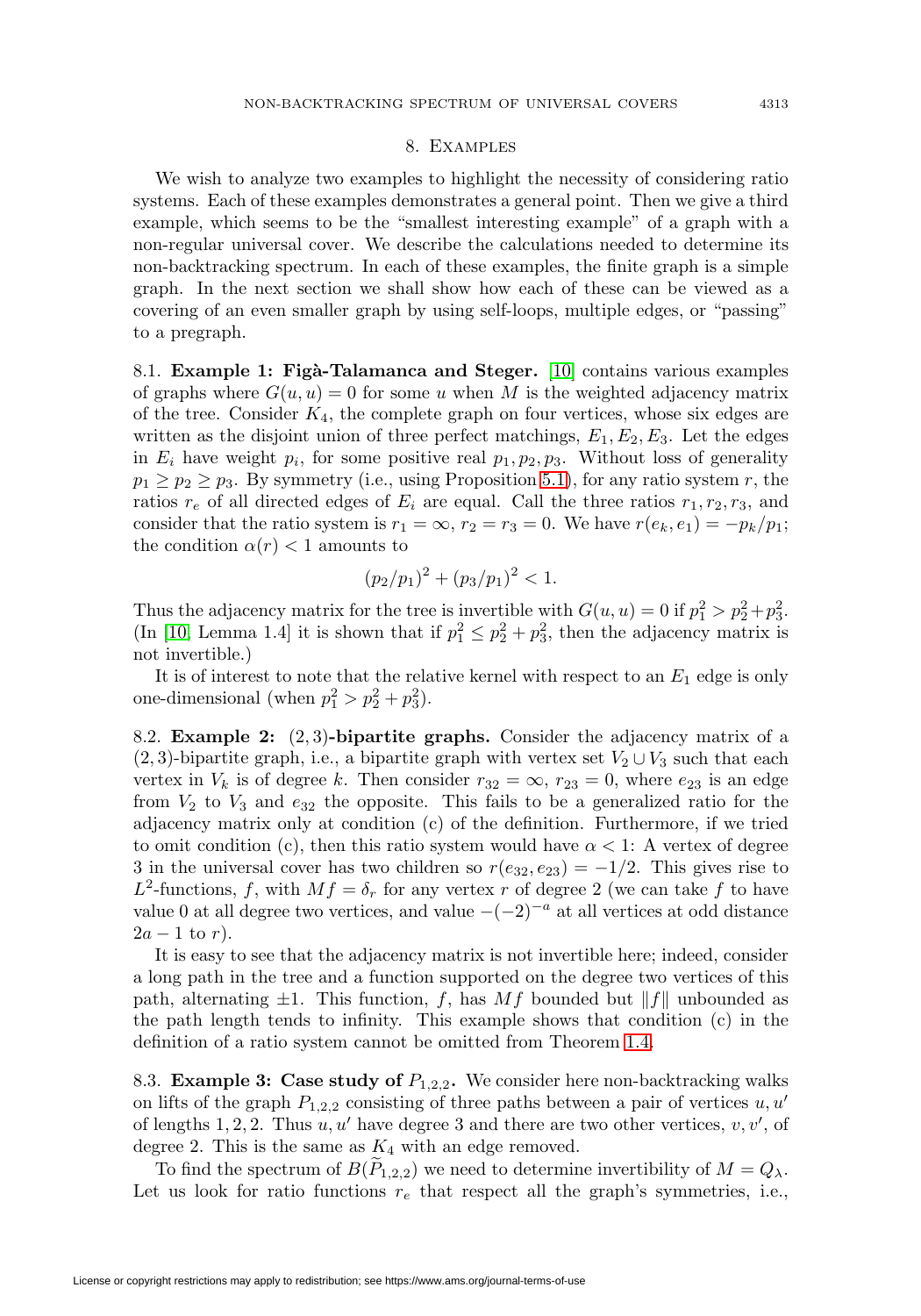$r_{uv} = r_{uv'} = \cdots$ . There are only three distinct ratios:

$$
x = r_{uv}, \qquad y = r_{uu'}, \qquad z = r_{vu}.
$$

Thus y appears on two directed edges, and  $x, z$  on four each. The equations we need to satisfy are

$$
(\lambda^2 + 1)x + \lambda(1 + xz) = 0,
$$
  
\n
$$
(\lambda^2 + 2)y + \lambda(1 + 2xy) = 0,
$$
  
\n
$$
(\lambda^2 + 2)z + \lambda(1 + xz + yz) = 0.
$$

Using the first equation to eliminate  $z$  and the second to eliminate  $x$  yields:

$$
(y + \lambda^{-1}) ((2\lambda^4 + 2\lambda^2 + 4)y^2 + \lambda^3(\lambda^2 + 1)y - \lambda^2(\lambda^2 + 1)) = 0.
$$

This leads to the trivial solution  $x = y = z = -\lambda^{-1}$  and two non-trivial solutions for x, y, z (or to be precise, two branches of one solution). The condition  $\alpha(r) < 1$ reduces to  $x^2z^2(1+2y^2) < 1$ . A computer plot of the  $\lambda$  where none of the solutions has  $\alpha(r) < 1$  $\alpha(r) < 1$  is shown in Figure 1 (the shaded region).

# 9. Self-loops and pregraphs via finite tree quotients

<span id="page-27-0"></span>We shall show that Theorem [1.4](#page-8-0) can be generalized to universal covers of all of the following structures: graphs/pregraphs with multiple edges, self-loops, boundaries (with boundary conditions), edge and vertex weights, and edge lengths (see [\[12\]](#page-30-9)). The common theme is that all these structures admit some sort of "universal cover" T that is sufficiently symmetric that a mild generalization of Theorem [1.4](#page-8-0) holds.

First, note that Definition [1.3](#page-7-1) makes sense for any graph homomorphism  $\pi: T \to$ H, regardless of whether or not H is finite (and even whether or not  $\pi$  is a covering map).

**Definition 9.1.** A tree quotient is a tree, T, along with a group,  $\mathcal{G}$ , acting on it; we denote this by  $T/\mathcal{G}$ . By  $V(T/\mathcal{G})$  we mean the  $\mathcal G$  orbits of  $V(T)$ , and similarly for  $E(T/\mathcal{G})$ . The action of  $\mathcal G$  is cofinite if  $V(T/\mathcal{G})$  and  $E(T/\mathcal{G})$  are finite; alternatively we say  $T/G$  is finite. By a symmetric local operator on  $T/G$  we mean a symmetric local operator on  $T$  that is invariant under  $\mathcal G$ . By a ratio system on  $T$  we mean a ratio system as in Definition [1.3](#page-7-1) with  $H$  there taken to be  $T$ . By a ratio system on  $T/\mathcal{G}$  we mean a ratio system on T that is invariant under  $\mathcal{G}$ , i.e., r can be viewed as a function  $r: E(T/\mathcal{G}) \to \mathbb{C} \cup \{\infty\}.$ 

Any finite graph or pregraph as described in [\[12,](#page-30-9) [16\]](#page-30-19) (possibly with boundary, self-loops, multiple edges, vertex and edge weights, and edge lengths) admits a universal cover,  $\pi: T \to G$ ; T is a tree (a graph) that inherits vertex and edge weights and lengths from G (boundary edges may be discarded with the Laplacian or adjacency matrix modified appropriately). By the universal property of  $T$ , for any two vertices in  $T$  above the same  $G$  vertex,  $T$  admits an automorphism from taking one vertex to the other. It follows that if  $\mathcal G$  is the group of all automorphisms of T over G, then  $T/G$  is finite and has at most as many edges and vertices as G. Hence to generalize Theorem [1.4](#page-8-0) to all the above situations it suffices to consider finite tree quotients  $T/\mathcal{G}$ .

Consider a symmetric, local operator,  $M$ , on a tree quotient,  $T/\mathcal{G}$ . The proof of Theorem [1.4](#page-8-0) shows that a Green function,  $G$ , for  $M$  gives rise to generalized periodic ratios on T. Proposition [5.1](#page-16-1) shows that generalized periodic ratios also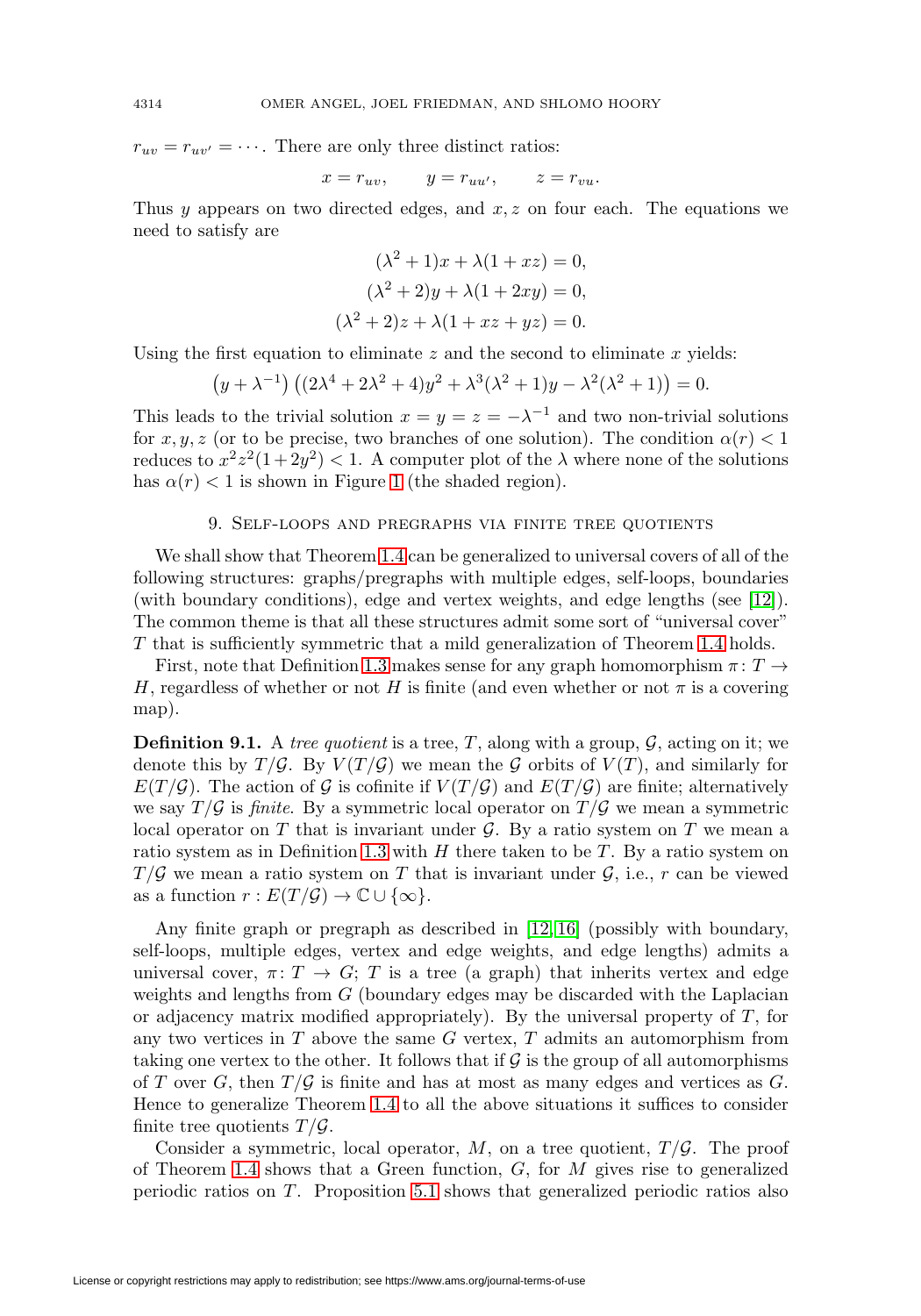live on  $T/G$ . Furthermore, given the periodic ratios  ${r_{e}}$  from G, we can reconstruct G via [\(10\)](#page-24-3) and [\(12\)](#page-25-1).

**Definition 9.2.** A *classifying condition* for a tree quotient,  $T/\mathcal{G}$ , is a condition  $C = C(r)$  or even  $C = C(r, M)$  on generalized periodic ratios, r, such that  $C(r, M)$ is satisfied iff  $r$  arises from the Green function,  $G$ , of an invertible, symmetric, local operator,  $M$ , on  $T/G$ .

Given a tree quotient, we wish to find a classifying condition that is simple to check. Theorem [1.4](#page-8-0) says that if  $\pi: T \to H$  is a universal cover of a finite graph, H, and G is the group of automorphisms of T over H, then " $\alpha(r) < 1$ " is a classifying condition for  $T/G$ .

Our first task is to generalize the matrix R that describes  $\alpha$  on a tree quotient, T/G. For  $e, f \in E(T)$  with  $r_e, r_f \neq 0$ , we define  $R_{e,f}$  as in [\(3\)](#page-8-3); for  $a, b \in E(T/\mathcal{G})$ pick an e with  $e \in a$  and set

$$
R_{a,b} = \sum_{f \in b} R_{e,f}.
$$

In this setting, our proof of Theorem [1.4](#page-8-0) shows the following:

**Theorem 9.3.** Let  $C = C(r)$  be a condition on generalized periodic ratios of a tree quotient,  $T/\mathcal{G}$ , such that

- (a) if r arises from a Green function, then  $C(r)$  is satisfied;
- (b) if r satisfies  $C(r)$ , then  $(Mf_u)(u) \neq 0$  for all u (with f as in [\(10\)](#page-24-3)); and
- (c) if r satisfies  $C(r)$ , then G is a bounded kernel; i.e., the map

$$
h(\,\cdot\,) \mapsto \sum_{u\in V(T)} \widetilde{G}(u,\,\cdot\,)h(u)
$$

is bounded in  $L^2$ .

Then C is a classifying condition for  $T/G$ . Furthermore,

- (1)  $(Mf_u)(u) \neq 0$  for all u as long as there can exist no sequence of distinct vertices  $v_0, v_1, \ldots$  in T for which  $|r([v_0v_i])| \geq 1$  for all  $i \geq 1$ , and
- (2) any function  $\widetilde{G}: V(T) \times V(T) \rightarrow \mathbb{C}$  is a bounded kernel provided that it satisfies the bounds [\(4\)](#page-19-3) and [\(13\)](#page-25-2).

Now let  $\alpha(r)$  be the spectral radius of the operator R defined above as an operator on  $l^2(V(T/\mathcal{G}))$ . If  $\mathcal G$  acts cofinitely on T, then R is a finite real matrix with nonnegative entries, and a periodic ratio arising from a Green function must satisfy  $\alpha(r)$  < 1 since the Green function is in  $l^2$ , using the analogue of [\(9\)](#page-23-1). Conversely, a generalized periodic ratio with  $\alpha(r) < 1$  yields that

$$
R+2R^2+3R^3+\cdots
$$

is a bounded operator, from which we conclude [\(13\)](#page-25-2) and that there cannot exist distinct  $v_0, v_1, \ldots \in V(T)$  with  $|r([v_0v_i])| \geq 1$ . The cofinite action of G on T shows that  $((Mf_u)(u))^{-1}$  and  $r_e$  are uniformly bounded, yielding [\(4\)](#page-19-3). We conclude the following theorem.

**Theorem 9.4.** Let G act cofinitely on T. The condition  $\alpha(r) < 1$ , defined above, is a classifying condition for  $T/G$ .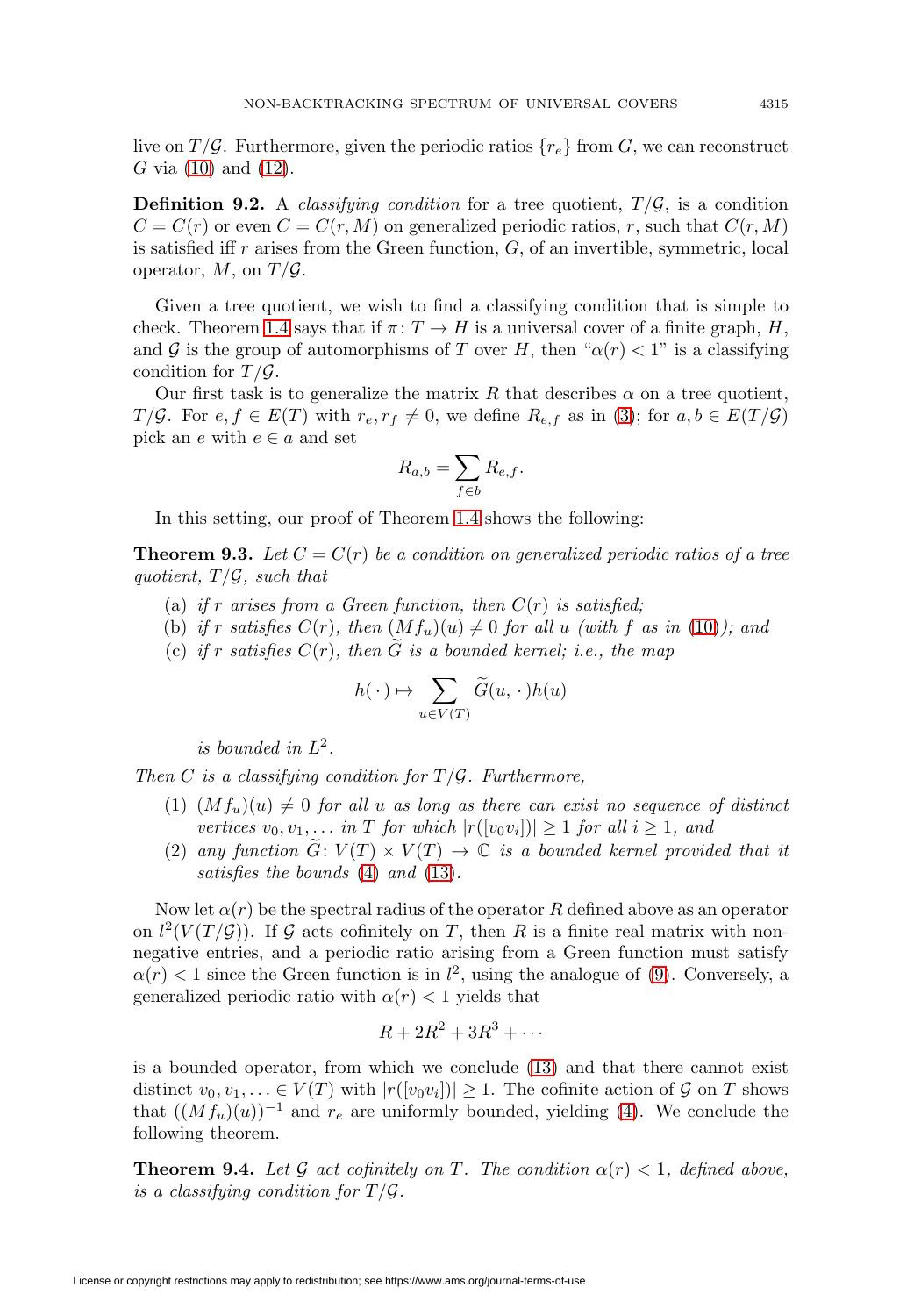We do not know a classifying condition when  $\mathcal G$  does not act cofinitely on  $T$ .

We now demonstrate how the trees in the three examples in the previous section have smaller quotients, provided one is willing to pass to graphs or pregraphs that may have self-loops and multiple edges.

Example 1 in the previous section covers the graph consisting of one vertex with three half-loops,  $e_1, e_2, e_3$ , of respective weights  $p_1 \geq p_2 \geq p_3$ . This is how it is presented in [\[10\]](#page-30-18); they allow any number of half-loops with weights  $p_1 \geq \cdots \geq p_r$ . The covering tree's adjacency matrix is invertible iff  $p_1^2 > p_2^2 + \cdots + p_r^2$ . The r half-loop example is covered by any r-regular graph whose edges can be partitioned into r perfect matchings.

Example 2 covers the pregraph with two vertices, no self-loops, with one vertex of degree two, and one vertex of degree three.

Example 3 covers the graph  $H = (V, E)$ , where  $V = \{u, v\}$ , where there are two edges joining  $u$  and  $v$  and one half-loop at  $u$ .

### 10. Concluding remarks and further questions

We have given a semi-algebraic characterization of invertible symmetric local operators on a finite tree quotient. It would be interesting to know what happens when the tree quotient is not finite and/or when the operator is not symmetric (with respect to  $l^2$  of any measure on the tree vertices). For example, the nonbacktracking random walk selects at each step a uniform neighbour of  $X_n$  different from  $X_{n-1}$  [\[1,](#page-30-20)28].

Our characterization can be used, at least in principle, to compute the various spectra of trees, including adjacency and Laplacian, and, less obviously, nonbacktracking. This may shed light on the questions mentioned in the introduction. One interesting question, especially for two-dimensional non-backtracking spectrum, is to know if there is a natural spectral measure there, analogous to the Wigner semicircle law, as done by McKay for regular base graphs. Specifically, we conjecture that for any finite graph  $H$  there is a measure  $\mu$  supported on the non-backtracking spectrum of the universal cover  $H$  such that the uniform measure on  $\sigma(H^n)$  converges in probability (in a suitable topology) to  $\mu$ , where  $H^n$  is a random uniform n-lift of H (possibly with some corrections, say around  $\pm 1$ ).

The proof of Theorem [1.6](#page-8-1) is based on explicitly constructing approximate eigenfunctions when there is a ratio system with  $\alpha = 1$ . It would be nice to be able to find a sequence of approximate eigenfunctions of  $M - \lambda$ , for general  $\lambda$  is M's spectrum.

Finally we believe that for  $\lambda$  on the boundary of the spectrum of M (as before),  $M - \lambda I$  has a ratio system, r, with  $\alpha(r) = 1$ . In particular, if  $\{\lambda_n\}$  is a sequence of complex numbers with a finite limit,  $\lambda$ , and  $M$  is as usual, and  $r_n$  is a ratio system for  $M - \lambda_n$ , then  $r_n$  has a limit point, r, where we compactify  $\mathbb{C} \cup \{\infty\}$  as usual. Is r necessarily a ratio system? In particular is it impossible to have  $r_e = r_f = \infty$  for two edges,  $e, f$ , with the same tail? If this does happen, might it still be possible to define  $\alpha$  for the limit point, r?

### **ACKNOWLEDGMENTS**

The authors wish to thank Chen Greif, Audry Terras, Alex Gamburd, and Bálint Virág for illuminating discussions. The authors also thank the referee for useful comments and for bringing to their attention some related work.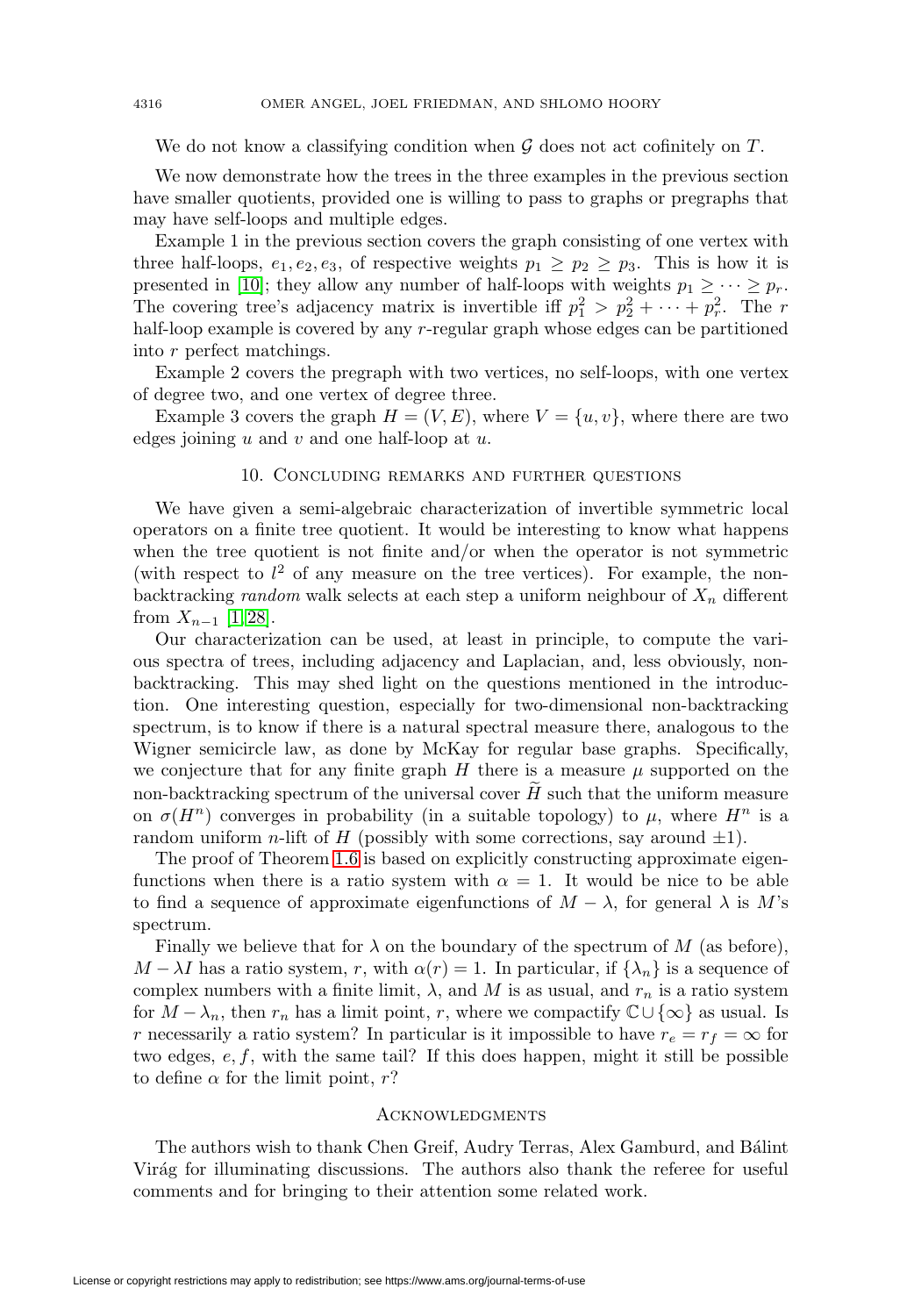#### **REFERENCES**

- <span id="page-30-20"></span>[1] Noga Alon, Itai Benjamini, Eyal Lubetzky, and Sasha Sodin, Non-backtracking random walks mix faster, Commun. Contemp. Math. **9** (2007), no. 4, 585–603, DOI 10.1142/S0219199707002551. M[R2348845 \(2008k:60017\)](http://www.ams.org/mathscinet-getitem?mr=2348845)
- <span id="page-30-11"></span>[2] Noga Alon, Shlomo Hoory, and Nathan Linial, The Moore bound for irregular graphs, Graphs Combin. **18** (2002), no. 1, 53–57, DOI 10.1007/s003730200002. M[R1892433 \(2003b:05084\)](http://www.ams.org/mathscinet-getitem?mr=1892433)
- <span id="page-30-6"></span>[3] Kazuhiko Aomoto, Spectral theory on a free group and algebraic curves, J. Fac. Sci. Univ. Tokyo Sect. IA Math. **31** (1984), no. 2, 297–318. M[R763424 \(86m:58127\)](http://www.ams.org/mathscinet-getitem?mr=763424)
- [4] Kazuhiko Aomoto, A formula of eigenfunction expansions. I. Case of asymptotic trees, Proc. Japan Acad. Ser. A Math. Sci. **61** (1985), no. 1, 11–14. M[R798026 \(86m:22009\)](http://www.ams.org/mathscinet-getitem?mr=798026)
- [5] Kazuhiko Aomoto, Algebraic equations for Green kernel on a tree, Proc. Japan Acad. Ser. A Math. Sci. **64** (1988), no. 4, 123–125. M[R966404 \(90a:47072\)](http://www.ams.org/mathscinet-getitem?mr=966404)
- <span id="page-30-7"></span>[6] K. Aomoto, Point spectrum on a quasihomogeneous tree, Pacific J. Math. **147** (1991), no. 2, 231–242. M[R1084706 \(92g:47042\)](http://www.ams.org/mathscinet-getitem?mr=1084706)
- <span id="page-30-4"></span>[7] Laurent Bartholdi, Counting paths in graphs, Enseign. Math. (2) **45** (1999), no. 1-2, 83–131. M[R1703364 \(2000f:05047\)](http://www.ams.org/mathscinet-getitem?mr=1703364)
- <span id="page-30-16"></span>[8] Hyman Bass, The Ihara-Selberg zeta function of a tree lattice, Internat. J. Math. **3** (1992), no. 6, 717–797, DOI 10.1142/S0129167X92000357. M[R1194071 \(94a:11072\)](http://www.ams.org/mathscinet-getitem?mr=1194071)
- <span id="page-30-0"></span>[9] A. Broder and E. Shamir, On the second eigenvalue of random regular graphs, The 28th Annual Symposium on Foundations of Computer Science, 1987, pp. 286–294.
- <span id="page-30-18"></span>[10] Alessandro Figà-Talamanca and Tim Steger, Harmonic analysis for anisotropic random walks on homogeneous trees, Mem. Amer. Math. Soc. **110** (1994), no. 531, xii+68, DOI 10.1090/memo/0531. M[R1219707 \(95a:22003\)](http://www.ams.org/mathscinet-getitem?mr=1219707)
- <span id="page-30-1"></span>[11] Joel Friedman, On the second eigenvalue and random walks in random d-regular graphs, Combinatorica **11** (1991), no. 4, 331–362, DOI 10.1007/BF01275669. M[R1137767 \(93i:05115\)](http://www.ams.org/mathscinet-getitem?mr=1137767)
- <span id="page-30-9"></span>[12] Joel Friedman, Some geometric aspects of graphs and their eigenfunctions, Duke Math. J. **69** (1993), no. 3, 487–525, DOI 10.1215/S0012-7094-93-06921-9. M[R1208809 \(94b:05134\)](http://www.ams.org/mathscinet-getitem?mr=1208809)
- <span id="page-30-14"></span>[13] Joel Friedman, Relative expanders or weakly relatively Ramanujan graphs, Duke Math. J. **118** (2003), no. 1, 19–35, DOI 10.1215/S0012-7094-03-11812-8. M[R1978881 \(2004m:05165\)](http://www.ams.org/mathscinet-getitem?mr=1978881)
- <span id="page-30-2"></span>[14] Joel Friedman, A proof of Alon's second eigenvalue conjecture and related problems, Mem. Amer. Math. Soc. **195** (2008), no. 910, viii+100, DOI 10.1090/memo/0910. M[R2437174](http://www.ams.org/mathscinet-getitem?mr=2437174) [\(2010e:05181\)](http://www.ams.org/mathscinet-getitem?mr=2437174)
- <span id="page-30-3"></span>[15] Joel Friedman and David Kohler, On the relativized Alon conjecture, to appear.
- <span id="page-30-19"></span>[16] Joel Friedman and Jean-Pierre Tillich, Wave equations for graphs and the edge-based Laplacian, Pacific J. Math. **216** (2004), no. 2, 229–266, DOI 10.2140/pjm.2004.216.229. M[R2094545 \(2005k:05142\)](http://www.ams.org/mathscinet-getitem?mr=2094545)
- <span id="page-30-13"></span>[17] R. G. Gallager, Low-density parity-check codes, IRE Trans. **IT-8** (1962), 21–28. M[R0136009](http://www.ams.org/mathscinet-getitem?mr=0136009)  $(24 \#B2048)$
- <span id="page-30-5"></span>[18] R. I. Grigorchuk, Symmetrical random walks on discrete groups, Multicomponent random systems, Adv. Probab. Related Topics, vol. 6, Dekker, New York, 1980, pp. 285–325. M[R599539](http://www.ams.org/mathscinet-getitem?mr=599539) [\(83k:60016\)](http://www.ams.org/mathscinet-getitem?mr=599539)
- <span id="page-30-10"></span>[19] Ki-ichiro Hashimoto, Zeta functions of finite graphs and representations of p-adic groups, Automorphic forms and geometry of arithmetic varieties, Adv. Stud. Pure Math., vol. 15, Academic Press, Boston, MA, 1989, pp. 211–280. M[R1040609 \(91i:11057\)](http://www.ams.org/mathscinet-getitem?mr=1040609)
- <span id="page-30-8"></span>[20] Yusuke Higuchi and Yuji Nomura, Spectral structure of the Laplacian on a covering graph, European J. Combin. **30** (2009), no. 2, 570–585, DOI 10.1016/j.ejc.2008.03.008. M[R2489251](http://www.ams.org/mathscinet-getitem?mr=2489251) [\(2010a:35028\)](http://www.ams.org/mathscinet-getitem?mr=2489251)
- <span id="page-30-12"></span>[21] Shlomo Hoory, A lower bound on the spectral radius of the universal cover of a graph, J. Combin. Theory Ser. B **93** (2005), no. 1, 33–43, DOI 10.1016/j.jctb.2004.06.001. M[R2102266](http://www.ams.org/mathscinet-getitem?mr=2102266) [\(2005k:05144\)](http://www.ams.org/mathscinet-getitem?mr=2102266)
- <span id="page-30-15"></span>[22] Shlomo Hoory, Nathan Linial, and Avi Wigderson, Expander graphs and their applications, Bull. Amer. Math. Soc. (N.S.) **43** (2006), no. 4, 439–561 (electronic), DOI 10.1090/S0273- 0979-06-01126-8. M[R2247919 \(2007h:68055\)](http://www.ams.org/mathscinet-getitem?mr=2247919)
- <span id="page-30-17"></span>[23] Roger A. Horn and Charles R. Johnson, Matrix analysis, Cambridge University Press, Cambridge, 1985. M[R832183 \(87e:15001\)](http://www.ams.org/mathscinet-getitem?mr=832183)